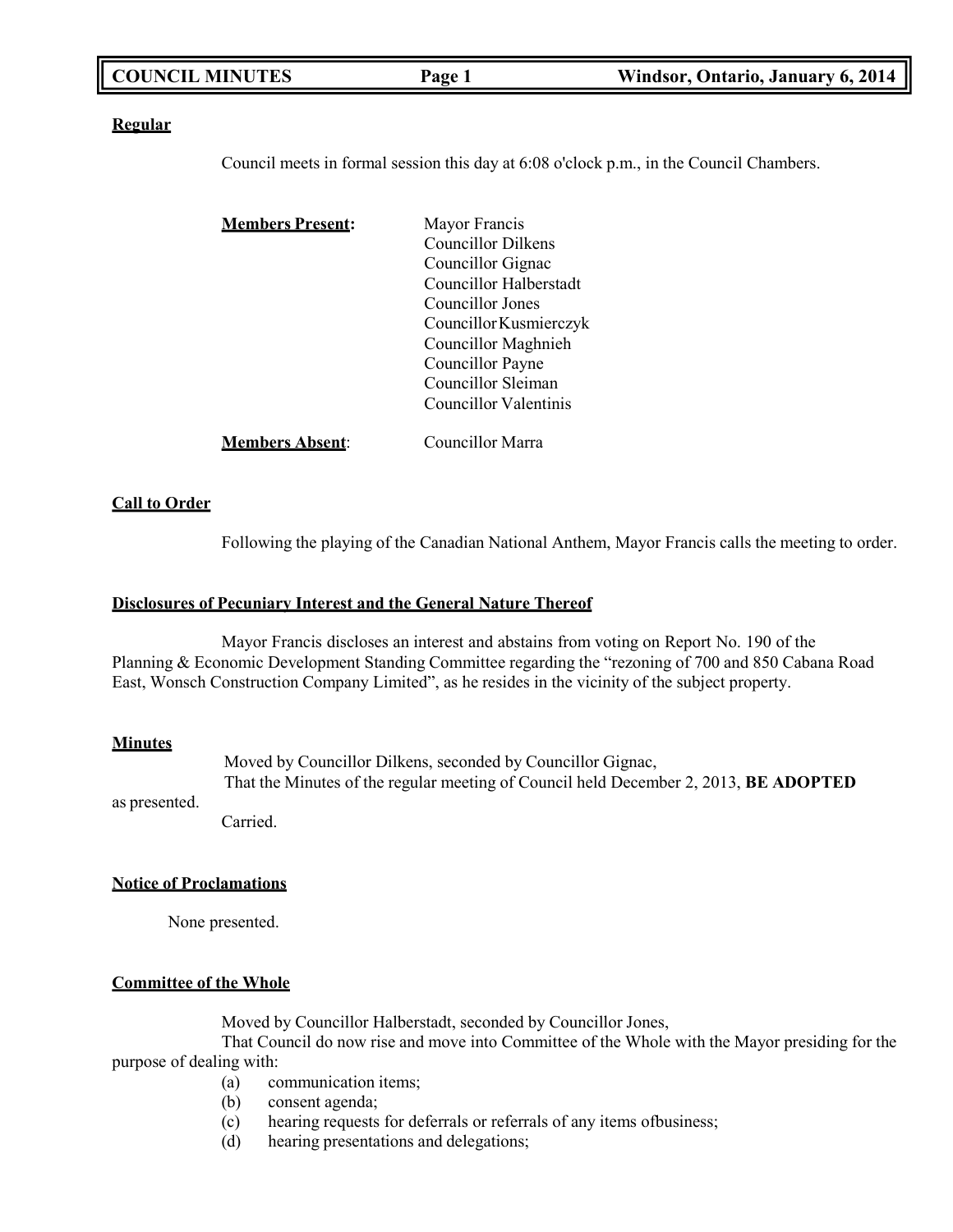- (e) consideration of business items;
- (f) consideration of Committee reports:
	- (i) **Report of Special In-Camera Meeting or other Committee as may be held prior to Council** (if scheduled); and
	- (ii) **Report No. 91 of the Windsor Accessibility Advisory Committee** of its meeting held November 5, 2013; and
	- (iii) **Minutes of the Windsor Arena Closing Advisory Committee** of its meeting held October 9, 2013; and
	- (iv) **Minutes of the Windsor International Aquatic and Training Centre Steering Committee** of its meeting held November 15, 2013; and
	- (v) **Minutes of the Service Delivery Review Steering Committee** of its meeting held August 29, 2013.

(g) consideration of by-laws 1-2014 through 3-2014 (inclusive). Carried.

## **Communications**

Moved by Councillor Kusmierczyk, seconded by Councillor Maghnieh, **M1–2014** That the following Communication Items 1 to 9 and 12 to 17 inclusive, as set forth in the Council Agenda **BE REFERRED** as noted, except Communication No. 10, 11, 18 and 19 which are dealt with as follows:

## **Communication No. 10:**

Moved by Councillor Sleiman, seconded by Councillor Jones,

**M2-2014 WHEREAS** Alzheimer's disease and other dementias are progressive, degenerative diseases of the brain that cause thinking and memory to become seriously impaired; and

**WHEREAS** Alzheimer's disease and other dementias most often occur in people over the age of 65 but can strike adults at any age; and

**WHEREAS** Alzheimer's disease and other dementias affect more than 500,000 Canadians currently and that this figure is projected to reach 1.1 million within a generation; and

**WHEREAS** Alzheimer's disease and other dementias also takes their toll on hundreds of thousands of families and care partners; and

**WHEREAS** an estimated further three million Canadians face the burden and challenges of providing care for those suffering with Alzheimer's disease and other dementias; and

**WHEREAS** there is no known cause or cure for this devastating illness; and

**WHEREAS** the cost related to the health care system is in the billions and only going to increase, at a time when our health care system is already facing enormous financial challenges; and

**WHEREAS** Canada, unlike many countries, does not have a national dementia strategy; and

**WHEREAS** there is an urgent need to plan and raise awareness and understanding about Alzheimer's disease and other dementias for the sake of improving the quality of life of the people it touches; and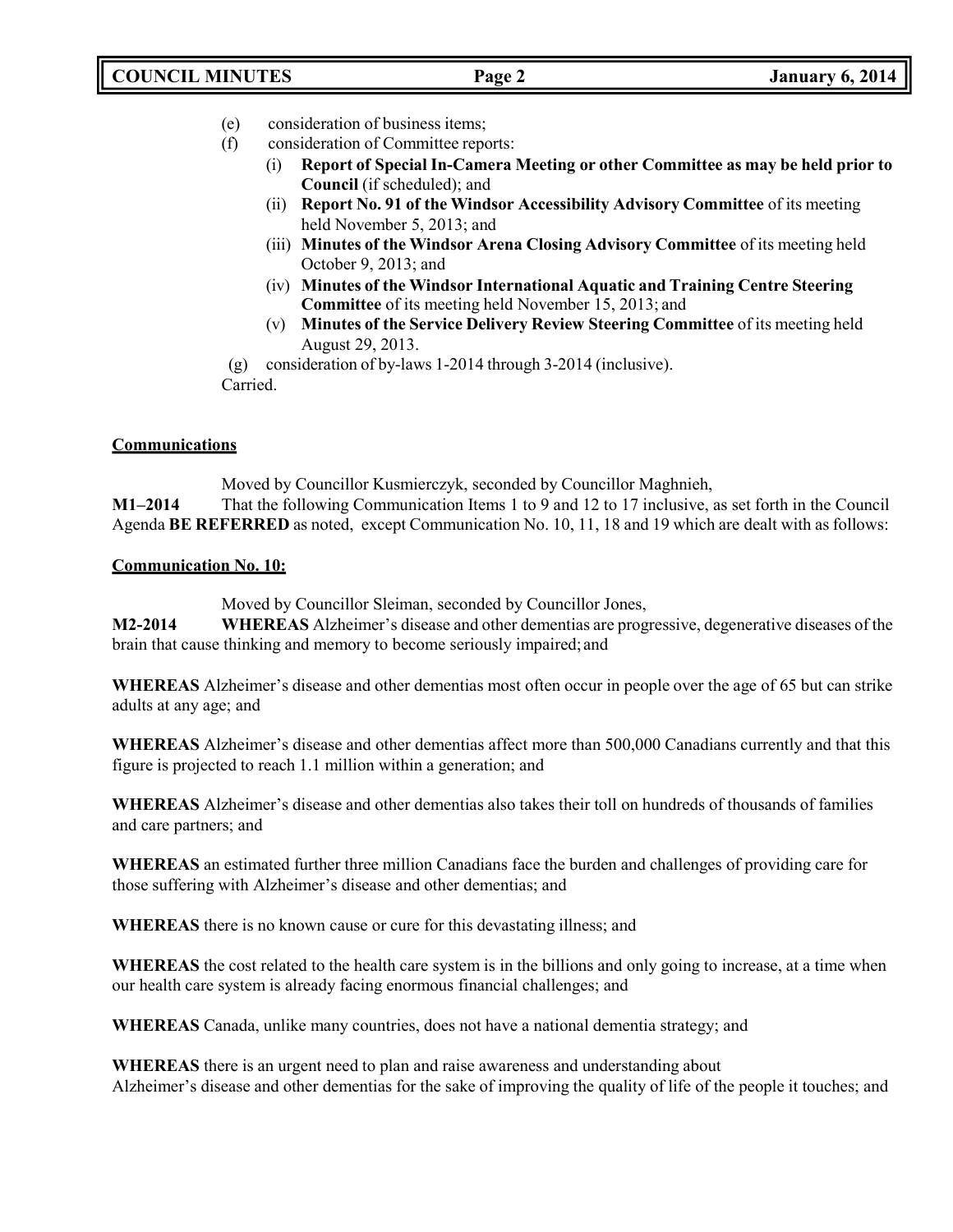| <b>COUNCIL MINUTES</b> | $Page \gtrsim$ | <b>January 6, 2014</b> |
|------------------------|----------------|------------------------|
|                        |                |                        |

**WHEREAS** MP Claude Gravelle, Nickel Belt has introduced Bill C-356, *An Act respecting a National Strategy for Dementia*, as he works for broad, all party and non partisan support for an issue that touches us all. His legislation calls for a national plan that includes the development of strategies in primary health care, in health promotion and prevention of illness, in community development, in building community capacity and care partner engagement, investments in research and other (advisory board, objectives, investments in research, and caregivers and more);

**NOW THEREFORE BE IT RESOLVED** that the City of Windsor, Ontario calls on all levels of government and the Federation of Municipalities to adopt a national dementia strategy, and urges all citizens of our communities to become more aware and engaged concerning the far-reaching effects of this devastating disease. Carried.

MH2014

### **Communication No. 11:**

Moved by Councillor Gignac, seconded by Councillor Valentinis,

**M3-2014** That the correspondence from Mike Havey, Athletic Director – Department of Athletics, University of Windsor dated November 12, 2013 regarding a request for support pertaining to "the hosting of the 2014 CIS Canadian National Women's Basketball Championship, March 14-16, 2014" **BE REFERRED** to the Mayor, to allow for a report on this matter.

Carried.

APR2014

### **Communication No. 18:**

Moved by Councillor Halberstadt, seconded by Councillor Jones, **M4-2014** That the report of the Community Development and Health Commissioner dated December 30, 2013 regarding "Additional Information & Clarification on the Homelessness Partnering Strategy and the City of Windsor's Role as the Community Entity for the Human Resources and Skills Development Canada Funding" **BE DEFERRED** to allow for an interested party to be in attendance at a Council meeting. Carried.

SS/4274

### **Communication No. 19:**

Moved by Councillor Dilkens, seconded by Councillor Gignac,

**M5-2014** That the City of Windsor **CONTRIBUTE** \$2,500.00 to sponsor the Annual Willistead Reception, which will be held on Sunday, January 26, 2014.

Carried.

| Item           | From                                | <b>Description</b>                                                                                                     |
|----------------|-------------------------------------|------------------------------------------------------------------------------------------------------------------------|
|                | Telus                               | Proposed City of Windsor, Small Cell Technology Project<br><b>COUNCIL DIRECTIONREQUESTED</b>                           |
|                |                                     | <b>SI2014</b>                                                                                                          |
| $\overline{2}$ | Donna Jenner, resident of<br>Ward 4 | Donna Jenner requesting municipal grant for cat rescue efforts<br><b>COUNCIL DIRECTIONREQUESTED</b><br><b>MHS/9496</b> |
|                | Town of Tecumseh                    | Notice of Passing of a Zoning By-law Amendment by the Corporation of<br>the Town of Tecumseh                           |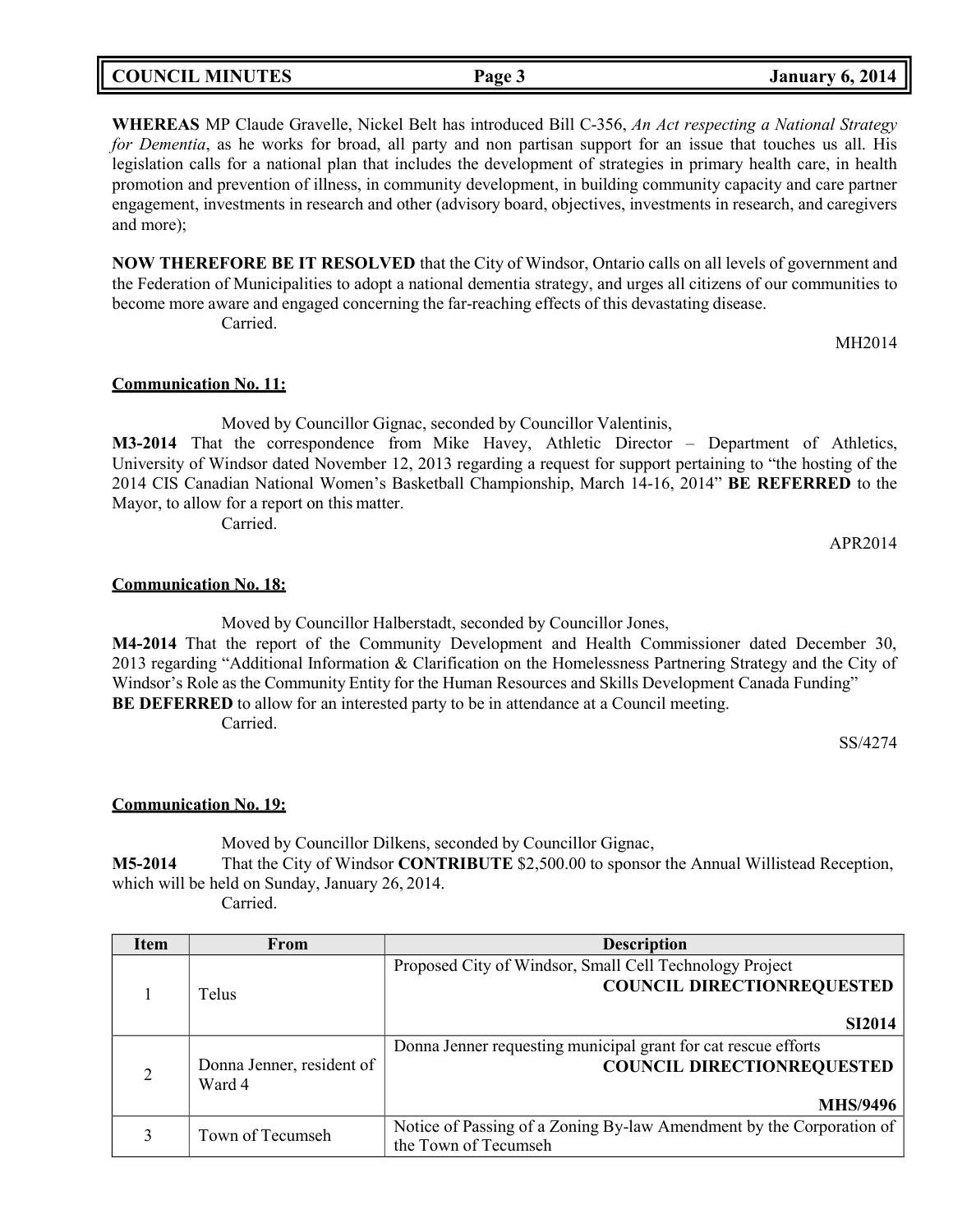**COUNCIL MINUTES Page 4 January 6, 2014** 

|                |                                                                                                                                            | <b>City Planner</b><br>Note & File<br>ZB2014                                                                                                                                                              |
|----------------|--------------------------------------------------------------------------------------------------------------------------------------------|-----------------------------------------------------------------------------------------------------------------------------------------------------------------------------------------------------------|
| $\overline{4}$ | Manager of Urban Design                                                                                                                    | Site Plan Approval submitted by Aleksandar Konakov for 4150 & 4190<br>North Service Rd. E. for a new heavy repair shop and storage lot.<br>Note & File<br>ZS/118116                                       |
| 5              | <b>Chief Financial</b><br>Officer/City Treasurer<br>and Corporate Leader<br>Finance and Technology                                         | 2012 Corporate Strategic Action Plan Report Card<br>Note & File<br>GP/9577                                                                                                                                |
| 6              | Environment and Land<br>Tribunals Ontario<br>Ontario Municipal Board                                                                       | Dismissed Appeal of Official Plan Amendment No. 83. 4490 7th<br>Concession Rd & 4500<br>Walker Rd - Windsor Christian Fellowship<br><b>City Planner</b><br><b>City Solicitor</b><br>Note & File<br>ZO2014 |
| $\tau$         | <b>Ontario Power Authority</b>                                                                                                             | Upcoming Meetings on the Large Renewable Procurement<br><b>City Planner</b><br>Note & File<br>MU/8327                                                                                                     |
| 8              | Southwest Economic<br>Alliance (SWEA)                                                                                                      | Southwest Economic Alliance Assembly for 2014 set for Sarnia-Lambton<br>- June 11-12, 2014<br>Note & File<br><b>GM2014</b>                                                                                |
| 9              | Council for Clean and<br>Reliable Electricity; and<br>Ivey Energy Policy and<br>Management Centre; and<br>University of Western<br>Ontario | To Own or Not to Own – Ownership and Governance Issues for<br>Municipality-Owned Electricity Distribution Utilities<br>Note & File<br><b>MU2014</b><br><b>GM2014</b>                                      |
| 10             | <b>Alzheimer Society</b><br>Sudbury-Manitoulin                                                                                             | A Resolution in Support of National Dementia Strategy<br><b>COUNCIL DIRECTIONREQUESTED</b><br><b>MH2014</b>                                                                                               |
| 11             | <b>Windsor Lancers</b>                                                                                                                     | Sponsorship Request - 2014 CIS Canadian National Women's<br>Basketball Championship, March 14 - 16, 2014<br><b>COUNCIL DIRECTIONREQUESTED</b><br>APR2014                                                  |
| 12             | Ontario Superior Court of<br>Justice                                                                                                       | Citation: 1174429 Ont. In. v. City of Windsor, 2013 ONSC7289<br>COURT FILE NO.: CV-08-11052CM Date: 20131219 Re: Decision -<br>The Junction<br>Note & File<br>AL2014                                      |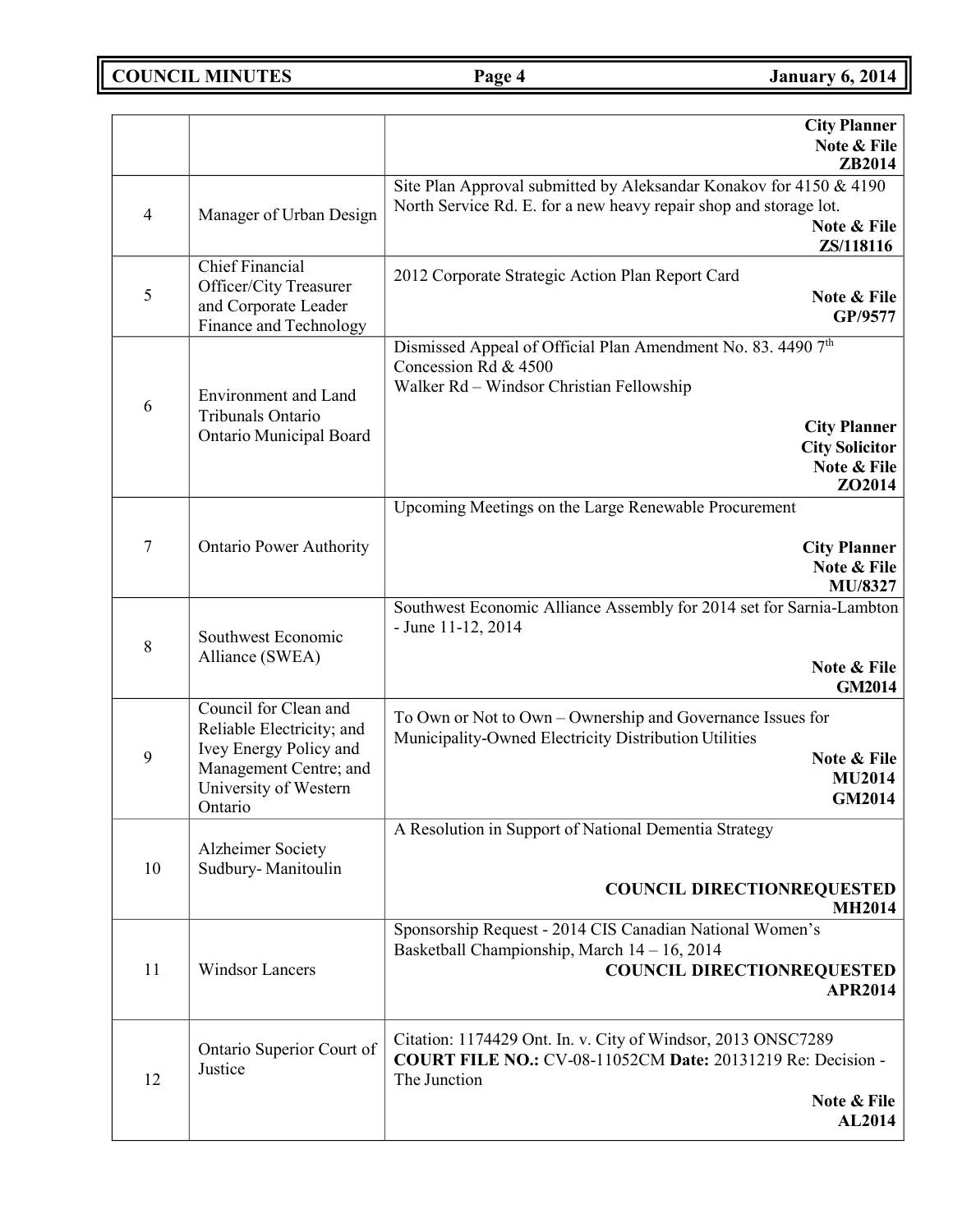## **COUNCIL MINUTES Page 5 January 6, 2014**

| 13 | Ontario Superior Court of<br>Justice                                                                      | Citation: Pointe East Windsor Limited v. Windsor (City), 2013 ONSC<br>7306 COURT FILE NO.: CV-13-19270 Date: 20131218 Re: Decision<br>- Pointe East Windsor Limited<br>Note & File<br><b>AL2014</b>                                 |
|----|-----------------------------------------------------------------------------------------------------------|-------------------------------------------------------------------------------------------------------------------------------------------------------------------------------------------------------------------------------------|
| 14 | <b>Chief Financial</b><br><b>Officer/City Treasurer</b><br>and Corporate Leader<br>Finance and Technology | Your Quick Gateway (Windsor) Inc. $-2nd$ Quarter 2013 Financial<br><b>Statements</b><br>Note & File<br><b>APM/9795</b>                                                                                                              |
| 15 | <b>Chief Financial</b><br>Officer/City Treasurer<br>and Corporate Leader<br>Finance and Technology        | Windsor Canada Utilities Ltd. - 2012 Year-End Financial Statements<br>Note & File<br><b>MU2014</b>                                                                                                                                  |
| 16 | <b>Chief Financial</b><br>Officer/City Treasurer<br>and Corporate Leader<br>Finance and Technology        | Windsor Canada Utilities Ltd. $-1^{st}$ & 2 <sup>nd</sup> Quarter 2013 Financial<br><b>Statements</b><br>Note & File<br><b>MU2014</b>                                                                                               |
| 17 | <b>Executive Initiatives</b><br>Coordinator                                                               | Ice Storm 2013 Operation - Emergency Assistance to the Corporation of<br>the City of Brampton<br>Note & File<br><b>GM2014</b>                                                                                                       |
| 18 | <b>Executive Director</b><br>Housing and Children                                                         | Additional Information & Clarification on the Homelessness Partnering<br>Strategy and the City of Windsor's Role as the Community Entity for the<br>Human Resources and Skills Development Canada Funding<br>Note & File<br>SS/4274 |
| 19 | Office of the Mayor                                                                                       | Sponsorship Request for Annual Willistead Reception<br><b>COUNCIL DIRECTIONREQUESTED</b><br><b>APR2014</b>                                                                                                                          |

Carried.

## **Presentation regarding status update on the current response to Snow Removal**

## **Mayor Francis, Mario Sonego – City Engineer, and Pete Matheson – Maintenance Manager, Operations**

Mayor Francis, Mario Sonego - City Engineer, and Pete Matheson – Maintenance Manager, Operations, appear before Council to provide an overview of the efforts being undertaken for snow removal as a result of the two winter storms that hit Windsor on January 4-5,2014.

Moved by Councillor Dilkens, seconded by Councillor Valentinis,

**M6-2014** That Rule 13.9 of the Procedure By-law regarding business not already before Council **BE** WAIVED to permit the introduction of a motion for consideration without prior notice regarding additional funds to expedite snow removal efforts.

Carried.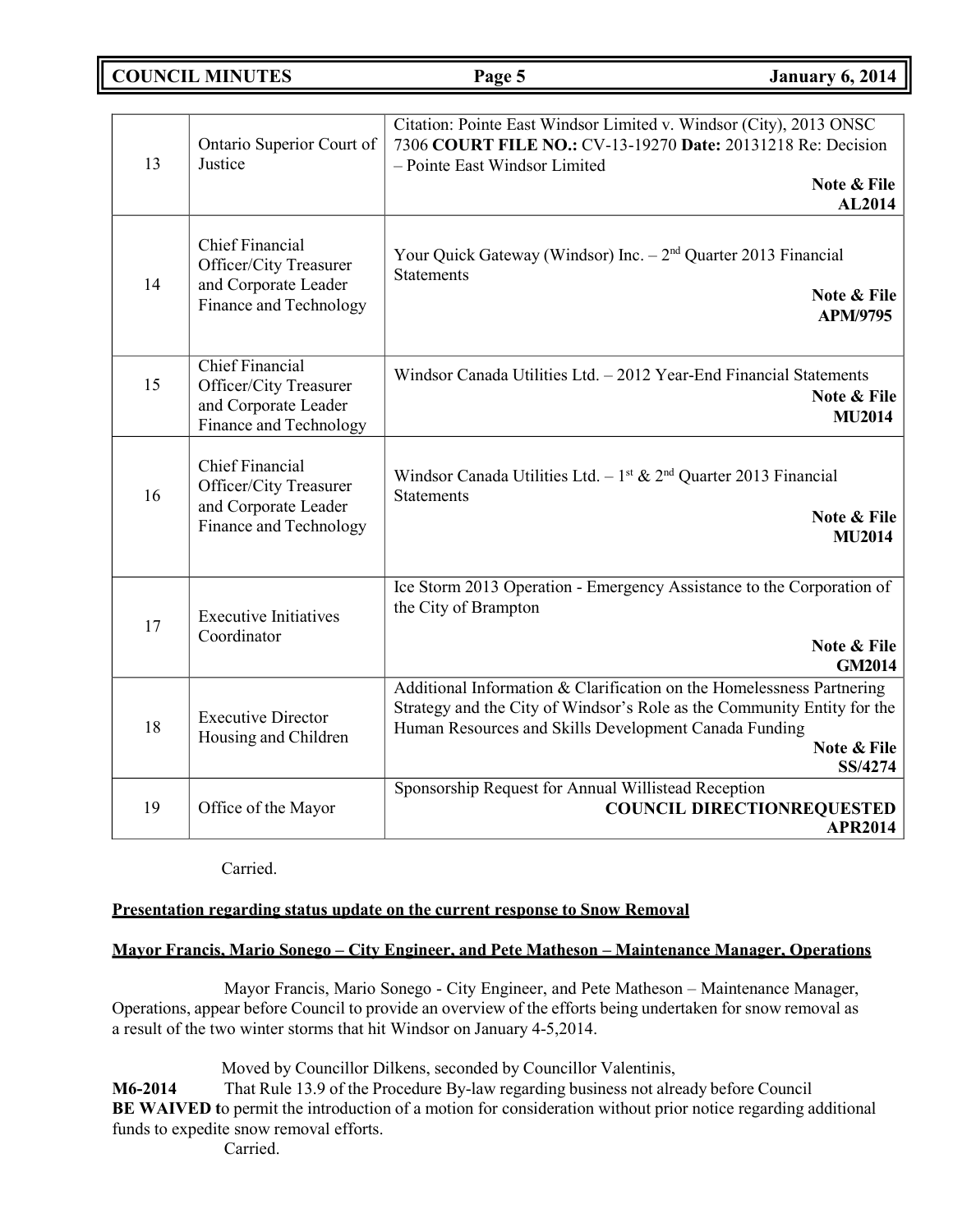| <b>COUNCIL MINUTES</b> | Page 6 | <b>January 6, 2014</b> |
|------------------------|--------|------------------------|
|                        |        |                        |

Moved by Councillor Dilkens, seconded by Councillor Valentinis,

**M7-2014** That City Council **APPROVE** the allocation of an additional approximate amount of \$1,000,000 to expedite snow removal efforts and to allow for additional snow removal (outside of normal policy) on sidewalks at Priority 1 and 2 bus stop corridors for as many as weather will allow us to complete and then moving east/west and north/south from those bus stops, for safety reasons to avoid individuals/children being made to walk and/or wait for Transit on the cleared roadway; said amount to include costs for contractors and staff overtime per usual policies and to **BE CHARGED** to the normal snow removal budget within Public Works understanding that should the snow removal budget be exceeded for 2014 the variance will **BE FUNDED** from the budget stabilization reserve, established for this purpose; and

That City Council **AUTHORIZE** administration to offer FREE PARKING in downtown and other city parking lots, excluding parking garages, for a period of 72 hours commencing at 6pm today (January 6, 2014) to encourage cars to be moved off of the road way so that city snow plows may clear the road; and that the following **BE NOTED** FOR INFORMATION PURPOSES:

- Start time for the above resolution is 6pm Tuesday (January 7) for priority bus stops
- $\blacksquare$  Number of pieces of equipment on the road currently = 53
- **•** Priority bus stop sidewalk removal 4 crews and 31 pieces of equipment, which will increase as more contractors become available – work will begin on Wyandotte at Ouellette, heading east/west, Tecumseh at Ouellette heading east, Ottawa and Erie Street
- Status of residential roads (33% cleared)
- Status of main roads passable, but blowing and drifting are still occurring
- Free parking will be available on City surface parking lots from 6pm tonight (January 6) until 6pm Thursday (January 9) a period of 72 hours. As well Community Centres, parks and arenas are great spots for helping get vehicles off roadways;
- City pathways and trails will be done after priority sidewalks and stops are completed (this could take a week or more)
- Safetymessages:
	- **•** Drive with caution as roads are slippery
	- **•** Pedestrians accessing roadways should use extreme caution as drivers may not see them or be able to stop for them
	- Assist vulnerable neighbours
	- If possible, avoid using roads where emergency vehicles are stopped
	- Be patient, don't pass snow ploughs
	- Keep fire hydrants and gas meters clear of snow

Carried.

## **Consent Agenda**

Moved by Councillor Valentinis, seconded by Councillor Payne,

That the following Consent Agenda and the recommendations contained in the administrative reports **BE APPROVED** as amended:

Item 2 Municipal Accomplishments – A Snapshot

Item 4 Roseland Golf & Curling Club Limited, Shareholder Annual Meeting

Item 5 Approval to Proceed with Road Rehab and Streetscaping Improvements on Wyandotte Street East –

Gladstone to Devonshire and Devonshire Road – Riverside to Wyandotte

Item 6 Award of Tender 12-13 – St. Rose Avenue – 2014 Local Improvement, Lauzon Road to Virginia Avenue Item 8 2014 Annual Temporary Borrowing

Item 9 2012 Annual Report Card on the Community Strategic Plan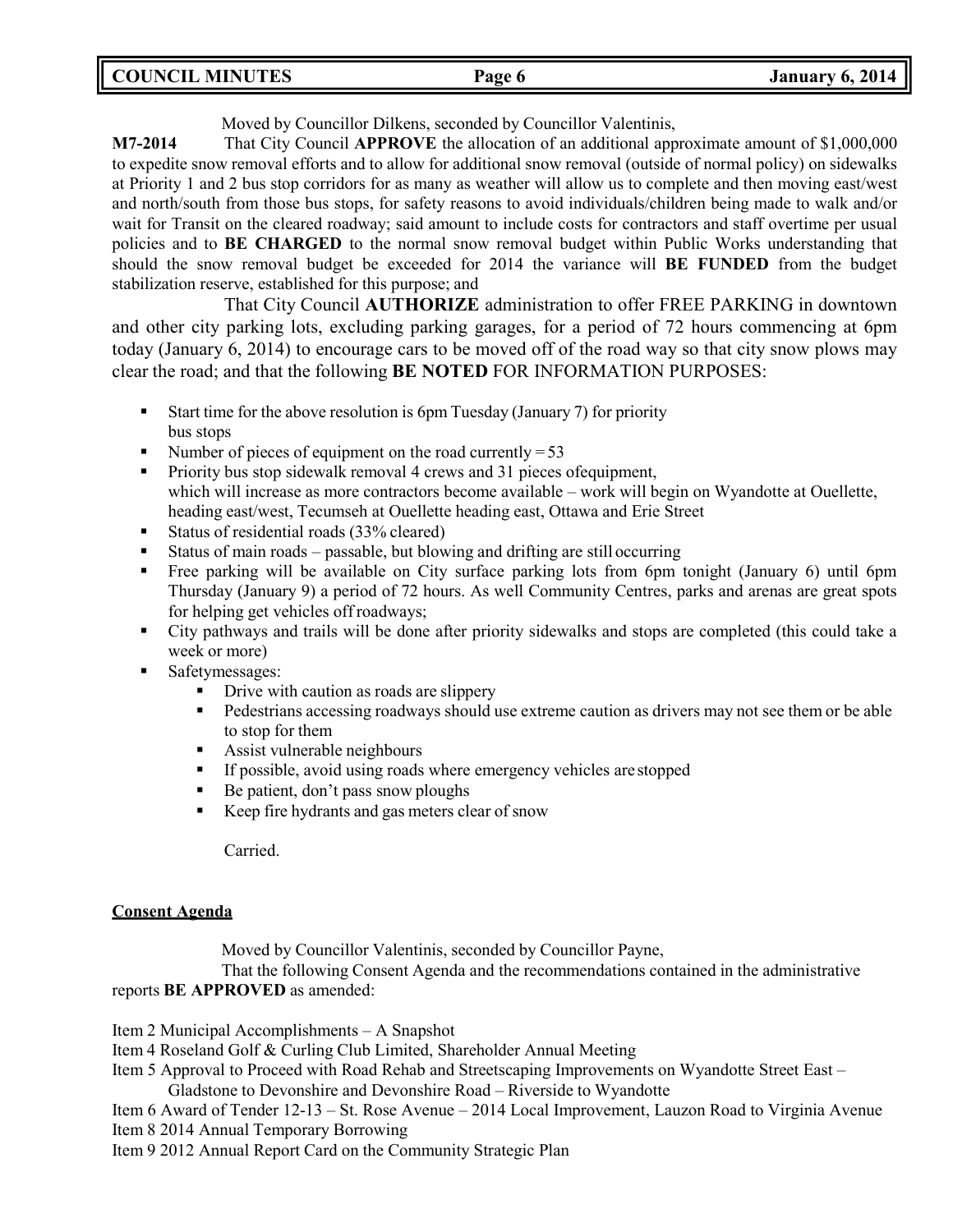| <b>COUNCIL MINUTES</b> | Page | <b>January 6, 2014</b> |
|------------------------|------|------------------------|
|                        |      |                        |

Item 11 2014/2015 Municipal Finance Internship Program (MFIP) Item 14 2014 Essex-Windsor Solid Waste Authority Operational Plan and Budget

# **Consent Committee Reports**

|                | <b>Social Development, Health &amp; Culture Standing Committee</b> |                                                                                                                         |  |
|----------------|--------------------------------------------------------------------|-------------------------------------------------------------------------------------------------------------------------|--|
| No.            |                                                                    | <b>Description</b>                                                                                                      |  |
|                | Report No. 193                                                     | Social Housing – Expiry of Federal Operating Agreements and loss of Federal Block<br>Funding                            |  |
| $\overline{2}$ | Report No. 196                                                     | The 2013 Chairperson's Report for the Housing Advisory Committee                                                        |  |
| $\overline{3}$ | Report No. 197                                                     | The 2013 Chairperson's Report for the Windsor Accessibility Advisory Committee                                          |  |
| $\overline{4}$ | Report No. 198                                                     | The 2013 Chairperson's Report for the Mayor's Youth Advisory Committee                                                  |  |
| $\overline{5}$ | Report No. 199                                                     | The minutes of the Willistead Manor Inc. Executive Committee and Board of Directors<br>meetings held July 11, 2013      |  |
| 6              | Report No. 200                                                     | The minutes of the Willistead Manor Inc. Executive Committee and Board of Directors<br>meetings held September 12, 2013 |  |
| $\overline{7}$ | Report No. 201                                                     | Report No. 88 of Board of Directors of Willistead Manor Inc. (Reappointment to the<br><b>Board of Directors)</b>        |  |
| 8              | Report No. 202                                                     | The minutes of the Mayor's Youth Advisory Committee meeting held September 10,<br>2013                                  |  |

|                | <b>Environment, Transportation &amp; Public Safety Standing Committee</b> |                                                                                                                                                    |  |
|----------------|---------------------------------------------------------------------------|----------------------------------------------------------------------------------------------------------------------------------------------------|--|
| No.            |                                                                           | <b>Description</b>                                                                                                                                 |  |
| $\perp$        | Report No. 168                                                            | Report on the State of our Environment 2013                                                                                                        |  |
| $\overline{2}$ | Report No. 169                                                            | Intersection Control Reviews – West of Mount Royal Drive, Villa Maria Boulevard<br>north to Mitchell Crescent                                      |  |
| 3              | Report No. 170                                                            | The Town & Gown Committee Bi-Annual Report                                                                                                         |  |
| 4              | Report No. 171                                                            | The minutes of the Windsor Licensing Commission meeting held September 26, 2013                                                                    |  |
| 5              | Report No. 172                                                            | The minutes of the Windsor Licensing Commission meeting held October 24, 2013                                                                      |  |
| 6              | Report No. 173                                                            | Report No. 74 of the Windsor-Essex County Environment Committee (Western Lake<br>Erie Watersheds Priority Natural Area Registry of Lands)          |  |
| 7              | Report No. 174                                                            | Report No. 75 of the Windsor-Essex County Environment (DGR of low and<br>intermediate level nuclear waste at the Bruce Nuclear Power Station site) |  |
| 8              | Report No. 175                                                            | The minutes of the Windsor-Essex County Environment Committee meeting held<br>September 5, 2013                                                    |  |
| 9              | Report No. 176                                                            | The minutes of the Windsor-Essex County Environment meeting held October 3, 2013                                                                   |  |
| 10             | Report No. 177                                                            | Report No. 1 of the Rail Issues Committee (Terms of Reference Approval)                                                                            |  |
| 11             | Report No. 178                                                            | The minutes of the Rail Issues Committee meeting held August 27, 2013                                                                              |  |
| 12             | Report No. 179                                                            | The minutes of the Essex-Windsor Solid Waste Authority Board meeting held October<br>1, 2013                                                       |  |

| <b>Executive Committee</b> |                |                                             |
|----------------------------|----------------|---------------------------------------------|
| No.                        |                | <b>Description</b>                          |
|                            | Report No. 153 | <b>Ward Fund Policy Amendment</b>           |
|                            | Report No. 154 | 2013 KPMG Audit Planning Report             |
|                            | Report No. 155 | $ CO36-2013 - Road Rehab Protocol Revision$ |
|                            | Report No. 156 | 2013 Year in Review for Tourism             |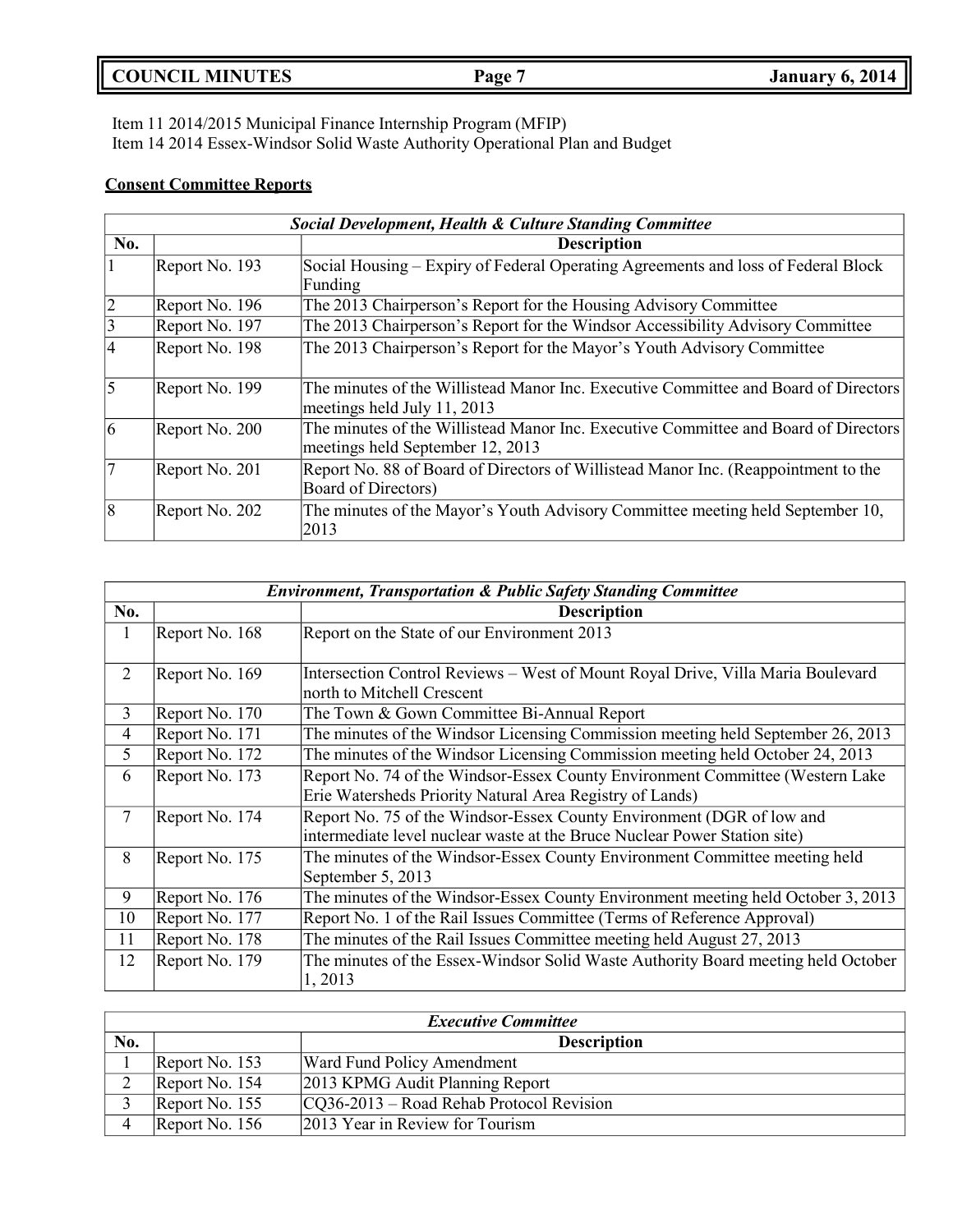**COUNCIL MINUTES Page 8 January 6, 2014**

|                | <b>Planning &amp; Economic Development Standing Committee</b> |                                                                                                                                                                                         |  |  |
|----------------|---------------------------------------------------------------|-----------------------------------------------------------------------------------------------------------------------------------------------------------------------------------------|--|--|
| No.            |                                                               | <b>Description</b>                                                                                                                                                                      |  |  |
| $\mathbf{1}$   | Report No. 186                                                | Mid-South Developments Corp. Ltd., Rezoning Application, 4735 Adstoll Avenue<br>and 2570 Pillette Road, permit the construction of residential townhome and semi-<br>detached dwellings |  |  |
| $\overline{2}$ | Report No. 188                                                | Request to close the east-west alley and part of the north-south alley east of Ford<br>Boulevard, north of Tecumseh Road East, abutting 2076 Ford Boulevard                             |  |  |
| $\overline{3}$ | Report No. 189                                                | The International Relations Committee Bi-Annual Report 2013                                                                                                                             |  |  |
| 4              | Report No. 190                                                | Rezoning of 700 and 850 Cabana Road East, Wonsch Construction Company Limited                                                                                                           |  |  |
| 5              | Report No. 192                                                | Request to close the entire east-west and north-south alleys situated south of<br>Wyandotte Street East, between Elinor Street and Florence Avenue extension                            |  |  |
| 6              | Report No. 193                                                | Request to close the east-west alley between Lincoln Road and Windermere Road,<br>south of Ypres Avenue                                                                                 |  |  |
| $\overline{7}$ | Report No. 194                                                | Conveyance of part of the north/south alley between Edward Avenue and Virginia<br>Avenue, north of Raymond Avenue to alley next south of St. Rose Avenue                                |  |  |
| 8              | Report No. 196                                                | Report No. 334 of the Windsor Heritage Committee (Semi-detached Residence, 650)<br>Devonshire Road – Amend Heritage Designation)                                                        |  |  |
| 9              | Report No. 197                                                | Report No. 335 of the Windsor Heritage Committee (St. Alphonsus Church, 85 Park<br>Street East, Built Heritage Fund Grant for Provincial Plaque)                                        |  |  |
| 10             | Report No. 198                                                | Report No. 336 of the Windsor Heritage Committee (Response to CQ15-2013:<br>Heritage Ratings)                                                                                           |  |  |

Mayor Francis leaves the meeting at 6:38 o'clock p.m. as he discloses an interest and abstains from voting on Report No. 190 of the Planning and Economic Development Standing Committee, and Councillor Dilkens assumes the Chair.

Mayor Francis returns to the meeting at 6:39 o'clock p.m. and Councillor Dilkens returns to his seat at the Council table.

## Carried.

Mayor Francis discloses an interest and abstains from voting on Report No. 190 of the Planning  $\&$ Economic Development Standing Committee.

## **Deferrals and/or Referrals and Withdrawals**

None requested.

## **Report No. 195 of the Planning and Economic Development Standing Committee of its meeting held December 9, 2013 (Windsor Heritage Committee Report No. 323 – Request to remove from Heritage Register Holy Cross Greek Orthodox Church, 65 Ellis Street East)**

Moved by Councillor Halberstadt, seconded by Councillor Dilkens,

**M8-2014** That the Holy Cross Greek Orthodox Church, 65 Ellis Street East **REMAIN** on the Windsor Municipal Heritage Register, as recommended by Report No. 323 of the Windsor Heritage Committee at its meeting held April 17, 2013.

Carried.

Councillors Sleiman, Valentinis, Jones and Payne voting nay.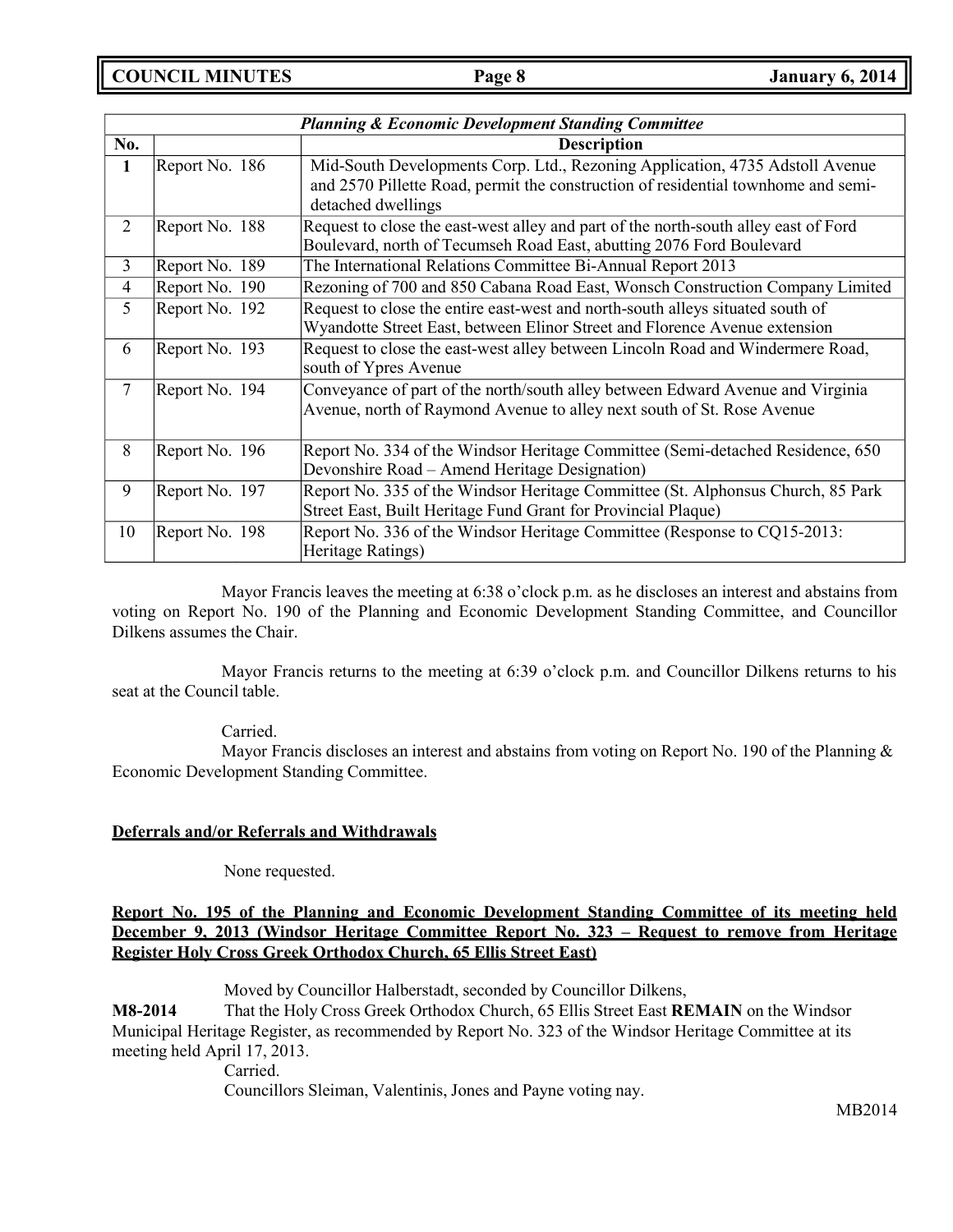## **Presentations & Delegations:**

## **PRESENTATIONS:**

Nil.

## **DELEGATIONS**

## **Report No. 188 of the Social Development, Health & Culture Standing Committee (Draft, Age Friendly Windsor Action Plan, Liveability, Lifestyles and Well-being, 2nd Report to the Community 2014-2017)**

## **Larry Duffield, Chairperson, Seniors Advisory Committee**

Larry Duffield, Chairperson, Seniors Advisory Committee appears before Council to provide comment on the Age Friendly Windsor Action Plan, saying that it's a valuable tool and that he appreciates the administrative support on this initiative.

MB2014

(For final disposition of this matter, see Clause **M16-2014** in Schedule "A" attached hereto.)

## **Chief Administrative Officer – Accomplishments for 2013 & Objectives for 2014**

### **David Hanna, Resident of Ward 1**

David Hanna, Resident of Ward 1, appears before Council to provide comment regarding the proposed objectives for 2014, suggesting that Human Resources needs to focus on having a hiring process that is free from undue political interference, and concludes by highlighting the importance of green initiatives and the need for green standards.

GM2014 1

(For final disposition of this matter, see Clause **CR1/2014** in Schedule "A" attached hereto.)

## **Report No. 187 of the Planning & Economic Development Standing Committee (Request for a Waiver of Building Permit Related Fees, Development Charges & Cash in lieu of Parkland Fees – Habitat for Humanity – 1215 and 1247 Armanda Drive)**

## **Bill Hess and Andy Pare, Habitat for Humanity**

Bill Hess and Andy Pare, Habitat for Humanity, appear before Council and are available for questions regarding the request for Habitat for Humanity for the waiver and grants of building/development fees for construction of two single family dwellings at 1215 and 1247 Armanda Drive in the total amount of \$46,725.20.

SB2014

(For final disposition of this matter, see Clause **M42-2014** in Schedule "A" attached hereto.)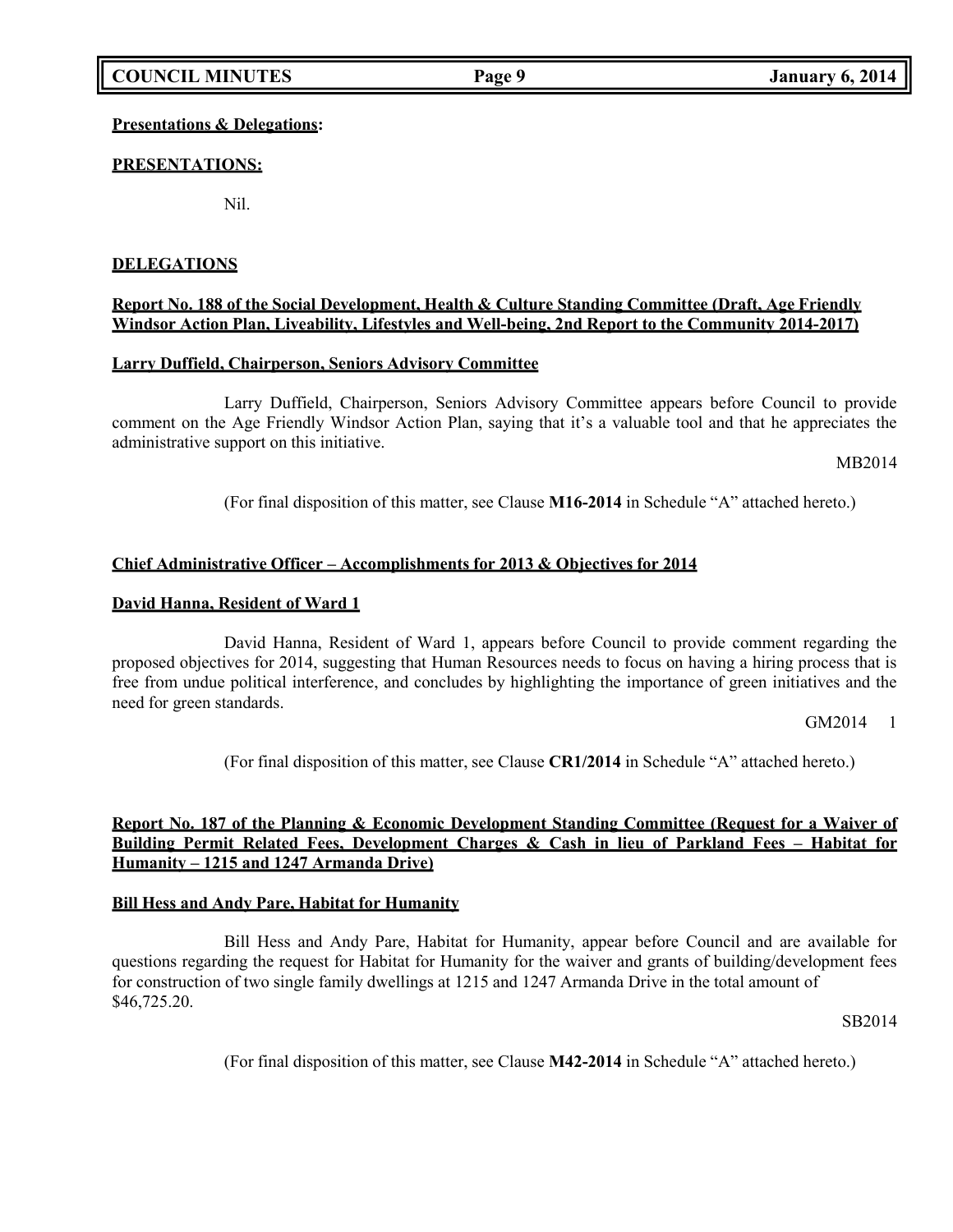## **Report No. 191 of the Planning & Economic Development Standing Committee (Rezoning of 254 Watson Avenue, Nelson Rocha)**

## **Nelson Rocha, Applicant**

Nelson Rocha, Applicant, appears before Council to speak in support of his rezoning request for 254 Watson Avenue, to permit a double duplex building containing 4 dwelling units, stating that in terms of comments from Windsor Police Services, there are no objections to his proposal and that in terms of parking, he is accommodating the future residents with space on the property.

### **Carmen Battagin, Resident**

Carmen Battagin, Resident, appears before Council to speak in opposition to the rezoning request for 254 Watson Avenue, to permit a double duplex building containing 4 dwelling units, stating that the area as a whole is enduring ongoing parking and traffic problems, along with the fact that there are no street lights.

### **Lillian Lappan, Resident**

Lillian Lappan, Resident, appears before Council to speak in opposition to the rezoning request for 254 Watson Avenue, to permit a double duplex building containing 4 dwelling units, suggesting that a residential building sandwiched between two apartment buildings is not appropriate and concludes by suggesting that a duplex would create sewer and parking problems and would simply not look good esthetically.

### **Louie Guarascio, Resident**

Louie Guarascio, Resident, appears before Council to speak in opposition to the rezoning request for 254 Watson Avenue, to permit a double duplex building containing 4 dwelling units, stating that parking and traffic in that specific area is horrendous, and that this would be an esthetically unpleasing addition to the neighbourhood and would contribute to sewer and parking problems.

## **Jennifer Van Gaalen & Chris Dunn, Residents**

Jennifer Van Gaalen & Chris Dunn, Residents, appear before Council as those residing right next the subject property under consideration, and they speak in opposition to the rezoning request for 254 Watson Avenue, to permit a double duplex building containing 4 dwelling units, stating that when they purchased their home, it was under the premise that it was not next to a duplex, and that if this were to be approved, it would change the fabric of the entire neighbourhood, hindering property values.

Moved by Councillor Gignac, seconded by Councillor Sleiman,

That the application to amend Zoning By-law 8600, amending the zoning for 254 Watson Avenue (North part Lot 80, Part Lot 81, Plan 829; Lot 129 Concession 1), from RD1.2 to RD2.1 to permit a double duplex building containing 4 dwelling units BE DENIED for the following reasons:

- a) A double-duplex would be an intrusion mid-block with a resultingover-intensification;
- b) It would change the character of the neighbourhood; and
- c) It simply doesn't fit.

The motion is put and is lost, due an equality of votes.

At the request of Mayor Francis a **recorded vote** is taken: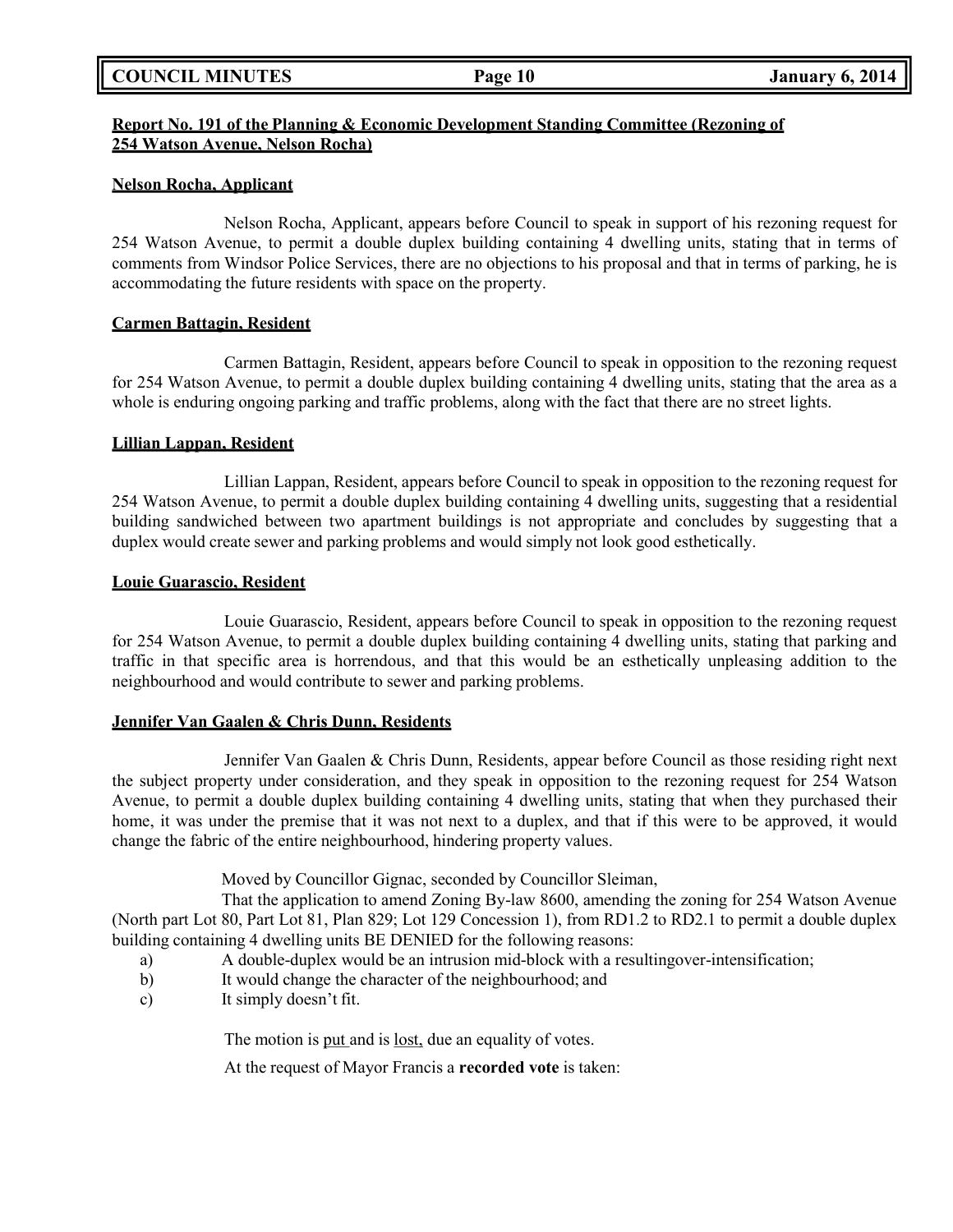# **COUNCIL MINUTES Page 11 January 6, 2014**

## **RESULTS OF RECORDED VOTE:**

| In Favour | Councillors Gignac, Sleiman, Dilkens, Payne and Mayor Francis        |
|-----------|----------------------------------------------------------------------|
| Opposed   | Councillors Maghnieh, Jones, Valentinis, Kusmierczyk and Halberstadt |
| Abstain   | None                                                                 |
| Absent    | Councillors Marra                                                    |

Moved by Councillor Valentinis, seconded by Councillor Maghnieh,

That an amendment to Zoning By-law 8600 **BE APPROVED**, amending the zoning for 254 Watson Avenue (North Part Lot 80, Part Lot 81; Plan 829; Part Lot 129 Concession 1), from RD1.2 to RD2.2 to permit a double duplex building containing 4 dwelling units, with the added provision that this go through Site Plan Control and an additional requirement for additional parking from 2 to 6 total, so that it be deemed a development.

The motion is put and is <u>lost</u>, due an equality of votes.

At the request of Councillor Dilkens a **recorded vote** is taken:

## **RESULTS OF RECORDED VOTE:**

| In Favour | Councillors Valentinis, Maghnieh. Halberstadt, Kusmierczyk and Jones |
|-----------|----------------------------------------------------------------------|
| Opposed   | Councillors Gignac, Sleiman, Payne. Dilkens and Mayor Francis        |
| Abstain   | <b>None</b>                                                          |
| Absent    | Councillors Marra                                                    |

**Clerk's Note**: No further motions were put forward on this matter.

## **Request for Extension of Property Tax Exemption**

## **Harvey Kessler, Executive Director, and Ronna Warsh, President - Windsor Jewish Community Centre**

Harvey Kessler, Executive Director, and Ronna Warsh, President - Windsor Jewish Community Centre, appear before Council to provide a brief overview of the Windsor Jewish Community Centre, and conclude by requesting a change to City by-law 2068, passed on January 4, 1960 that would extend the tax exemption enjoyed on the Jewish Community Centre's currently owned property, to also apply to an adjacent property that the organization is planning to purchase.

Mayor Francis leaves the meeting at 8:22 o'clock p.m., and Councillor Dilkens assumes the Chair.

Mayor Francis returns to the meeting at 8:27 o'clock p.m., and Councillor Dilkens returns to his seat at the Council table.

Mayor Francis leaves the meeting at 8:34 o'clock p.m., and Councillor Dilkens assumes the Chair.

Mayor Francis returns to the meeting at 8:40 o'clock p.m., and Councillor Dilkens returns to his seat at the Council table.

## **AF2014** 13

(For final disposition of this matter, see Clause **CR14/2014** in Schedule "A" attached hereto.)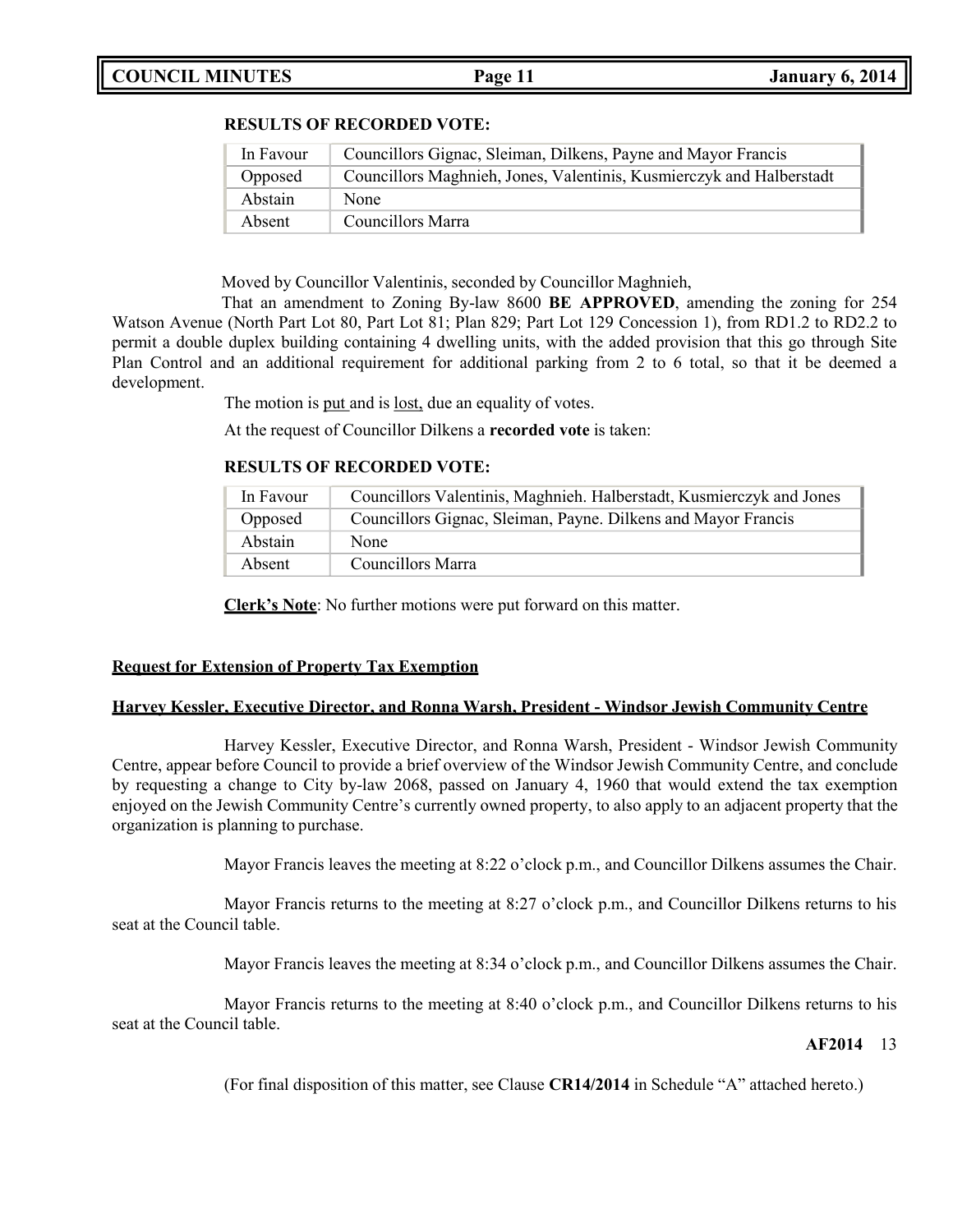**COUNCIL MINUTES Page 12 January 6, 2014**

## **Request for Waiver of Property Taxes – Spirit of Excellence**

# **Colleen Kosti, Founder, Executive Director, Spirit of Excellence Creativity Training Centre, and Ashley the Student**

Colleen Kosti, Founder, Executive Director, Spirit of Excellence Creativity Training Centre, and Ashley the Student, appear before Council to provide an overview of "Spirit of Excellence" a non-profit charitable organization based on Drouillard Road which promotes the arts, providing property relief through education, counselling and food programs and helping children and families develop important entrepreneurial and leadership skills, and conclude by requesting that Council approve a grant of \$15,890.34 which would be a waiver of the full amount of taxes including penalties and interest.

### **AF2014** 7

(For final disposition of this matter, see Clause **CR7/2014** in Schedule "A" attached hereto.)

## **Devonwood Trail – Property Owners in the 3500 Block of Woodward Blvd., Request to Purchase a Twenty Foot Wide Parcel of Land to the rear of their homes**

## **Patricia Grom, representing the property owner of the 3500 block of Woodward Blvd.**

Patricia Grom, representing the property owner of the 3500 block of Woodward Blvd., appears before Council to request that Council approve the request by the residents in the 3500 block of Woodward Blvd to purchase a twenty foot deep parcel of city-owned land to the rear of their homes at a purchase price of \$1.50 per square foot including administrative costs and survey.

## **APM2014** 3

(For final disposition of this matter, see Clause **CR3/2014** in Schedule "A" attached hereto.)

## **Penalties and Interest on Unpaid Property Taxes**

## **Paul Chislett**

Paul Chislett appears before Council to provide comment on penalties and interest on unpaid property taxes, suggesting that these be suspended for the proposed tax repayment program participants, as the current system of penalties and interest unfairly penalizes those who are making regular payments to the City.

### **Wendy Dupuis**

Wendy Dupuis appears before Council to provide comment on penalties and interest on unpaid property taxes, suggesting that Council endorse the recommendation to suspend interest and late penalty charges for the proposed tax repayment program participants.

## **Maureen Fracas**

Maureen Fracas appears before Council to provide comment on penalties and interest on unpaid property taxes, requesting that those in tax arrears be allowed to repay over a period of time, as part of a welldefined tax repayment program which would have broader criteria.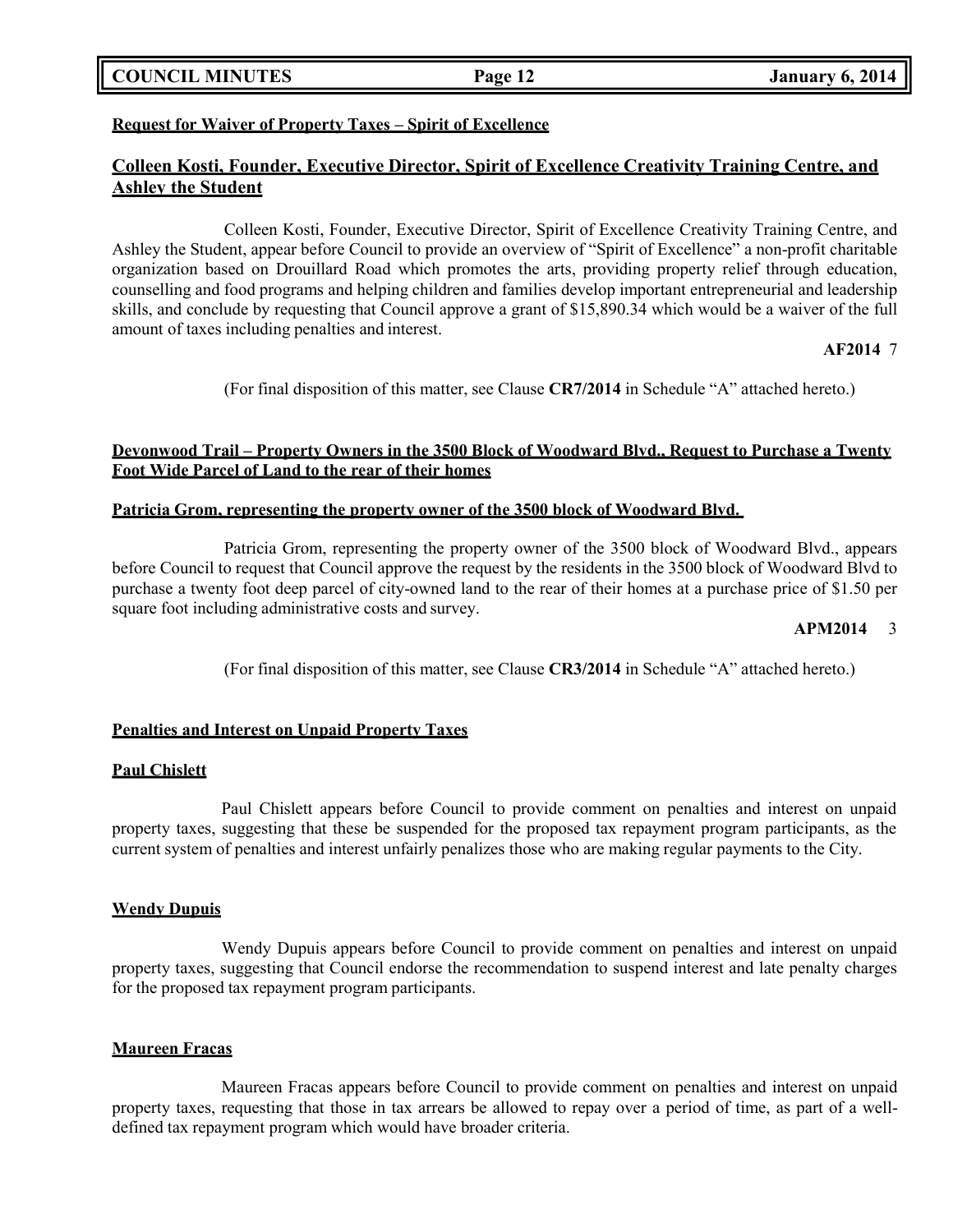### **Angela Fitzpatrick**

Angela Fitzpatrick appears before Council to provide comment on penalties and interest on unpaid property taxes, suggesting that there is a compounding effect of interest charges, and that there should instead be a reduction in interest charges, which would allow residents to catch up on their property taxes.

Mayor Francis leaves the meeting at 9:38 o'clock p.m., and Councillor Dilkens assumes the Chair.

## **Howard Pawley**

Howard Pawley appears before Council to provide comment on penalties and interest on unpaid property taxes, stressing that shelter is a basic human need and that residents should not be penalized with high interest charges and penalties and suggests that there be an "early intervention" in a non-threatening and more informative manner.

## **Victoria Cross**

Victoria Cross appears before Council to provide comment on penalties and interest on unpaid property taxes, stating that at a human level, it is important to help each other and that late penalties and fees simply create added problems and stress for residents.

Mayor Francis returns to the meeting at 9:49 o'clock p.m., and Councillor Dilkens returns to his seat at the Council table.

## **Doug Peddle, Resident of Ward 7**

Doug Peddle, Resident of Ward 7, appears before Council to provide comment on penalties and interest on unpaid property taxes, stating that Council should endorse the recommendations contained in the Report of the Citizens Committee on City Property Tax Arrears, and concludes by suggesting that high interest rates and penalties be removed from the equation.

## **Ken Lewenza Jr., Resident of Ward 5**

Ken Lewenza Jr., Resident of Ward 5, appears before Council to provide comment on penalties and interest on unpaid property taxes, suggesting that the recommendations contained in the Report of the Citizens Committee on City Property Tax Arrears is a pragmatic approach and concludes by stating that the current interest and penalties schedule prevents people from moving forward.

Moved by Councillor Valentinis, seconded by Councillor Halberstadt,

That the recommendation of the "Report of the Citizens Committee on City Property Tax Arrears" to establish a community tax assistance program whereby a community credit counselling agency is hired to provide support to those in need BE APPRROVED, and that administration BE REQUESTED to issue a Request for Proposals.

> The motion is **put** and is **lost**. Aye votes: Councillors Valentinis and Halberstadt. Nay votes: Councillors Gignac, Sleiman, Payne, Maghnieh, Kusmierczyk and Dilkens. Absent: Councillors Marra and Jones.

> > **AF2014** 12

(For final disposition of this matter, see Clause **CR12/2014** in Schedule "A" attached hereto.)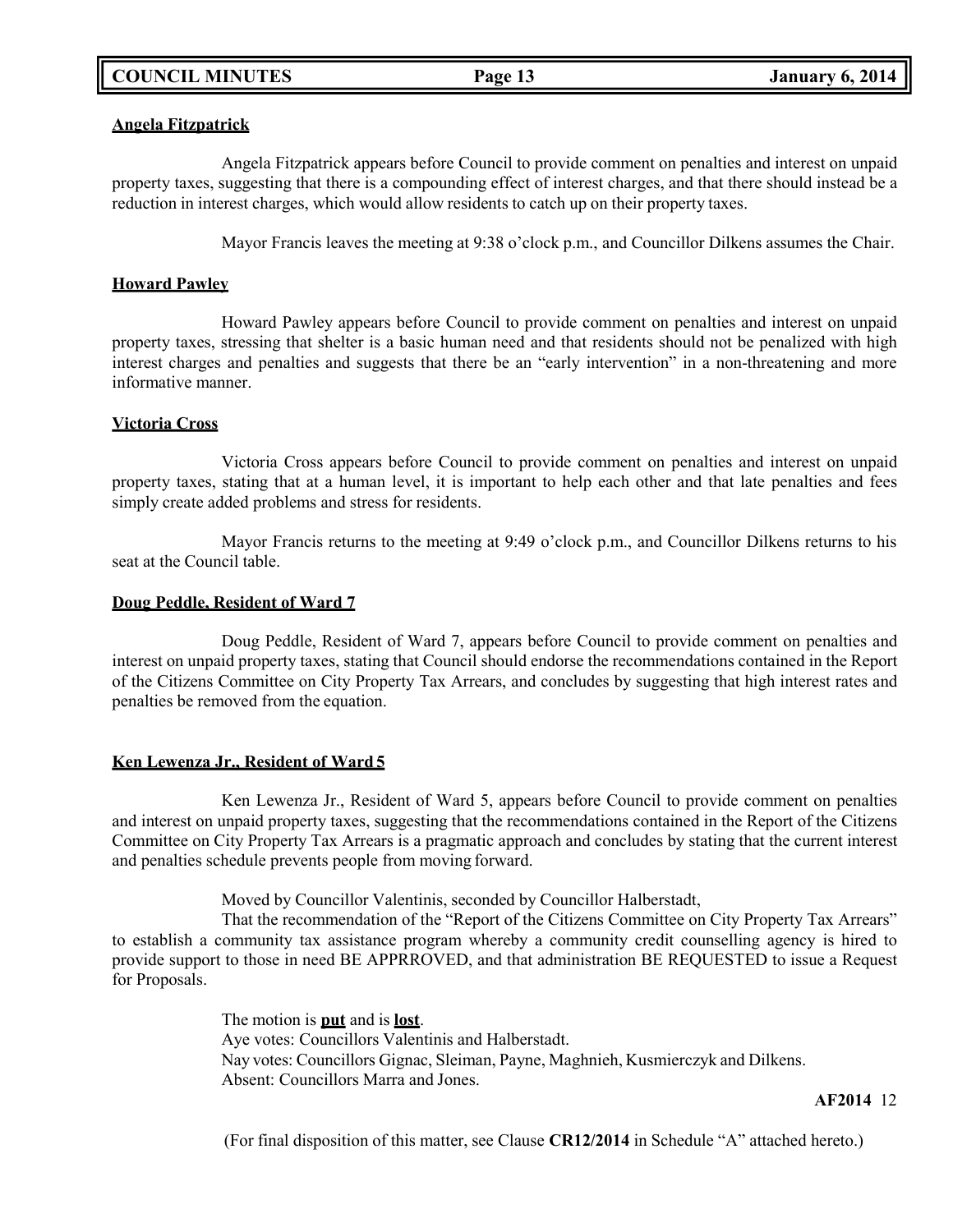**COUNCIL MINUTES Page 14 January 6, 2014**

## **Regular Business Items (for final disposition of these matters see Schedule "A" attached)**

Item 10 2014 Interim Property Tax Bills

## **Consideration of Committee Reports**

Moved by Councillor Dilkens, seconded by Councillor Gignac, **M9-2014** That the **Report of the special In-camera** meeting held January 6, 2014, **BEADOPTED** as presented. Carried. Councillor Jones was absent from the meeting when the vote was taken on this matter.

ACO2014

Moved by Councillor Dilkens, seconded by Councillor Gignac, **M10-2014** That **Report No. 91 of the Windsor Accessibility Advisory Committee** of its meeting held November 5, 2013 regarding the "Multi Year Accessibility Plan" **BE ADOPTED** as presented.

Carried.

Councillor Jones was absent from the meeting when the vote was taken on this matter.

Moved by Councillor Dilkens, seconded by Councillor Gignac,

## **M11-2014** That the **Minutes of the Windsor Arena Closing Advisory Committee** of its meeting held October 9, 2013, **BE ADOPTED** as presented.

Carried.

Councillor Jones was absent from the meeting when the vote was taken on this matter.

MB2014

Moved by Councillor Dilkens, seconded by Councillor Gignac,

# **M12-2014** That the **Minutes of the Windsor International Aquatic and Training Centre Steering Committee** of its meeting held November 15, 2013, **BE ADOPTED** as presented. Carried.

Councillor Jones was absent from the meeting when the vote was taken on this matter.

Moved by Councillor Dilkens, seconded by Councillor Gignac,

# **M13-2014** That the **Minutes of the Service Delivery Review Steering Committee** of its meeting held August 29, 2013, **BE ADOPTED** as presented.

Carried.

Councillor Jones was absent from the meeting when the vote was taken on this matter.

MB2014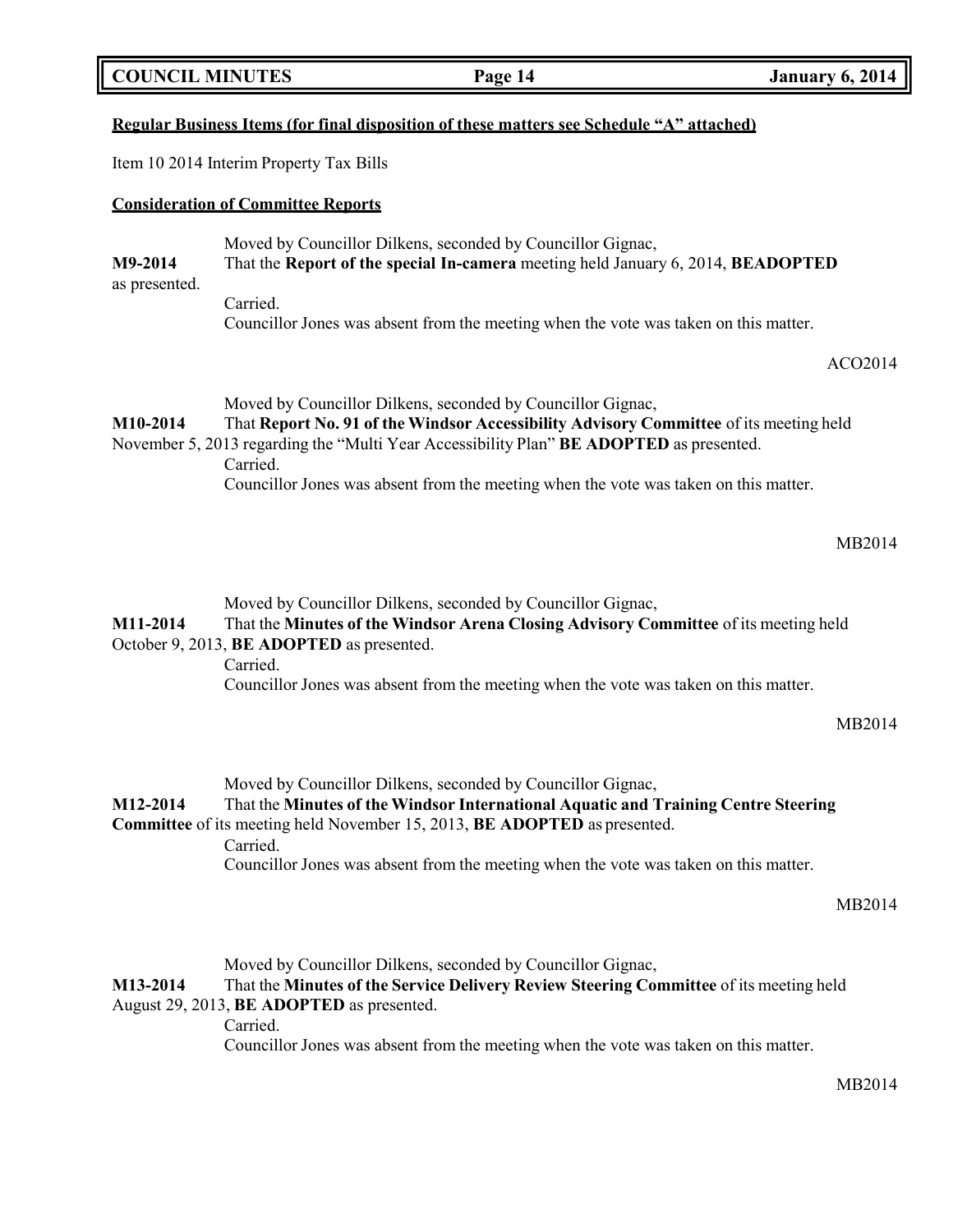**COUNCIL MINUTES Page 15 January 6, 2014**

### **By-laws**

Moved by Councillor Halberstadt, seconded by Councillor Dilkens,

That the following By-laws No. 1-2014 through 3-2014 (inclusive), be introduced and read a first and second time:

- 1-2014 "A BY-LAW TO FURTHER AMEND BY-LAW NUMBER 8600 CITED AS THE "CITY OF WINDSOR ZONING BY-LAW"", authorized by M472-2013, adopted December 16, 2013
- 2-2014 "A BY-LAW TO FURTHER LAND AMEND BY-LAW NUMBER 9148 BEING A BY-LAW TO REGULATE TRAFFIC WITHIN THE LIMITS OF THE CITY OF WINDSOR", authorized by CAO2554, adopted November 4, 2013
- 3-2014 "A BY-LAW TO CONFIRM THE PROCEEDINGS OF THE COUNCIL OF THE CORPORATION OF THE CITY OF WINDSOR AT ITS MEETING HELD ON THE 6TH DAY OF JANUARY, 2014"

Carried.

Councillor Jones was absent from the meeting when the vote was taken on this matter.

Moved by Councillor Kusmierczyk, seconded by Councillor Maghnieh,

That the Committee of the Whole does now rise and report to Council respecting the business items considered by the Committee:

- **1) Communication Items (as amended)**
- **2) Consent Agenda (as amended)**
- **3) Items Deferred**
- **Items Referred**
- **4) Consideration of the Balance of Business Items (see Schedule "A")**
- **5) Committee Reports (as presented)**
- **6) By-laws given first and second readings (as presented)**

Carried.

Councillor Jones was absent from the meeting when the vote was taken on this matter.

### **Notices of Motion**

None presented.

## **Third Reading of By-laws**

Moved by Councillor Valentinis, seconded by Councillor Payne,

That the following By-laws No. 1-2014 through 3-2014 (inclusive), having been read a first and second time be now read a third time and finally passed and that the Mayor and Clerk **BE AUTHORIZED** to sign and seal the same notwithstanding any contrary provision of theCouncil.

Carried.

Councillor Jones was absent from the meeting when the vote was taken on this matter.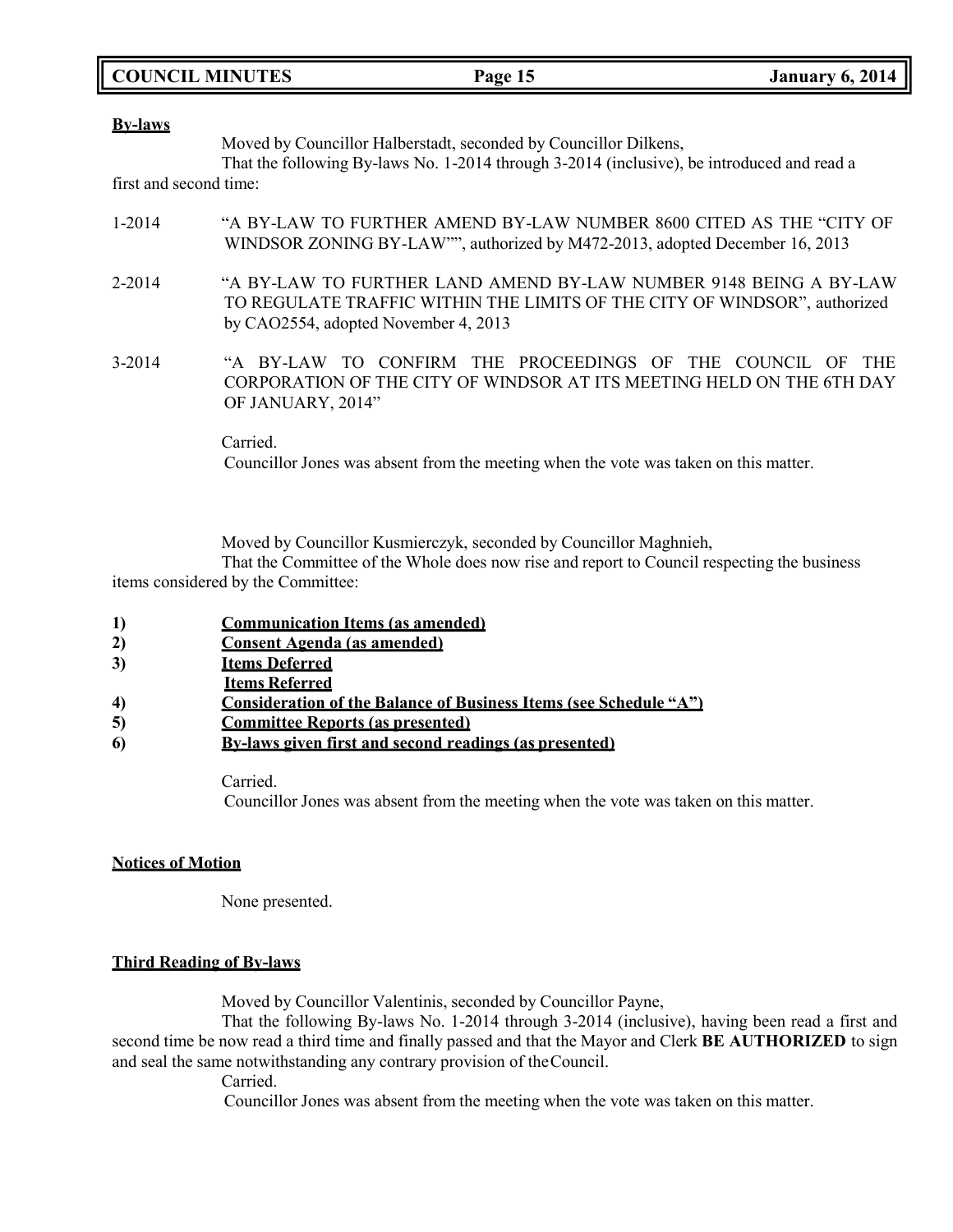**Petitions**

None presented.

### **Council Questions**

Moved by Councillor Dilkens, seconded by Councillor Gignac,

**M14-2014** That the following Council Question by Councillor Dilkens **BE APPROVED**, and that Administration **BE DIRECTED** to proceed with the necessary actions to respond to the Council Question in the form of a written report, consistent with Council's instructions, and in accordance with Section 17.1 of the Procedure By-law 98-2011:

**CQ1-2014**

Asks for a report on our ability to put GPS data for snow removal and street cleaning equipment on-line and accessible for the general public.

SW 2014

Carried.

Councillor Jones was absent from the meeting when the vote was taken on this matter.

Moved by Councillor Dilkens, seconded by Councillor Gignac,

**M15-2014** That the following Council Question by Councillor Halberstadt **BE APPROVED**, and that Administration **BE DIRECTED** to proceed with the necessary actions to respond to the Council Question in the form of a written report, consistent with Council's instructions, and in accordance with Section 17.1 of the Procedure By-law 98-2011:

## **CQ2-2014**

Asks for a report on how a \$3 administrative fee for dog licences came into being, and on what rationale, how much money the city is projecting to earn on the \$3 fee and how it will be spent.

ACLD2014

Carried. Councillor Jones was absent from the meeting when the vote was taken on this matter.

## **Adjournment**

Moved by Councillor Halberstadt, seconded by Councillor Dilkens, That this Council meeting stand adjourned until the next regular meeting of Council or at the call

of the Mayor.

Carried.

Councillor Jones was absent from the meeting when the vote was taken on this matter.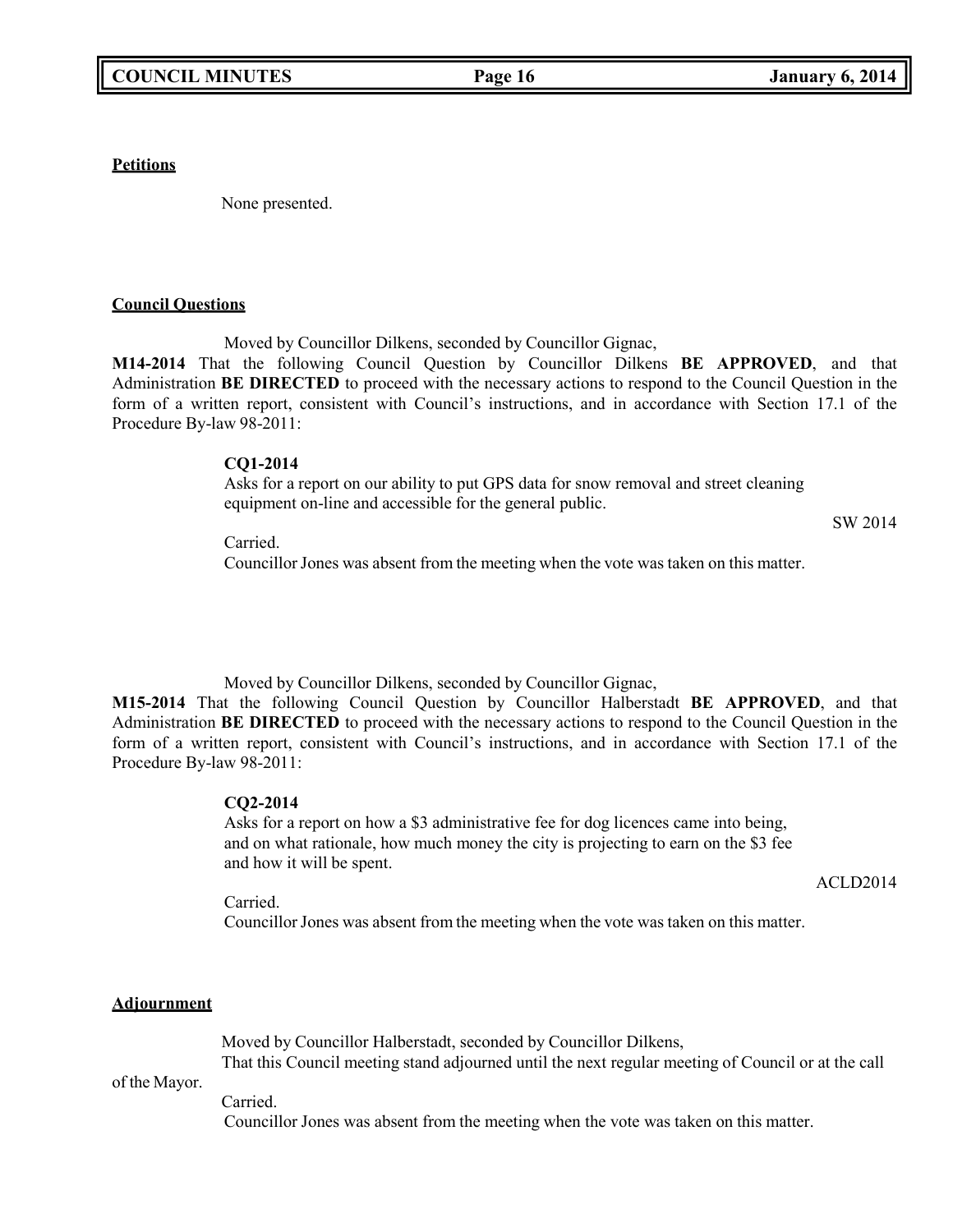Accordingly, the meeting is adjourned at 10:58 o'clock p.m.

**MAYOR**

**CITY CLERK**

**THIS IS A DRAFT COPY**

## **DEPUTY CITY CLERK/SENIOR MANAGER OF COUNCIL SERVICES**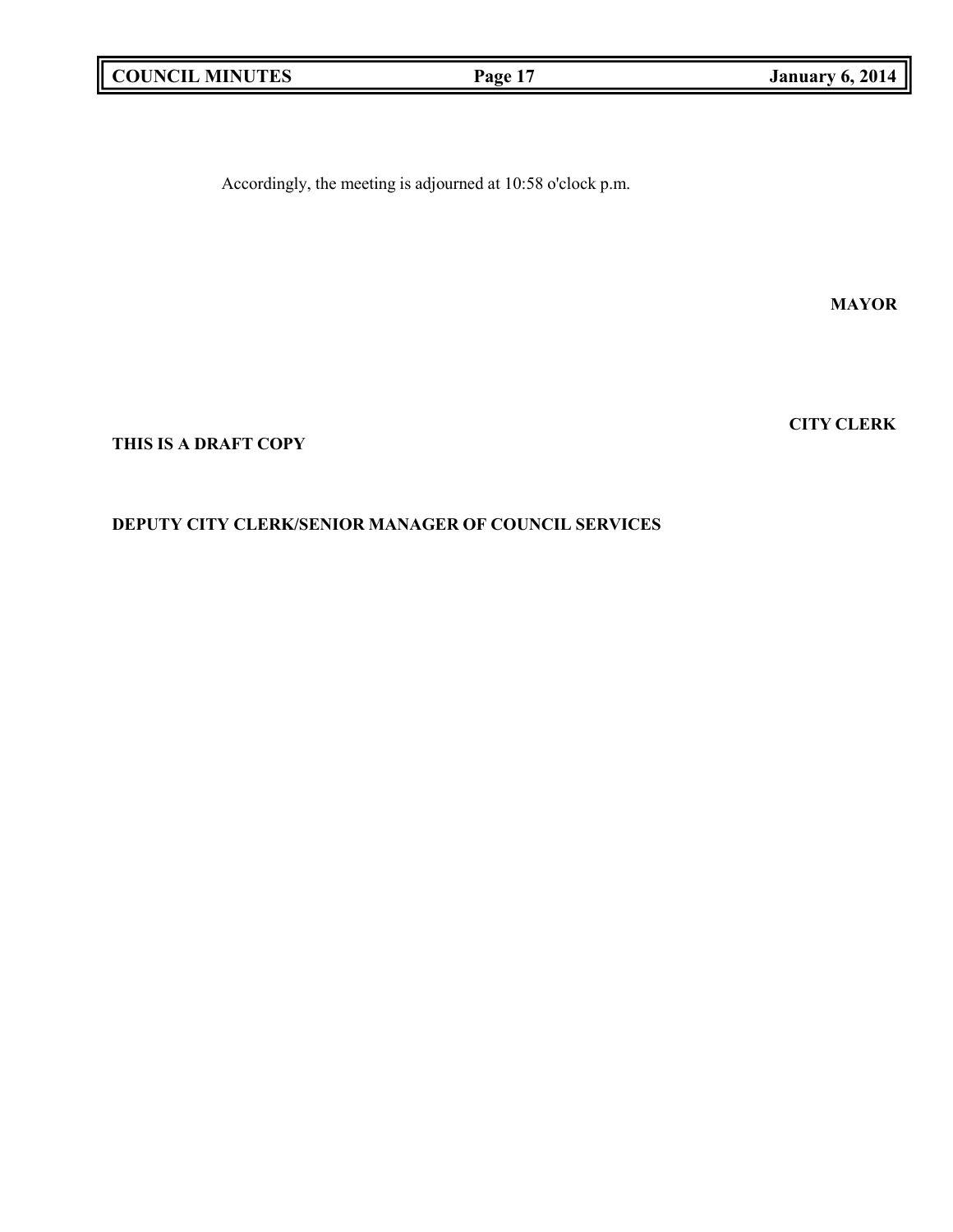# **COUNCIL MINUTES Page 18 January 6, 2014**

Dilkens Jones

## CR1/2014

THAT City Council **RECEIVE** the report of the Chief Administrative Officer dated December 18, 2013 entitled "Chief Administrative Officer – Accomplishments for 2013 and Objectives for 2014" for information, detailing the accomplishments of the CAO and City Administration in the 2013 calendar year and surrounding time frame AND;

THAT City Council **APPROVE** the general objectives for 2014 of the Chief Administrative Officer as contained in this report, subject to any project funding confirmation as may be applicable AND;

THAT City Council **APPROVE AND REAFFIRM** past approvals of the CAO's involvement in various initiatives and committees related to the position as detailed in this report, AND;

THAT City Council **PROVIDE DIRECTION** to the Executive Director of Human Resources in regard to any additional desired steps pertaining to the performance evaluation for the Chief Administrative Officer for the 2013 calendar year.

Carried.

Report Number **16865 GM2014 1**

Appendices Report

Valentinis Payne

## CR2/2014

THAT City Council **RECEIVE** the report of the Chief Administrative Officer dated December 18, 2013 entitled "Municipal Accomplishments – A Snapshot", on accomplishments by the city staff and departments in the 2013 calendar year and surrounding time frame as led and supported by the vision and funding dedication of the Mayor and City Council.

Carried.

Report Number **16867 GP/9577 C2**

Halberstadt Payne

CR3/2014

That the request by the residents in the 3500 block of Woodward Blvd. to purchase a twenty foot deep parcel of City-owned land to the rear of their homes at a purchase price of \$1.50 per square foot including administrative costs and survey **BE APPROVED.**

Councillor Kusmierczyk voting nay.

Report Number **16917 APM2014 3**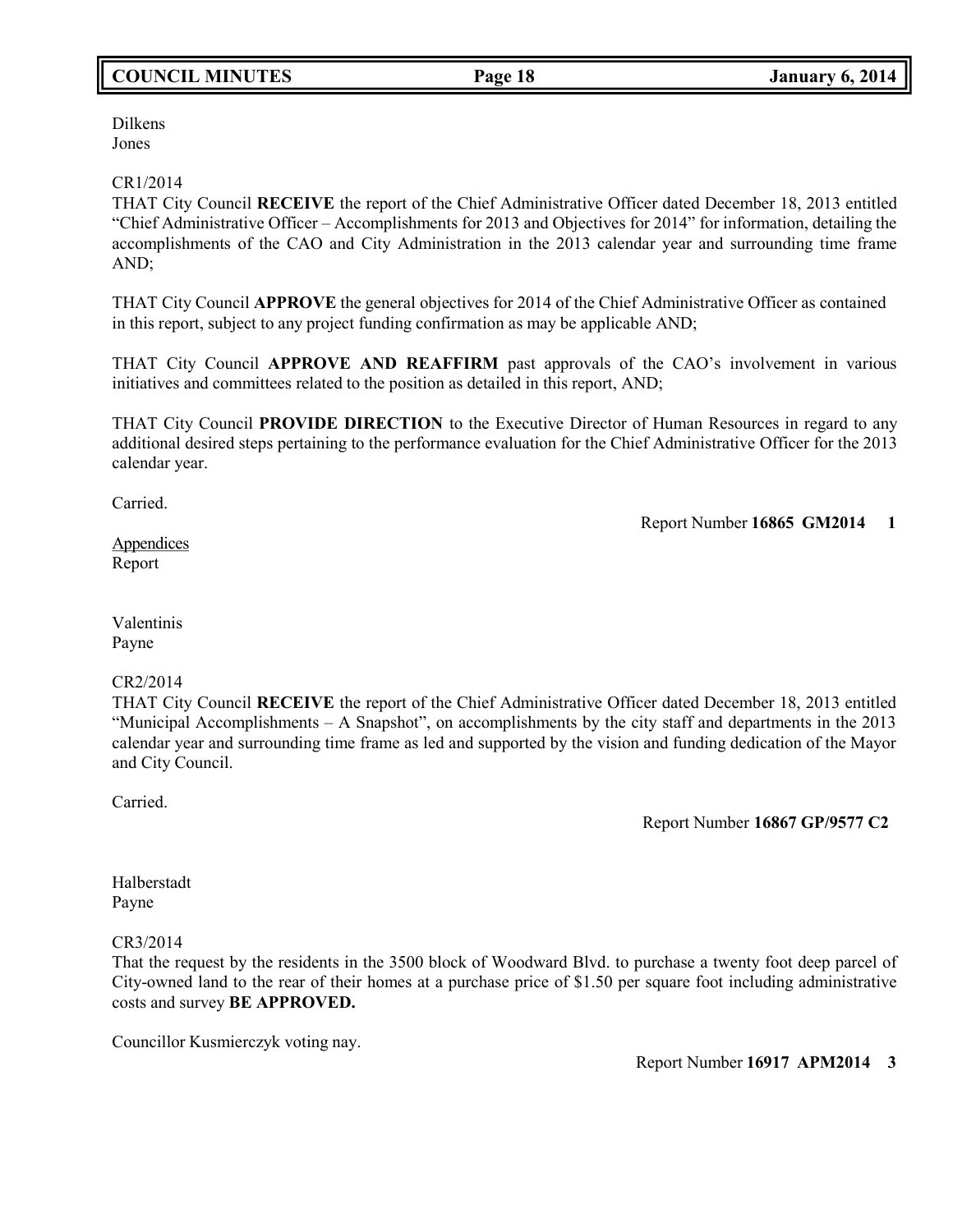# **COUNCIL MINUTES Page 19 January 6, 2014**

Valentinis Payne

### CR4/2014

- A. THAT the report of the Board of Directors to Roseland Golf & Curling Club Limited, entitled "Annual Shareholders' Meeting Report of the Board" held October 22, 2013, **BE RECEIVED** for information;
- B. AND THAT City Council consider the ADOPTION of the recommendations from the Board of Directors as presented.

Carried.

Report Number **16915 MB2014 C4**

Valentinis Payne

CR5/2014

- I) That City Council **AUTHORIZE** Administration to proceed with tendering the road and streetscape work on Wyandotte Street East (Gladstone to Devonshire) and Devonshire Road (Riverside to Wyandotte), allocated in the 2014 Enhanced Capital Budget for which there are placeholders of \$500,000 and \$550,000 respectively in addition to \$785,000, as identified in the 2013 enhanced Capital Plan via B26/2013 for a total of \$1,835,000 in funding; and
- II) That all contracts for the works be **PRE-APPROVED**, subject to being within the allocated budget; and
- III) That the Chief Administrative Officer and City Clerk **BE AUTHORIZED** to sign the agreements, in form satisfactory to the City Solicitor, financial content satisfactory to the City Treasurer and technical content to the City Engineer; and
- IV) That Administration **REPORT BACK** to City Council the results of all tenders that were awarded and approved.

Carried.

Report Number **16908 SW/11820 C5**

Valentinis Payne

CR6/2014

**I.** That the following low tender **BE ACCEPTED:**

| <b>TENDERER:</b>              | J & J Lepera Infrastructure Inc. |
|-------------------------------|----------------------------------|
| <b>TENDER NO:</b>             | $12 - 13$                        |
| <b>TOTAL TENDER PRICE:</b>    | \$2,369,000.00 (excluding HST)   |
| <b>ACCOUNT TO BE CHARGED:</b> | 007-5410-1790-02942-7122000      |

and that the Chief Administrative Officer and City Clerk **BE AUTHORIZED** to sign a contract with the low tenderer, satisfactory in technical content to the City Engineer, in financial content to the City Treasurer, and in form to the City Solicitor;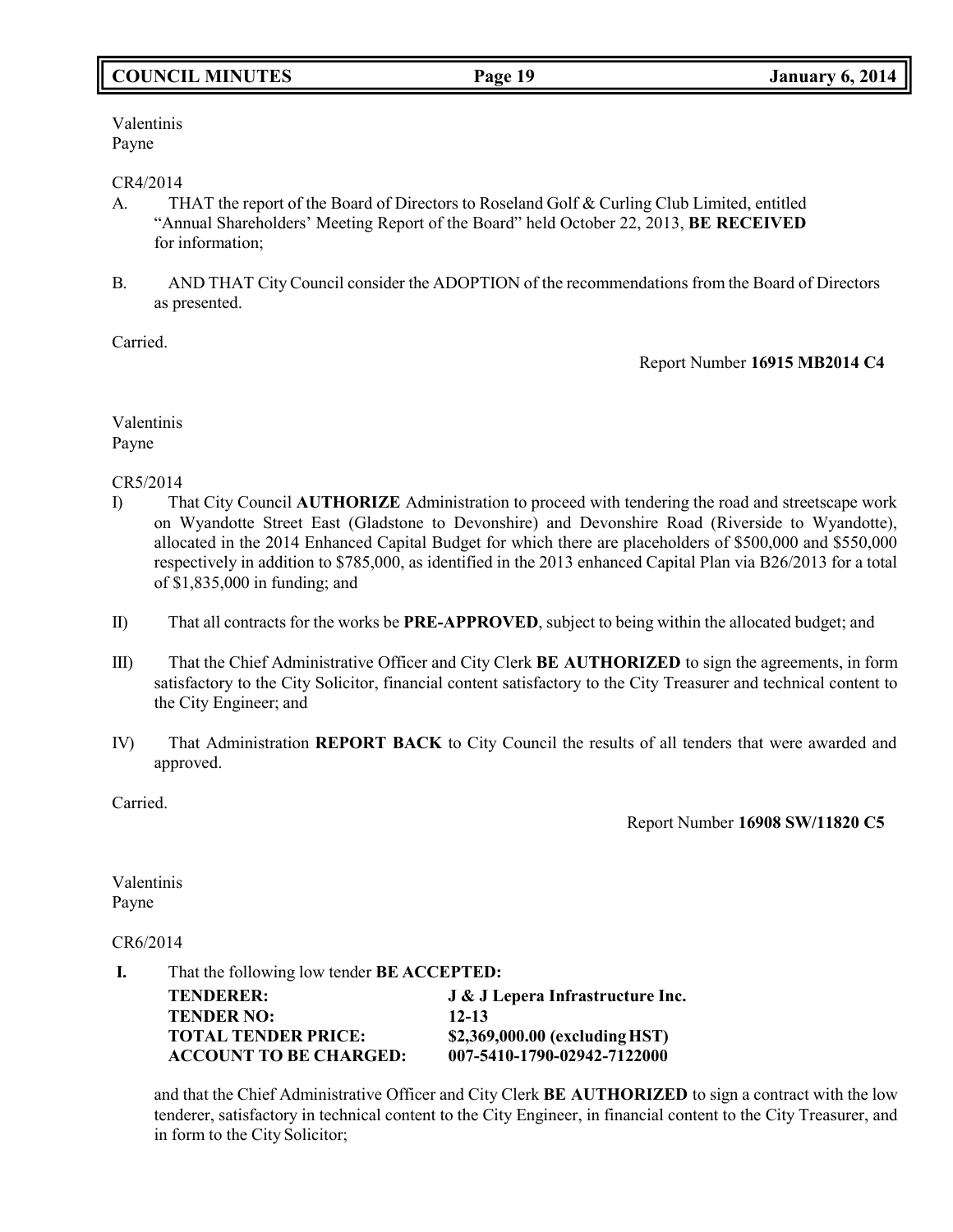# **COUNCIL MINUTES Page 20 January 6, 2014**

- II. That administration **BE AUTHORIZED** to transfer \$514,130.00 from the 2011 City Wide Road Rehabilitation Project [ID #7111001] to the St Rose Project [ID #7122000] as a means to provide funding required to complete the works; and
- III. That **APPROVAL BE GIVEN** to undertake a total expenditure of \$2,014,130.00 for the construction of Tender 12-13, to **BE FUNDED** from project ID#7122000.

Carried.

Report Number **16902 SW/11819 C6**

Sleiman Valentinis

## CR7/2014

That the report of the City Treasurer dated December 17, 2013 entitled "Request for Waiver of Property Taxes – Spirit of Excellence" **BE RECEIVED** for information; and further, a **GRANT** of \$15,890.34 (i.e. waiver of the full amount of taxes including penalties and interest) **BE APPROVED**, on the basis have that the personal ownership at that time was merely a formality as evidenced by the later ownership transfer to the actual charitable organization.

Carried.

Councillors Gignac and Kusmierczyk voting nay.

Report Number **16920 AF2014 7**

Valentinis Payne

## CR8/2014

THAT City Council **AUTHORIZE** the temporary borrowing of money for current expenditures for the year 2014, if and when required, as provided for under the provisions of Section 407 of *the Municipal Act*;

THAT the City Solicitor **BE DIRECTED** to prepare the necessary by-law;

THAT City Council **AUTHORIZE** the CAO and City Clerk to execute the related banking agreements including any line of credit commitment letters as deemed necessary to establish/maintain the line of credit facility approved as to legal content by the City Solicitor and as to technical and financial content to the CFO/City Treasurer;

THAT City Council **AUTHORIZE** the CAO and CFO/City Treasurer to borrow on a temporary basis, such sums, if any, as considered necessary to meet the current expenditures of the Corporation for the year until the taxes are collected and other revenues are received;, and to **EXECUTE** any such related banking agreements including but not limited to the Banker's Acceptance Agreement and Overdraft Lending Agreement approved as to legal content by the City Solicitor and as to technical and financial content to the CFO/City Treasurer; and

THAT City Council **AUTHORIZE** the CAO and CFO/City Treasurer to sign the "Security Agreement – Municipalities and School Boards" document subject to approval for legal content by the City Solicitor and as to technical and financial content to the CFO/City Treasurer.

Carried.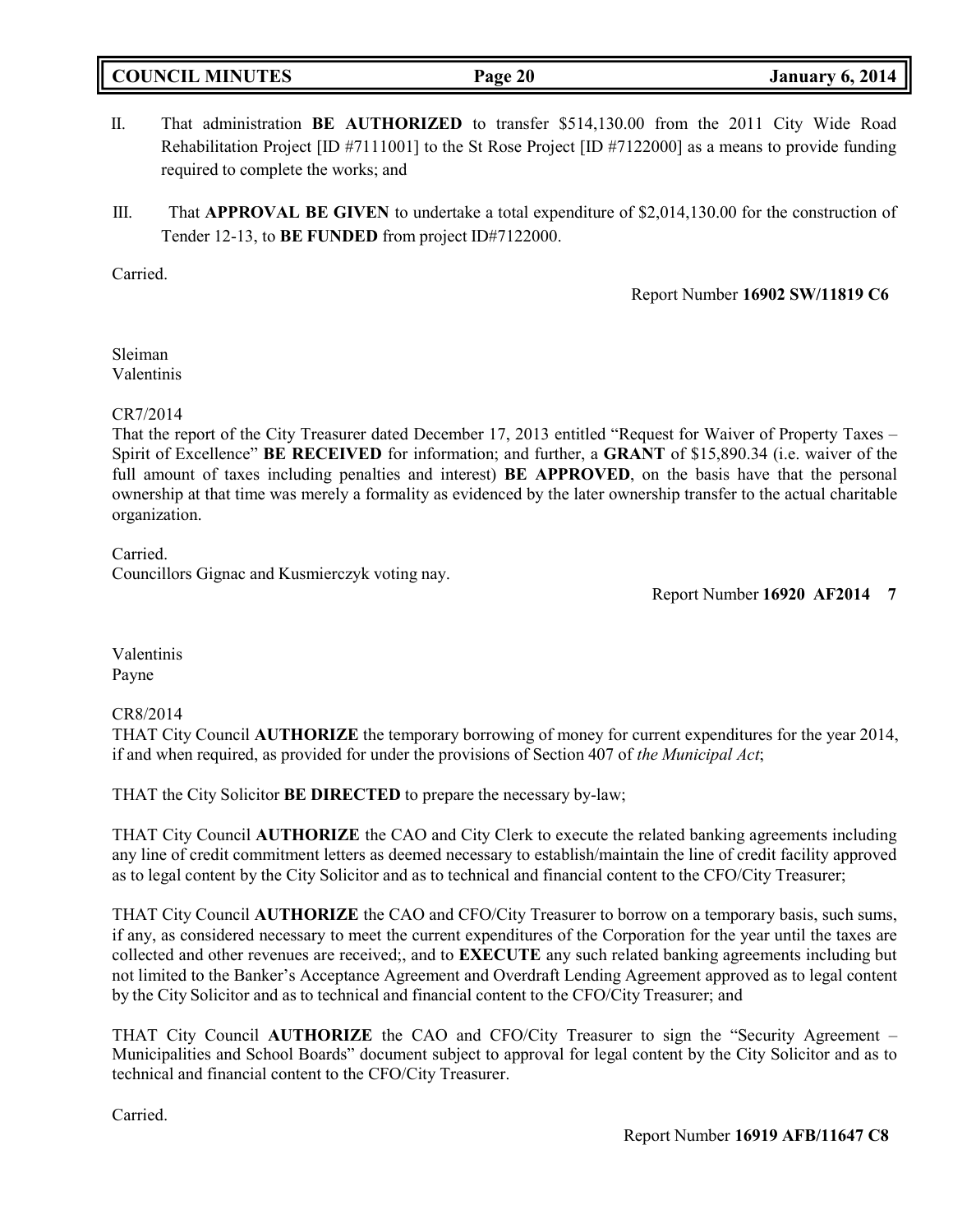Valentinis Payne

CR9/2014

- (I) THAT the 2012 Report Card on the Community Strategic Plan **BE RECEIVED** (enclosed); and
- (II) THAT the CAO, with the assistance of the Performance Management Reporting Executive Committee **BE AUTHORIZED** on an on-going basis, to prepare recommendations for City Council which include the:
	- i) creation of new indicators and modifications of those existing;
	- ii) development of a system to evaluate the success of an indicator in meeting the objectives of the Community Strategic Plan; and
	- iii) establishment of targets for performance in consultation with reporting departments and agencies.

Carried.

Report Number **16916 GM/7387 C9**

**Appendices** Report Card

Dilkens Gignac

## CR10/2014

THAT City Council **DIRECT** Administration to prepare 2014 interim property tax bills based upon 50% of the prior year total municipal levy (inclusive of education tax); and

THAT City Council **DIRECT** that the collection of the 2014 interim property taxes be done in three instalments unless the property owner is enrolled in a pre-authorized payment plan; and

THAT subject to any changes required due to Council's deliberations on the companion report dealing with penalties and interest on tax arrears, City Council **ESTABLISH** a rate of 1.25% to be imposed as a penalty for non-payment of property taxes on the first day of default and a further 1.25% per month as interest on taxes due but unpaid pursuant to Section 345 of *the Ontario Municipal Act, 2001*; and

THAT the City Solicitor **BE AUTHORIZED** to prepare the necessary by-laws to enact the 2014 interim tax bills.

Carried. Councillor Jones was absent from the meeting when the vote was taken on this matter.

Report Number **16924 AF2014 10**

Valentinis Payne

CR11/2014 THAT City Council **APPROVE** participation in the 2014/2015 Municipal Finance Internship program (MFIP); and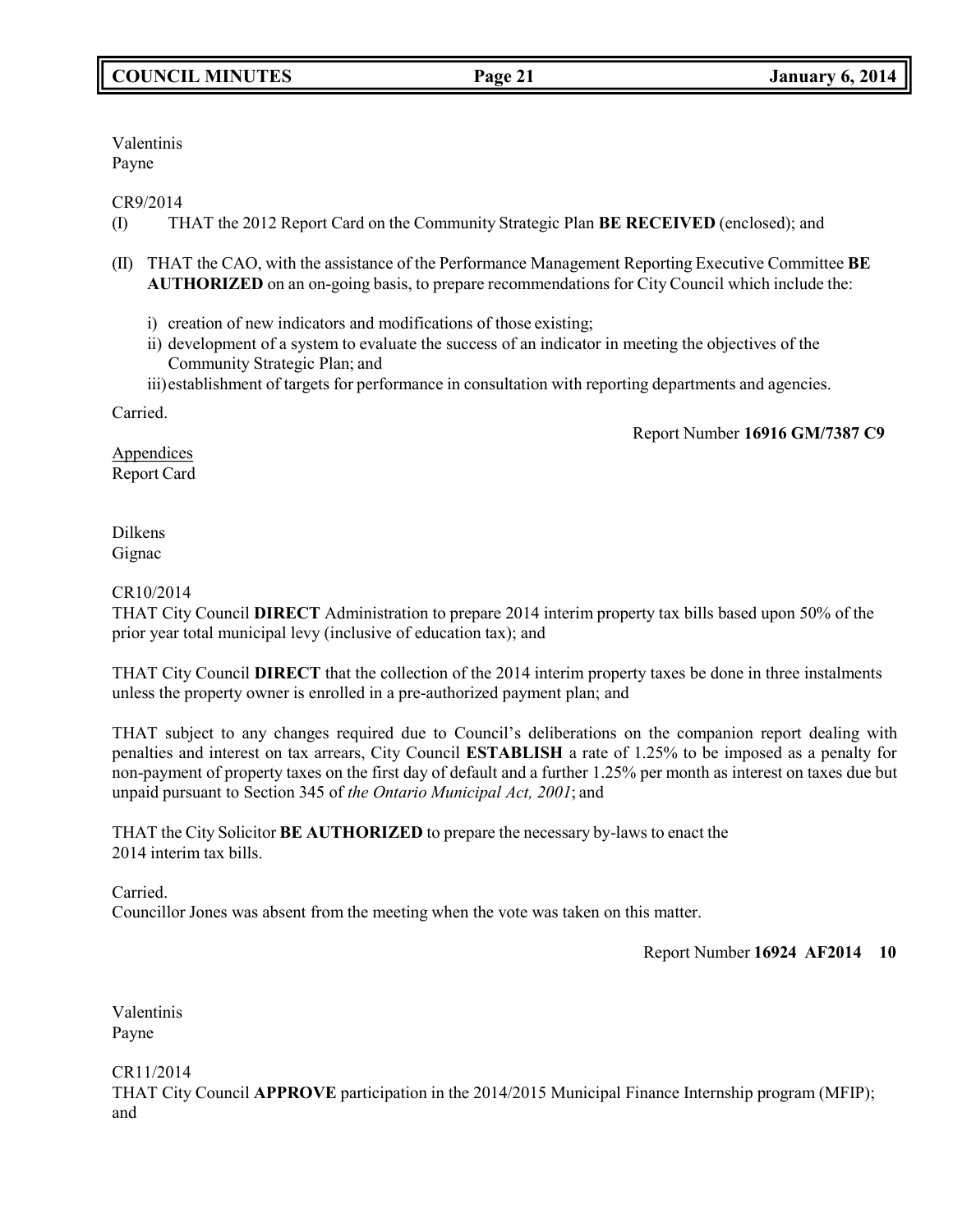## **COUNCIL MINUTES Page 22 January 6, 2014**

THAT City Council **AUTHORIZE** the CAO and City Clerk to execute an application for participation in the MFIP program and, if successful, a conditional grant agreement with the Municipal Finance Officers Association (MFOA) subject to review as to legal content by the City Solicitor, in technical content by the Executive Director of Human Resources, and technical and financial content by the CFO/City Treasurer; and

THAT funding **BE APPROVED** to come from the various projects' budgets that this position would be involved with and from anticipated gapping savings if required.

Carried.

## Report Number **16922 AF2014 C11**

Valentinis Gignac

### CR12/2014

That the recommendation of the Citizens Committee on City Property Tax Arrears to develop a tax relief brochure which would be sent out to those in arrears, **BE APPROVED**.

Carried.

Councillor Jones was absent from the meeting when the vote was taken on this matter.

Report Number **16923 AF2014 C12**

Gignac Dilkens

CR13/2014 THAT City Council **RECEIVE** the report of the Citizens Committee (the Committee) for information;

THAT City Council **END THE MORATORIUM** on tax lien registrations and **AUTHORIZE** administration to proceed with tax lien registrations where appropriate.

Carried.

Councillor Jones was absent from the meeting when the vote was taken on this matter.

Report Number **16923 AF2014 12**

Valentinis Dilkens

### CR14/2014

**THAT** City Council **APPROVE** the request by the Windsor Jewish Communal Project Inc. (JCC) for a change to City By-law 2068, passed on January 4, 1960, that would extend the tax exemption enjoyed on JCC's currently owned property to also apply to an adjacent property that the organization is planning to purchase.

Carried.

Councillors Payne and Kusmierczyk voting nay.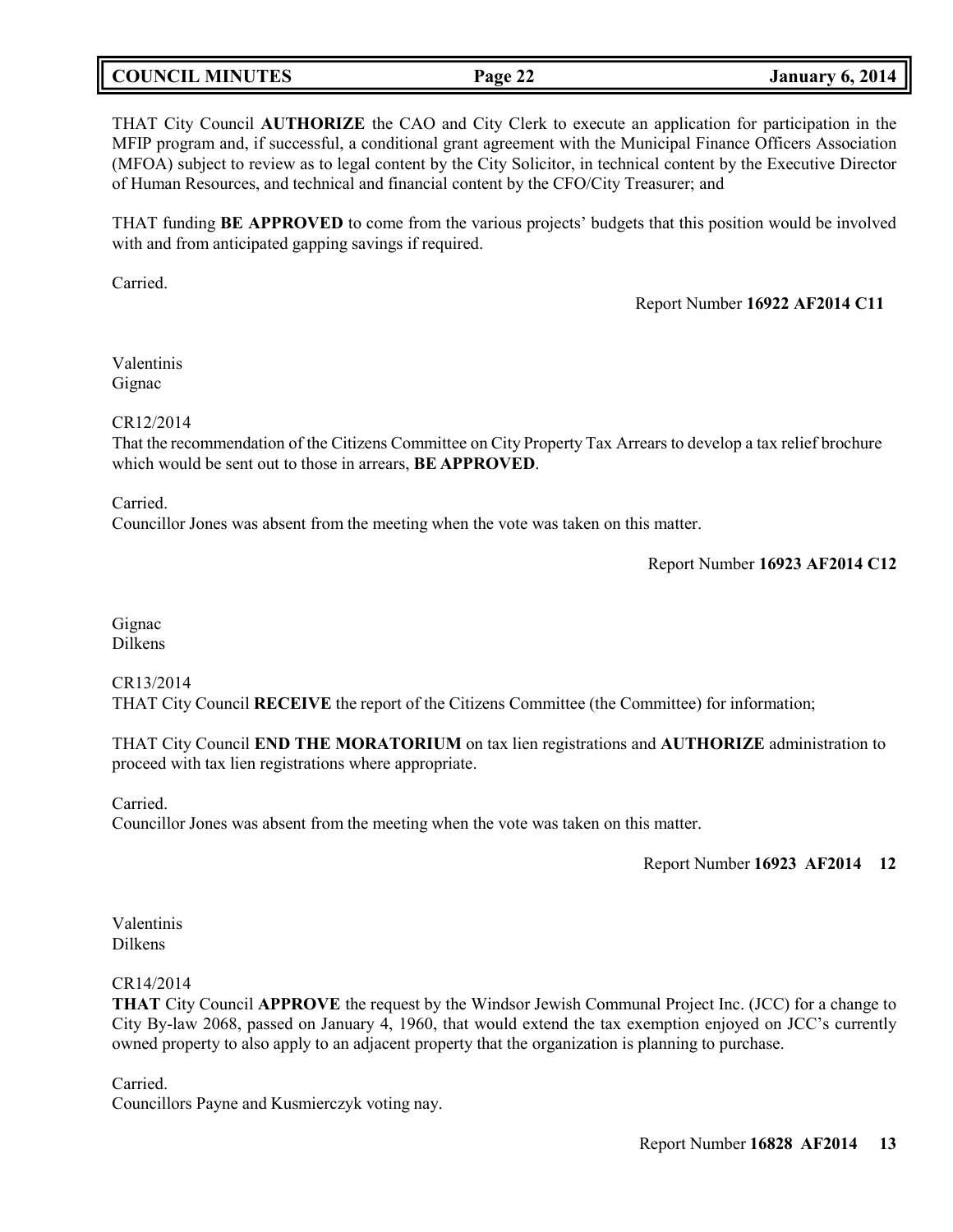# **COUNCIL MINUTES Page 23 January 6, 2014**

Valentinis Payne

CR15/2014

That City Council APPROVE the 2014 Essex-Windsor Solid Waste Authority (EWSWA) Operational Plan and Budget as submitted and attached as Appendix A.

Carried.

Report Number **16925 EG/8335 C14**

Appendices EWSWA Budget

## **STANDING COMMITTEE RESOLUTIONS**

Moved by Councillor Jones, seconded by Councillor Valentinis, **M16-2014** That **Report No. 188 of the Social Development, Health & Culture Standing Committee** of its meeting held October 9, 2013 regarding "The Draft – Age Friendly Windsor Action Plan – Liveability, Lifestyles and Well-being, 2nd Report to the Community 2014-2017" **BE ADOPTED** as presented. Carried.

MB2014

Moved by Councillor Valentinis, seconded by Councillor Payne,

**M17-2014** That **Report No. 193 of the Social Development, Health & Culture Standing Committee** of its meeting held November 6, 2013 regarding "Social Housing – Expiry of Federal Operating Agreements and loss of Federal Block Funding" **BE ADOPTED** as presented. Carried.

Report Number 16747 GH2014

Moved by Councillor Valentinis, seconded by Councillor Payne,

**M18-2014** That **Report No. 196 of the Social Development, Health & Culture Standing Committee** of its meeting held November 6, 2013 regarding "The 2013 Chairperson's Report for the Housing Advisory Committee" **BE ADOPTED** as presented.

Carried.

MB2014

Moved by Councillor Valentinis, seconded by Councillor Payne, **M19-2014** That **Report No. 197 of the Social Development, Health & Culture Standing Committee** of its meeting held November 6, 2013 regarding "The 2013 Chairperson's Report for the Windsor Accessibility Advisory Committee" **BE ADOPTED** as presented. Carried.

MB2014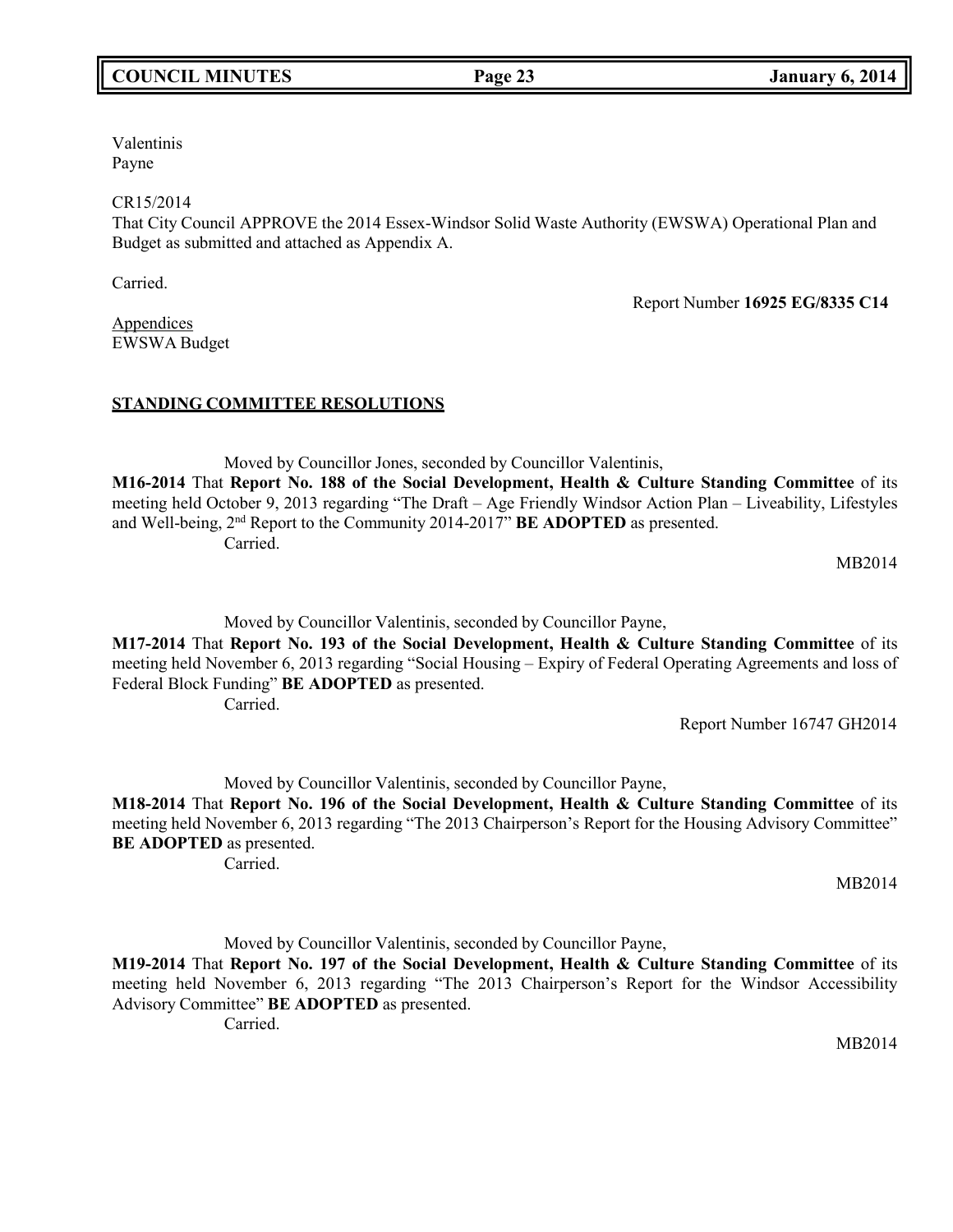| <b>COUNCIL MINUTES</b> | Page 24 | <b>January 6, 2014</b> |
|------------------------|---------|------------------------|
|                        |         |                        |

Moved by Councillor Valentinis, seconded by Councillor Payne, **M20-2014** That **Report No. 198 of the Social Development, Health & Culture Standing Committee** of its meeting held November 6, 2013 regarding "The 2013 Chairperson's Report for the Mayor's Youth Advisory Committee" **BE ADOPTED** as presented.

Carried.

Moved by Councillor Valentinis, seconded by Councillor Payne, **M21-2014** That **Report No. 199 of the Social Development, Health & Culture Standing Committee** of its meeting held November 6, 2013 regarding "The minutes of the Willistead Manor Inc. Executive Committee and Board of Directors meetings held July 11, 2013" **BE ADOPTED** as presented. Carried.

MB2014

MB2014

Moved by Councillor Valentinis, seconded by Councillor Payne,

**M22-2014** That **Report No. 200 of the Social Development, Health & Culture Standing Committee** of its meeting held November 6, 2013 regarding "The minutes of the Willistead Manor Inc. Executive Committee and Board of Directors meetings held September 12, 2013" **BE ADOPTED** as presented.

Carried.

Moved by Councillor Valentinis, seconded by Councillor Payne, **M23-2014** That **Report No. 201 of the Social Development, Health & Culture Standing Committee** of its meeting held November 6, 2013 regarding "Report No. 88 of Board of Directors of Willistead Manor Inc. (Reappointment to the Board of Directors)" **BE ADOPTED** as presented. Carried.

MB2014

MB2014

Moved by Councillor Valentinis, seconded by Councillor Payne,

**M24-2014** That **Report No. 202 of the Social Development, Health & Culture Standing Committee** of its meeting held November 6, 2013 regarding "The minutes of the Mayor's Youth Advisory Committee meeting held September 10, 2013" **BE ADOPTED** as presented.

Carried.

MB2014

Moved by Councillor Valentinis, seconded by Councillor Payne, **M25-2014** That **Report No. 168 of the Environment, Transportation & Public Safety Standing Committee** of its meeting held November 20, 2013 regarding "Report on the State of our Environment 2013" **BE ADOPTED** as presented.

Carried.

Report Number 16813 SW/8523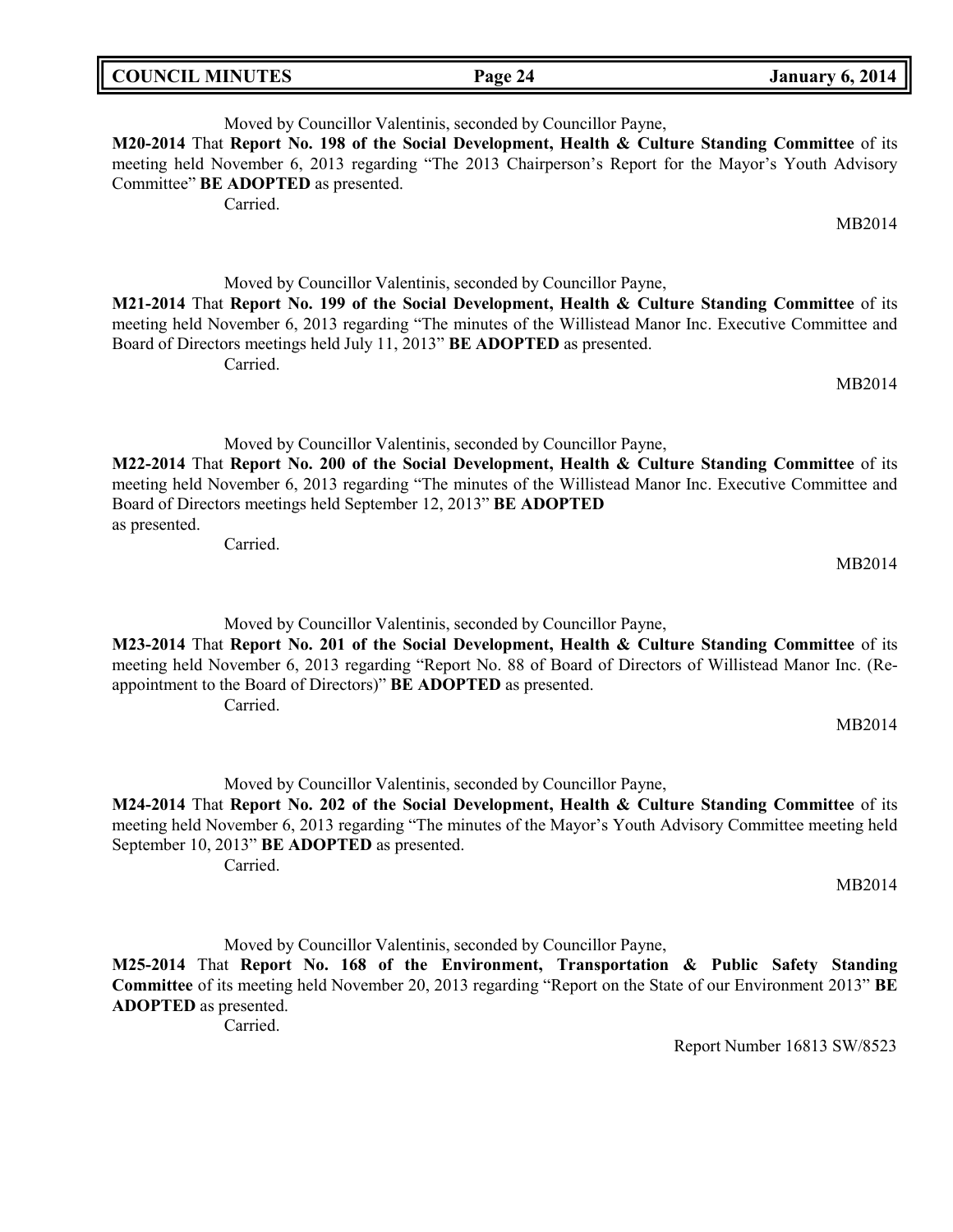MB2014

Moved by Councillor Valentinis, seconded by Councillor Payne, **M26-2014** That **Report No. 169 of the Environment, Transportation & Public Safety Standing Committee** of its meeting held November 20, 2013 regarding "Intersection Control Reviews – West of Mount Royal Drive, Villa Maria Boulevard north to Mitchell Crescent" **BE ADOPTED** aspresented. Carried.

Report Number 16816 ST/8523

Moved by Councillor Valentinis, seconded by Councillor Payne,

**M27-2014** That **Report No. 170 of the Environment, Transportation & Public Safety Standing Committee** of its meeting held November 20, 2013 regarding "The Town & Gown Committee Bi-Annual Report" **BE ADOPTED** as presented.

Carried.

Schedule of Traffic By-law Amendments

APPENDICES

Moved by Councillor Valentinis, seconded by Councillor Payne, **M28-2014** That **Report No. 171 of the Environment, Transportation & Public Safety Standing Committee** of its meeting held November 20, 2013 regarding "The minutes of the Windsor Licensing Commission meeting held September 26, 2013" **BE ADOPTED** as presented. Carried.

Moved by Councillor Valentinis, seconded by Councillor Payne,

Carried.

Moved by Councillor Valentinis, seconded by Councillor Payne,

**M30-2014** That **Report No. 173 of the Environment, Transportation & Public Safety Standing Committee** of its meeting held November 20, 2013 regarding "Report No. 74 of the Windsor-Essex County Environment Committee (Western Lake Erie Watersheds Priority Natural Area Registry of Lands)" **BE ADOPTED** as presented.

Carried.

Moved by Councillor Valentinis, seconded by Councillor Payne,

**M31-2014** That **Report No. 174 of the Environment, Transportation & Public Safety Standing Committee** of its meeting held November 20, 2013 regarding "Report No. 75 of the Windsor-Essex County Environment Committee (DGR of low and intermediate level nuclear waste at the Bruce Nuclear Power Station site)" **BE ADOPTED** as presented.

Carried.

**M29-2014** That **Report No. 172 of the Environment, Transportation & Public Safety Standing Committee** of its meeting held November 20, 2013 regarding "The minutes of the Windsor Licensing Commission meeting held October 24, 2013" **BE ADOPTED** as presented.

MB2014

MB2014

MB2014

MB2014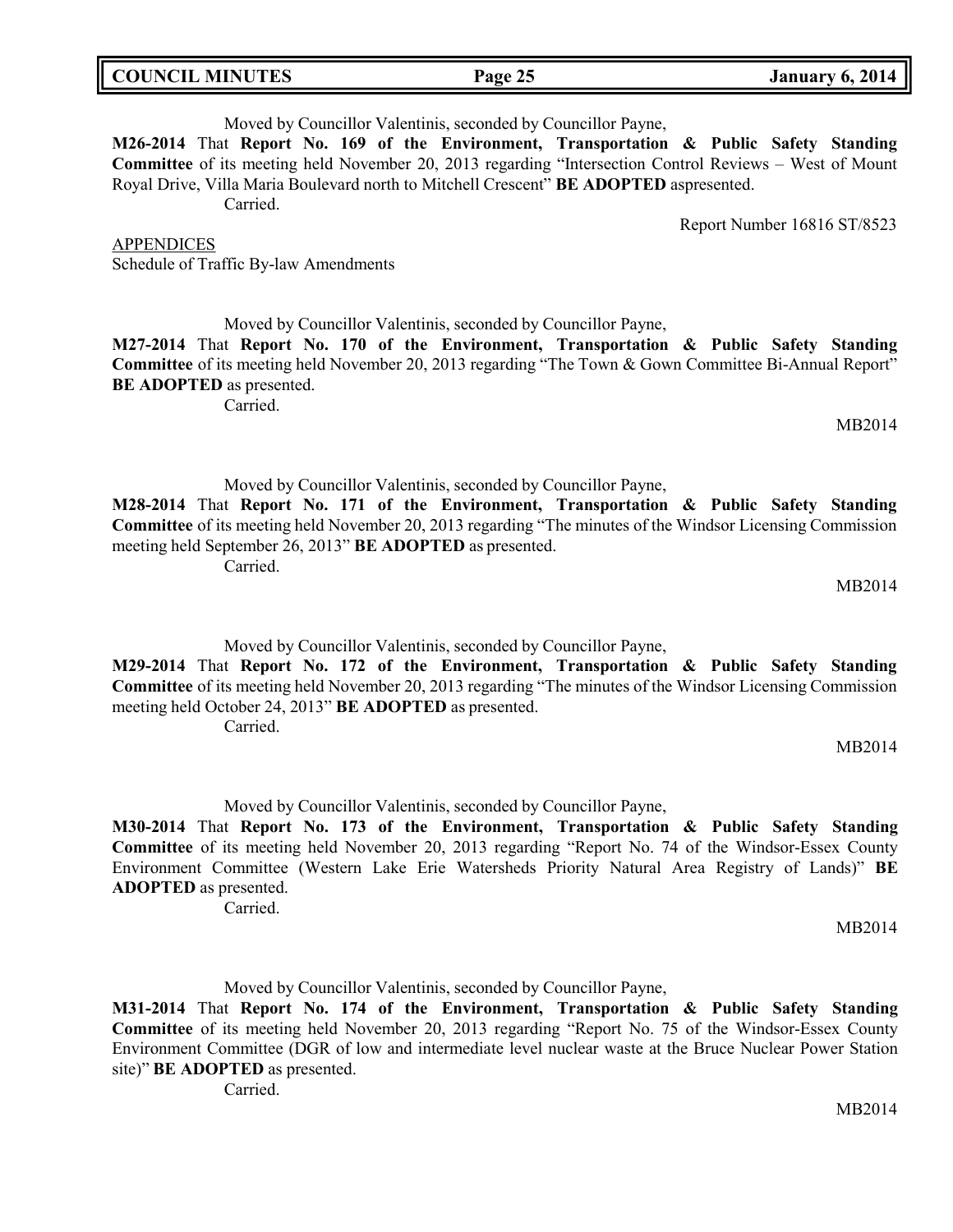| <b>COUNCIL MINUTES</b> | Page 26 | <b>January 6, 2014</b> |
|------------------------|---------|------------------------|
|                        |         |                        |

Moved by Councillor Valentinis, seconded by Councillor Payne, **M32-2014** That **Report No. 175 of the Environment, Transportation & Public Safety Standing Committee** of its meeting held November 20, 2013 regarding "The minutes of the Windsor-Essex County Environment Committee meeting held September 5, 2013" **BE ADOPTED** as presented. Carried. MB2014 Moved by Councillor Valentinis, seconded by Councillor Payne, **M33-2014** That **Report No. 176 of the Environment, Transportation & Public Safety Standing Committee** of its meeting held November 20, 2013 regarding "The minutes of the Windsor-Essex County Environment Committee meeting held October 3, 2013" **BE ADOPTED** as presented. Carried. Report Number Moved by Councillor Valentinis, seconded by Councillor Payne, **M34-2014** That **Report No. 177 of the Environment, Transportation & Public Safety Standing Committee** of its meeting held November 20, 2013 regarding "Report No. 1 of the Rail Issues Committee (Terms of Reference Approval)" **BE ADOPTED** as presented. Carried. MB2014

Moved by Councillor Valentinis, seconded by Councillor Payne,

**M35-2014** That **Report No. 178 of the Environment, Transportation & Public Safety Standing Committee** of its meeting held November 20, 2013 regarding "The minutes of the Rail Issues Committee meeting held August 27, 2013" **BE ADOPTED** as presented. Carried.

MB2014

Moved by Councillor Valentinis, seconded by Councillor Payne, **M36-2014** That **Report No. 179 of the Environment, Transportation & Public Safety Standing Committee** of its meeting held November 20, 2013 regarding "The minutes of the Essex-Windsor Solid Waste Authority Board meeting held October 1, 2013" **BE ADOPTED** as presented. Carried.

Moved by Councillor Valentinis, seconded by Councillor Payne, **M37-2014** That **Report No. 153 of the Executive Committee of Council** of its meeting held November 25, 2013 regarding "Ward Fund Policy Amendment" **BE ADOPTED** as presented. Carried. Report Number 16837 AF2014

Moved by Councillor Valentinis, seconded by Councillor Payne, **M38-2014** That **Report No. 154 of the Executive Committee of Council** of its meeting held November 25, 2013 regarding "2013 KPMG Audit Planning Report" **BE ADOPTED** as presented. Carried.

Report Number 16843 AF2014

MB2014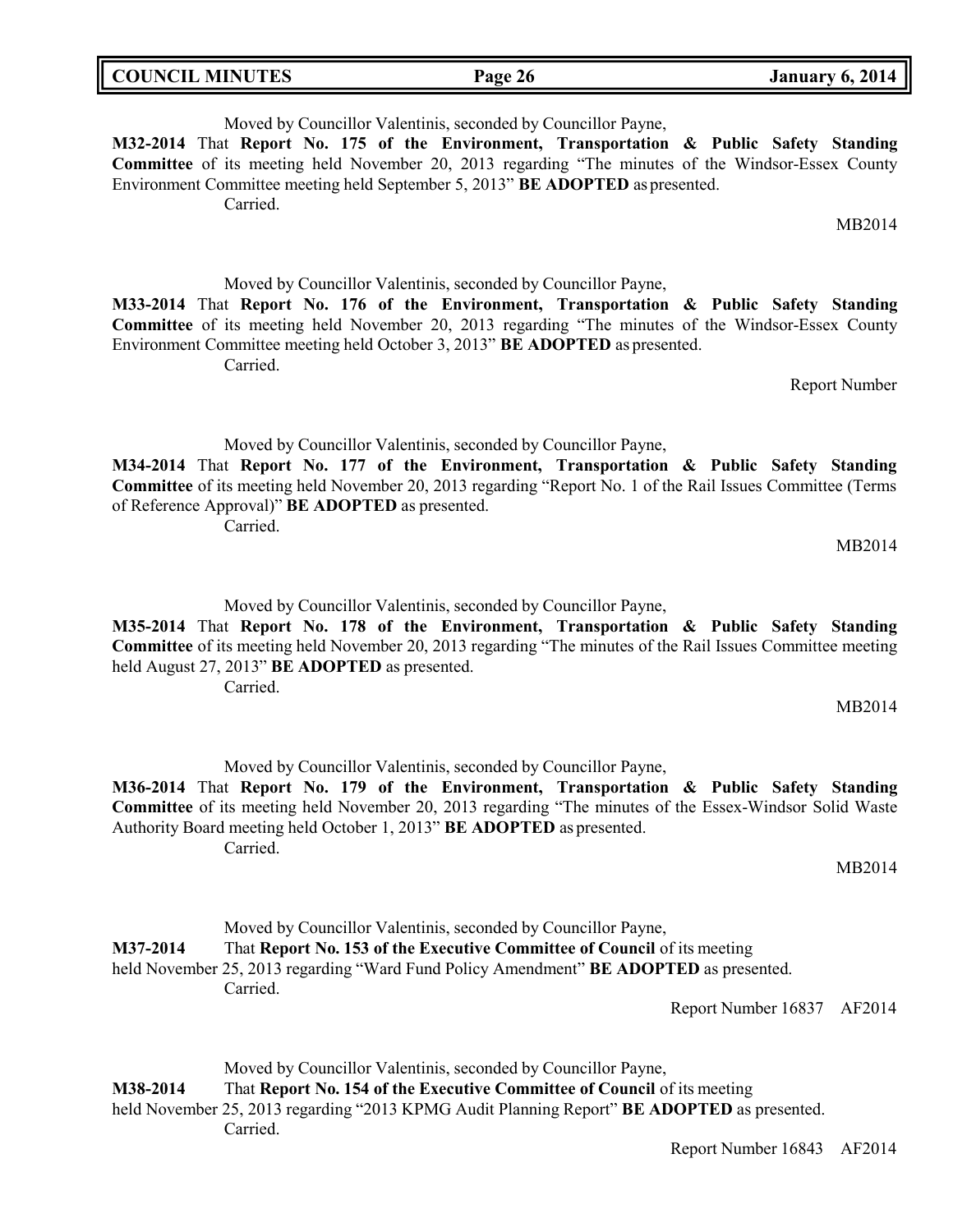|  | <b>COUNCIL MINUTES</b> |
|--|------------------------|
|--|------------------------|

## Moved by Councillor Valentinis, seconded by Councillor Payne, *M39-2014 RESCINDED BY CR431/2020 ADOPTED AUGUST 24, 2020* **M39-2014** That **Report No. 155 of the Executive Committee of Council** of its meeting held November 25, 2013 regarding "CQ36-2013 – Road Rehab Protocol Revision" **BE ADOPTED** as presented. Carried.

Report Number 16835 SW2014

## Moved by Councillor Valentinis, seconded by Councillor Payne, **M40-2014** That **Report No. 156 of the Executive Committee of Council** of its meeting held November 25, 2013 regarding "2013 Year in Review for Tourism" **BE ADOPTED** as presented.

Carried.

Report Number 16835 SW2014

### Moved by Councillor Valentinis, seconded by Councillor Payne,

**M41-2014** That **Report No. 186 of the Planning & Economic Development Standing Committee** of its meeting held November 12, 2013 regarding "Mid-South Developments Corp. Ltd., Rezoning Application, 4735 Adstoll Avenue and 2570 Pillette Road, permit the construction of residential townhome and semi-detached dwellings" **BE ADOPTED** as presented.

Carried.

Report Number 16794 ZB/11770

Moved by Councillor Dilkens, seconded by Councillor Jones,

**M42-2014** That **Report No. 187 of the Planning & Economic Development Standing Committee** of its meeting held November 12, 2013 regarding "Request for a Waiver of Building Permit Related Fees, Development Charges & Cash in lieu of Parkland Fees – Habitat for Humanity – 1215 and 1247 Armanda Drive" **BE ADOPTED** as presented.

Carried.

Report Number 16820 SB2014

Moved by Councillor Valentinis, seconded by Councillor Payne,

**M43-2014** That **Report No. 188 of the Planning & Economic Development Standing Committee** of its meeting held November 12, 2013 regarding "Request to close the east-west alley and part of the north-south alley east of Ford Boulevard, north of Tecumseh Road East, abutting 2076 Ford Boulevard" **BE ADOPTED** as presented.

Carried.

Report Number 16454 SAA2014

APPENDICES Drawing No. CC-1635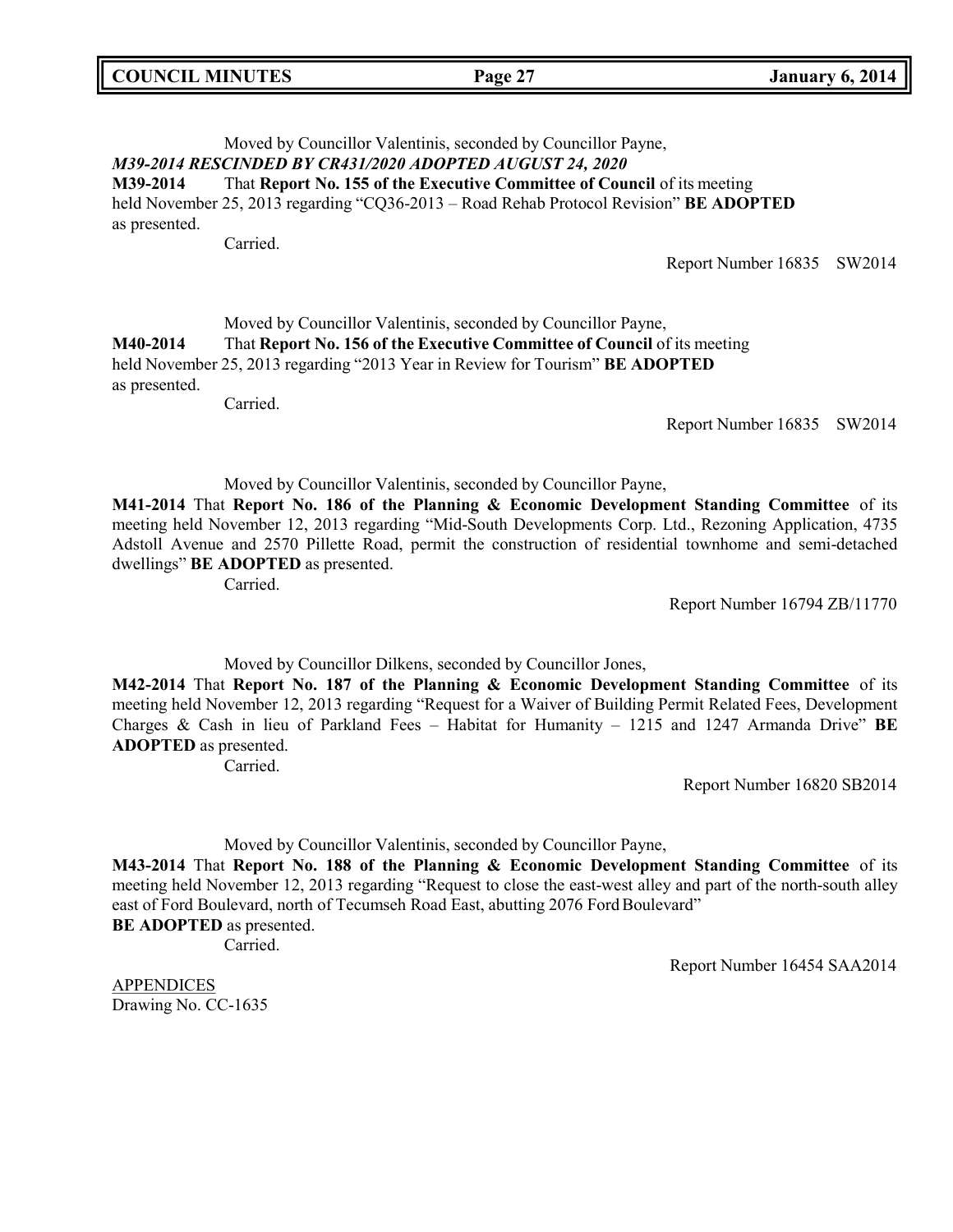| <b>COUNCIL MINUTES</b> |  |
|------------------------|--|
|------------------------|--|

# Moved by Councillor Valentinis, seconded by Councillor Payne,

**M44-2014** That **Report No. 189 of the Planning & Economic Development Standing Committee** of its meeting held November 12, 2013 regarding "The International Relations Committee Bi-Annual Report 2013" **BE ADOPTED** as presented.

Carried.

MB2014

Moved by Councillor Valentinis, seconded by Councillor Payne,

**M45-2014** That **Report No. 190 of the Planning & Economic Development Standing Committee** of its meeting held December 9, 2013 regarding "Rezoning of 700 and 850 Cabana Road East, Wonsch Construction Company Limited" **BE ADOPTED** as presented.

Carried.

Mayor Francis discloses an interest and abstains from voting on this matter.

Report Number 16853 ZB/11779

## **Report No. 191 of the Planning & Economic Development Standing Committee of its meeting held November 12, 2013 regarding "Rezoning of 254 Watson Avenue, Nelson Rocha"**

**Clerk's Note**: See 2 lost motions in Council Minutes section. No further motions put forward by Council.

Report Number 16851 ZB/11778

Moved by Councillor Valentinis, seconded by Councillor Payne,

**M46-2014** That **Report No. 192 of the Planning & Economic Development Standing Committee** of its meeting held December 9, 2013 regarding "Request to close the entire east-west and north-south alleys situated south of Wyandotte Street East, between Elinor Street and Florence Avenueextension" **BE ADOPTED** as presented.

Carried.

Report Number 16879 SAA2014

**APPENDICES** Drawing No. CC-1646

Moved by Councillor Valentinis, seconded by Councillor Payne,

**M47-2014** That **Report No. 193 of the Planning & Economic Development Standing Committee** of its meeting held December 9, 2013 regarding "Request to close the east-west alley between Lincoln Road and Windermere Road, south of Ypres Avenue" **BE ADOPTED** as presented. Carried.

Report Number 16881 SAA2014

APPENDICES Drawing No. CC-1647

Moved by Councillor Valentinis, seconded by Councillor Payne,

**M49-2014** That **Report No. 194 of the Planning & Economic Development Standing Committee** of its meeting held December 9, 2013 regarding "Conveyance of part of the north/south alley between Edward Avenue and Virginia Avenue, north of Raymond Avenue to alley next south of St. Rose Avenue" **BE ADOPTED** as presented.

Carried.

Report Number 16887 SAA2014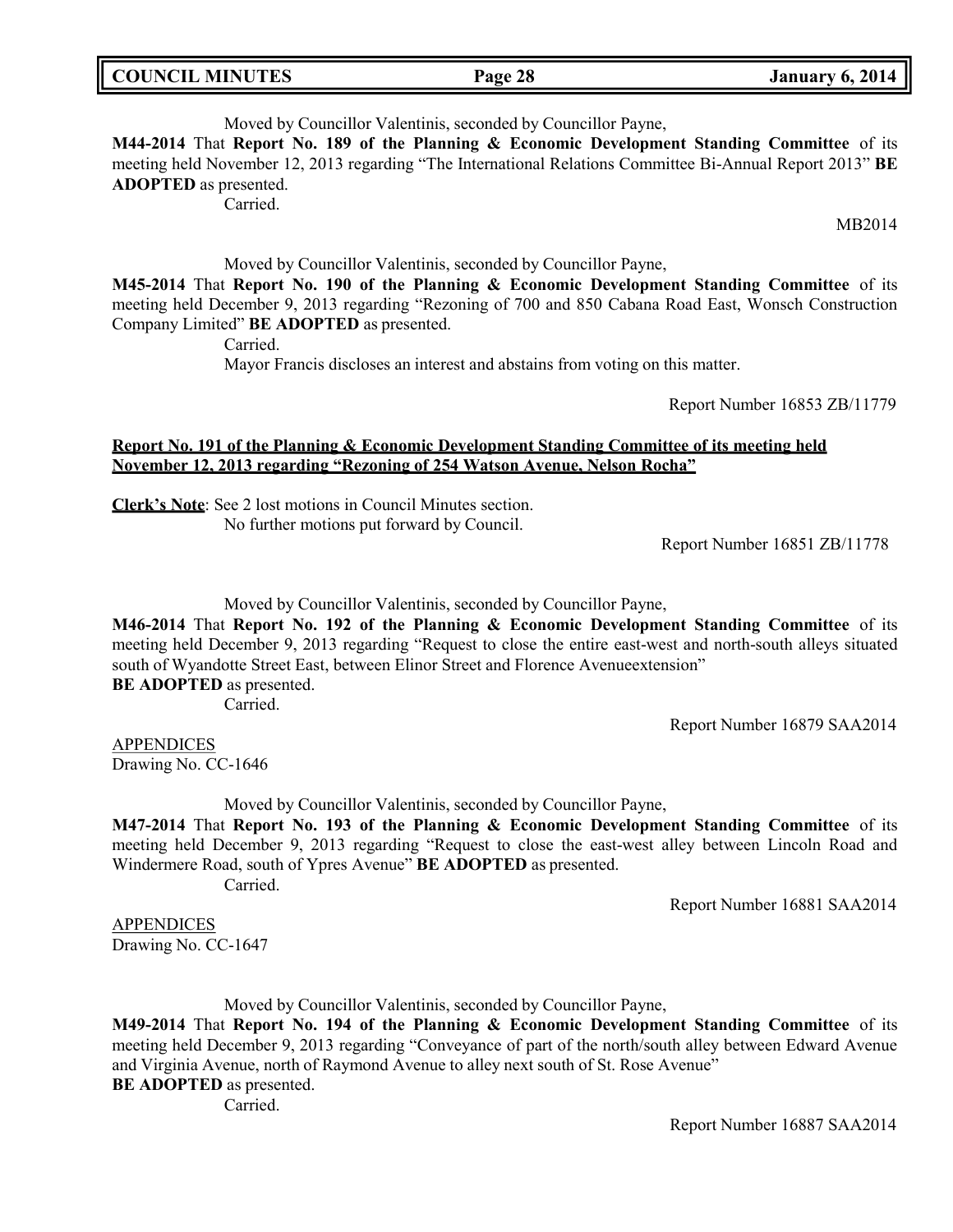**APPENDICES** Drawing

## **Report No. 195 of the Planning & Economic Development Standing Committee of its meeting held December 9, 2013 regarding "Report No. 323 of the Windsor Heritage Committee (Request to remove from Heritage Register Holy Cross Greek Orthodox Church, 65 Ellis Street East) – Council Direction Requested"**

**Clerk's Note**: See Council Minutes section**. [M8-2014]**

Report Number 16539 MB2014

Moved by Councillor Valentinis, seconded by Councillor Payne, **M50-2014** That **Report No. 196 of the Planning & Economic Development Standing Committee** of its meeting held December 9, 2013 regarding "Report No. 334 of the Windsor Heritage Committee (Semi-detached Residence, 650 Devonshire Road – Amend Heritage Designation)" **BE ADOPTED** as presented. Carried.

MB2014

Moved by Councillor Valentinis, seconded by Councillor Payne,

**M51-2014** That **Report No. 197 of the Planning & Economic Development Standing Committee** of its meeting held December 9, 2013 regarding "Report No. 335 of the Windsor Heritage Committee (St. Alphonsus Church, 85 Park Street East, Built Heritage Fund Grant for Provincial Plaque)" **BE ADOPTED** as presented.

Carried.

MB2014

Moved by Councillor Valentinis, seconded by Councillor Payne,

**M52-2014** That **Report No. 198 of the Planning & Economic Development Standing Committee** of its meeting held December 9, 2013 regarding "Report No. 336 of the Windsor Heritage Committee (Response to CQ15-2013: Heritage Ratings)" **BE ADOPTED** as presented. Carried.

MB2014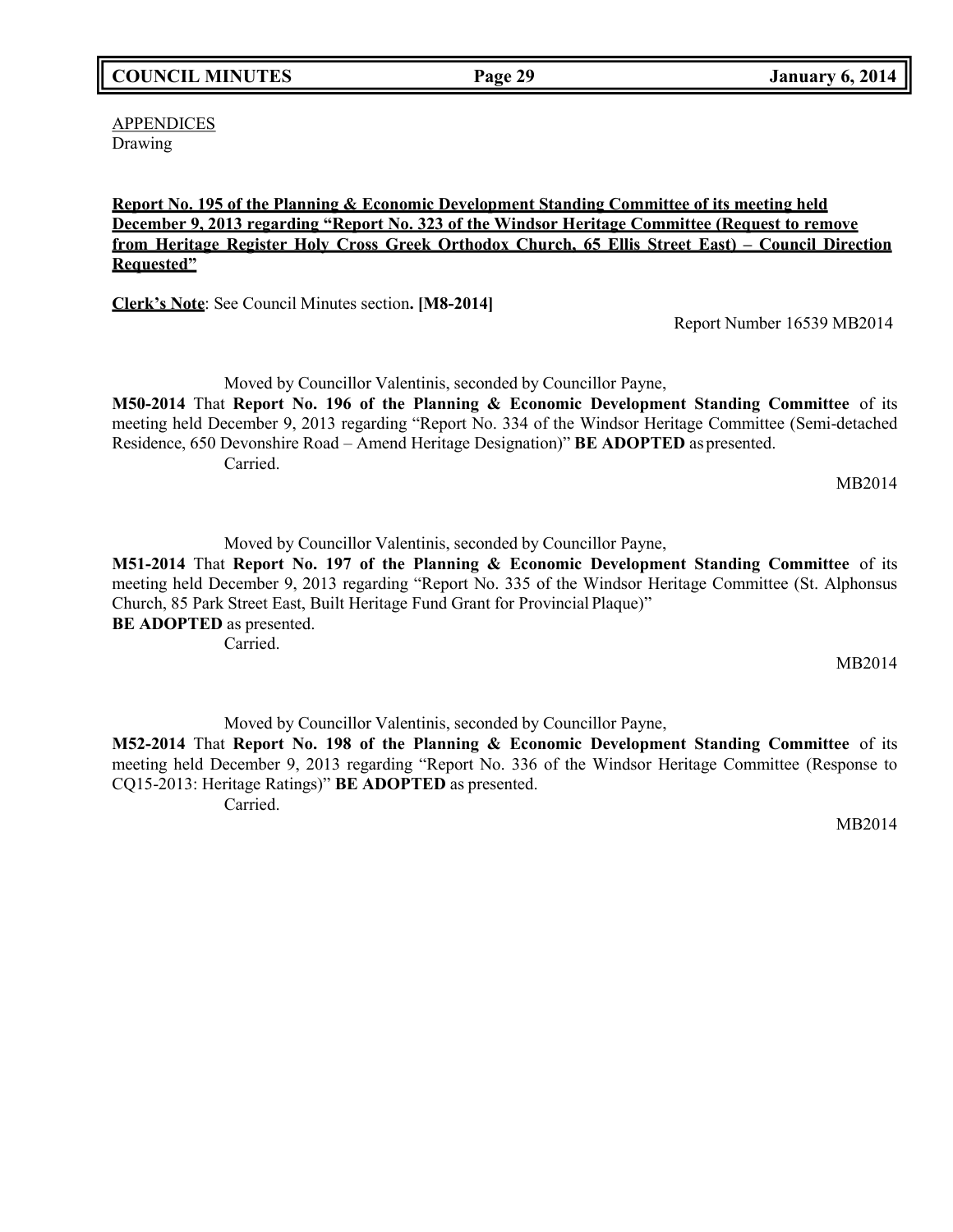**COUNCIL EXECUTE: COUNCIL EXECUTE: Page 30 January** 6, 2014

**ADOPTED by Council at its meeting held January 6, 2014[M16-2014] DEFERRED to a future meeting of Council to allow for all interested parties to be in attendance as adopted by Council at its meeting held November 4, 2013 [M405-2013] SG** Windsor, Ontario, November 4,2013

## **REPORT NO. 188** of the **SOCIAL DEVELOPMENT, HEALTH & CULTURE STANDING COMMITTEE** of its meeting held October 9, 2013

| <b>Present:</b>   | <b>Councillor Ed Sleiman, Chair</b><br><b>Councillor Jo-Anne Gignac</b><br><b>Councillor Alan Halberstadt</b><br><b>Councillor Fulvio Valentinis</b>                                       |
|-------------------|--------------------------------------------------------------------------------------------------------------------------------------------------------------------------------------------|
| <b>Reference:</b> | Report No. 12 of the Seniors Advisory Committee (Draft-Age-Friendly<br>Windsor Action Plan – Liveability, Lifestyles and Well-being, 2 <sup>nd</sup> Report<br>to the Community 2014-2017) |

That the following recommendation of the Social Development, Health and Culture Standing Committee **BE APPROVED** as follows**:**

Moved by Councillor Halberstadt, seconded by Councillor Gignac, **THAT** Report No. 12 of the Seniors Advisory Committee entitled "Draft- Age Friendly Windsor Action Plan" **BE RECEIVED**; and futher **THAT** Administration **REVIEW** and **COMMENT** on this draft. Carried.

*Clerk's Note:* **The Draft-Age Friendly Windsor Action Plan is** *attached* **as background information.**

**CHAIRPERSON**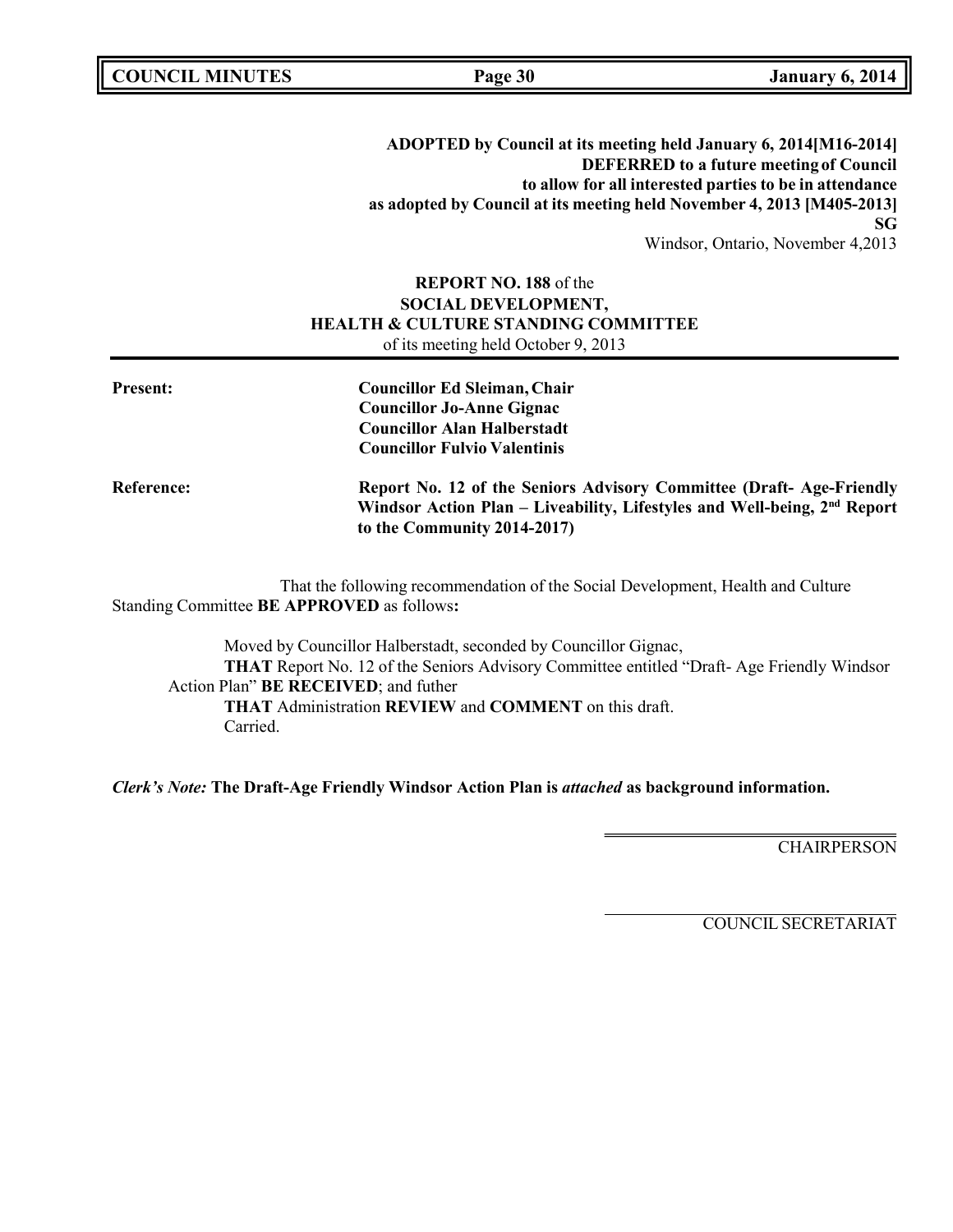# **ADOPTED by Council at its meeting held January 6, 2014[M17-2014] RB**

Windsor, Ontario, January 6,2014

## **REPORT NO. 193** of the **SOCIAL DEVELOPMENT, HEALTH & CULTURE STANDING COMMITTEE** of its meeting held November 6, 2013

## **Present: Councillor Ed Sleiman, Chair Councillor Jo-Anne Gignac Councillor Alan Halberstadt Councillor Fulvio Valentinis**

That the following recommendation of the Social Development, Health and Culture Standing Committee **BE APPROVED** as follows**:**

Moved by Councillor Gignac, seconded by Councillor Valentinis, **THAT** the report entitled "Social Housing – Expiry of Federal Operating Agreement and loss of Federal Block Funding" authored by the Social Housing Analyst dated October 17, 2013 **BE RECEIVED** for information. Carried.

**Livelink 16747, GH2013**

*Clerk's Note:* **The administrative report authored by the Social Housing Analyst dated October 17, 2013 entitled "***Social Housing – Expiry of Federal Operating Agreements and loss of Federal Block Funding***" is** *attached* **as background information.**

**CHAIRPERSON**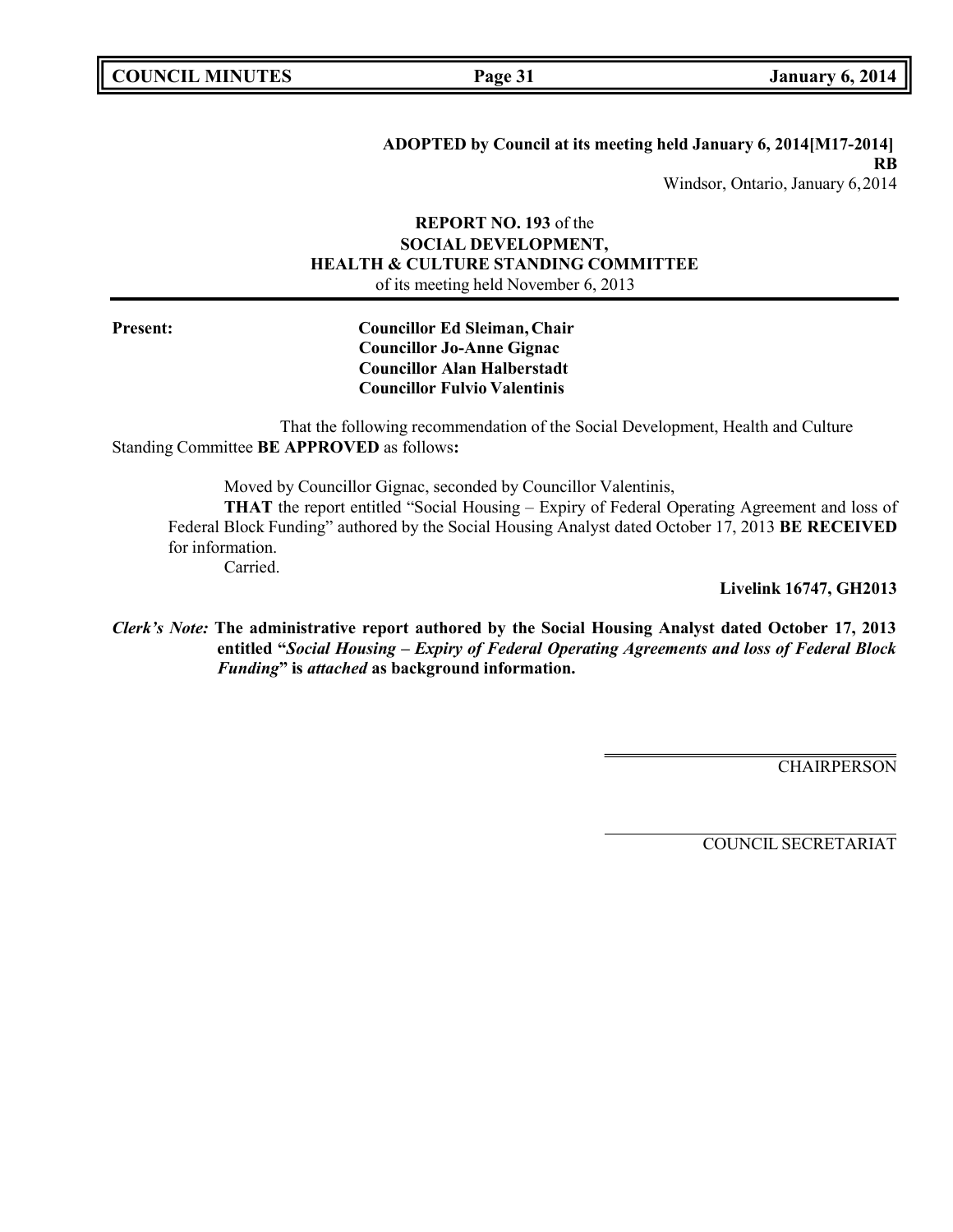# **ADOPTED by Council at its meeting held January 6, 2014[M18-2014] RB**

Windsor, Ontario, January 6,2014

## **REPORT NO. 196** of the **SOCIAL DEVELOPMENT, HEALTH & CULTURE STANDING COMMITTEE** of its meeting held November 6, 2013

**Present: Councillor Ed Sleiman, Chair Councillor Jo-Anne Gignac Councillor Alan Halberstadt Councillor Fulvio Valentinis**

That the following recommendation of the Social Development, Health and Culture Standing Committee **BE APPROVED** as follows**:**

Moved by Councillor Gignac, seconded by Councillor Valentinis, THAT the 2013 Chairperson's Report for the Housing Advisory Committee **BE RECEIVED** for information. Carried.

*Clerk's Note:* **The 2013 Chairperson's Report for the Housing Advisory Committee is** *attached* **as background information.**

**CHAIRPERSON**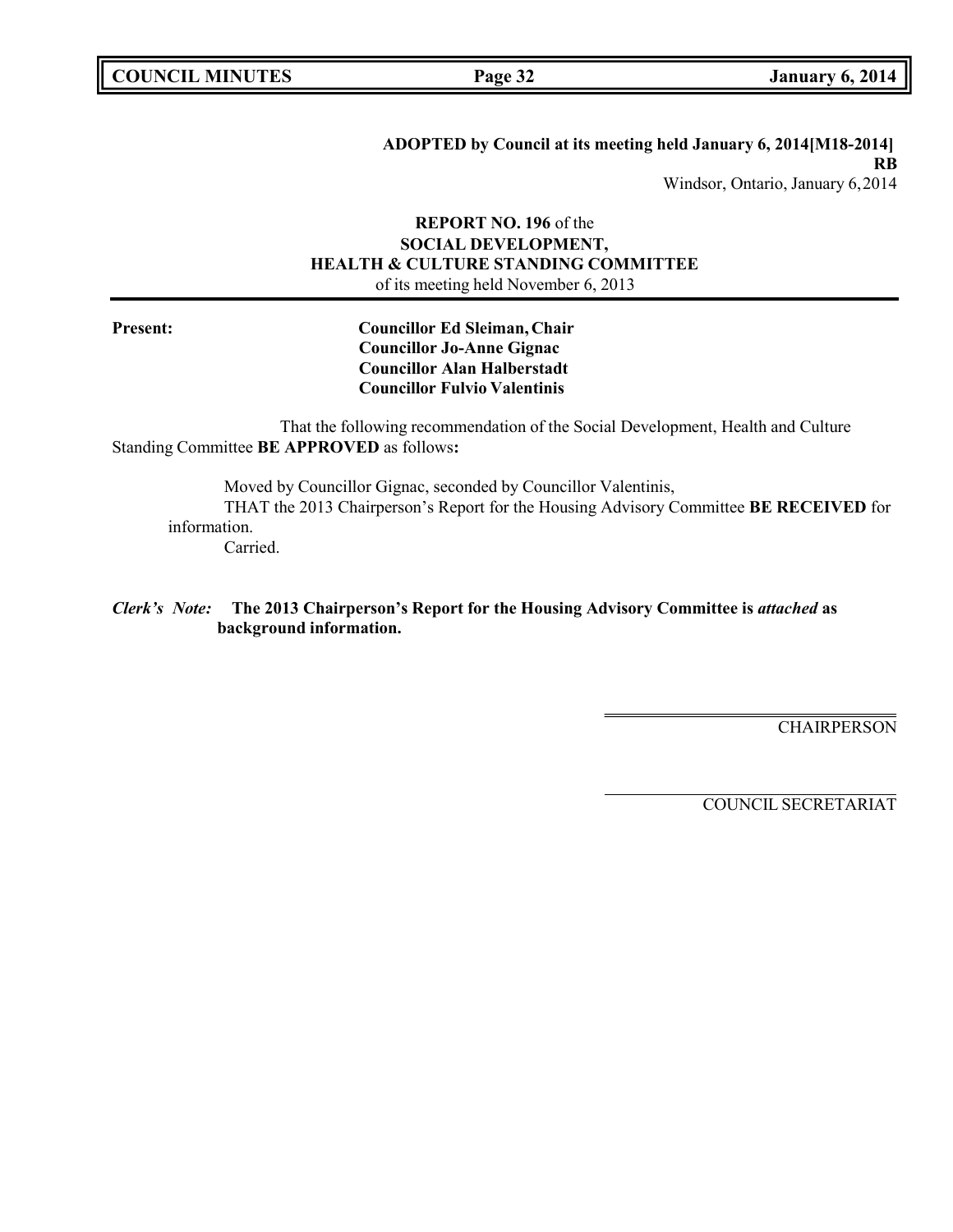# **ADOPTED by Council at its meeting held January 6, 2014[M19-2014] RB**

Windsor, Ontario, January 6,2014

## **REPORT NO. 197** of the **SOCIAL DEVELOPMENT, HEALTH & CULTURE STANDING COMMITTEE** of its meeting held November 6, 2013

**Present: Councillor Ed Sleiman, Chair Councillor Jo-Anne Gignac Councillor Alan Halberstadt Councillor Fulvio Valentinis**

That the following recommendation of the Social Development, Health and Culture Standing Committee **BE APPROVED** as follows**:**

Moved by Councillor Gignac, seconded by Councillor Valentinis, THAT the 2013 Chairperson's Report for the Windsor Accessibility Advisory Committee **BE RECEIVED** for information. Carried.

*Clerk's Note:* **The 2013 Chairperson's Report for the Windsor Accessibility Advisory Committee is** *attached* **as background information.**

**CHAIRPERSON**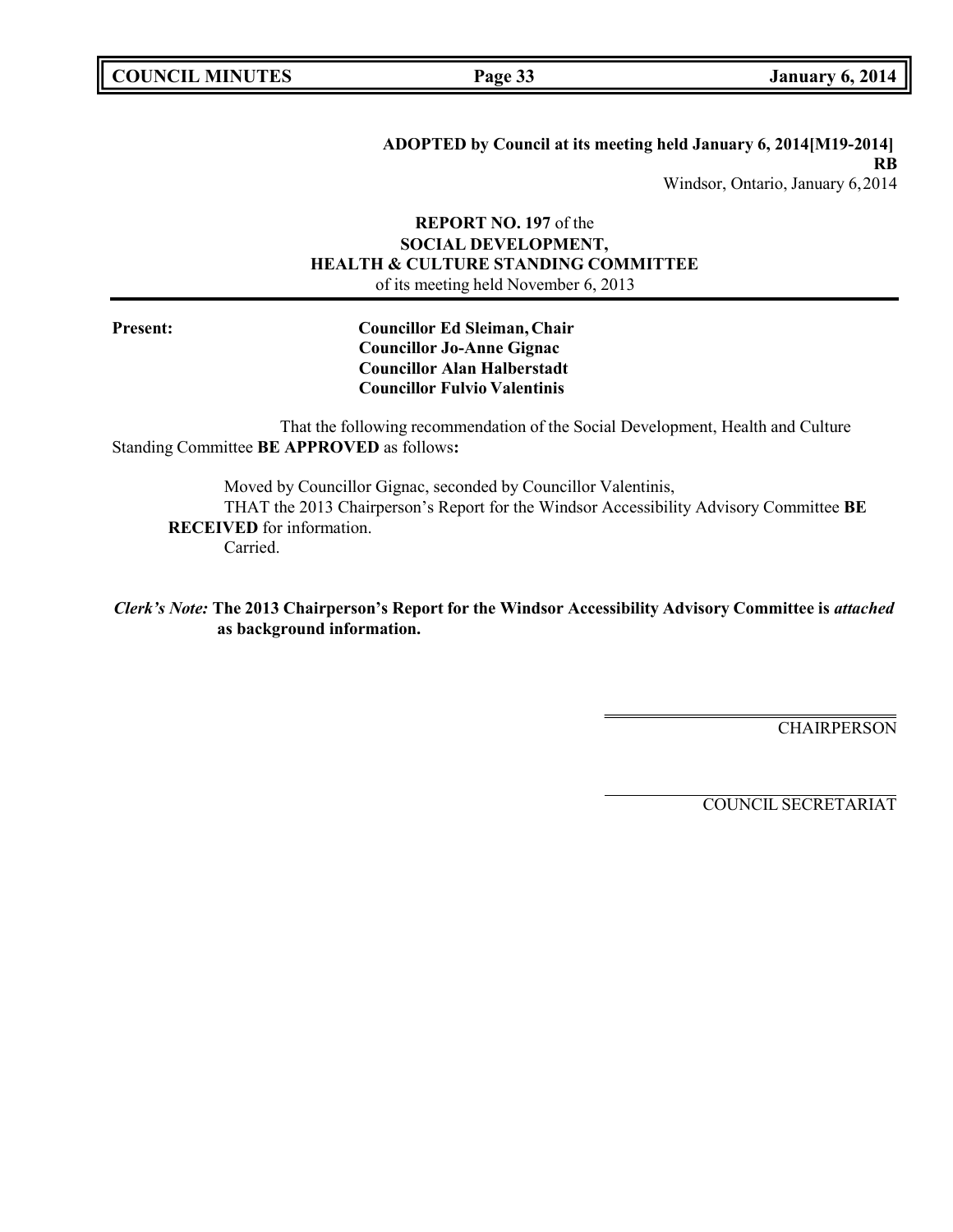# **ADOPTED by Council at its meeting held January 6, 2014[M20-2014] RB**

Windsor, Ontario, January 6,2014

## **REPORT NO. 198** of the **SOCIAL DEVELOPMENT, HEALTH & CULTURE STANDING COMMITTEE** of its meeting held November 6, 2013

**Present: Councillor Ed Sleiman, Chair Councillor Jo-Anne Gignac Councillor Alan Halberstadt Councillor Fulvio Valentinis**

That the following recommendation of the Social Development, Health and Culture Standing Committee **BE APPROVED** as follows**:**

Moved by Councillor Gignac, seconded by Councillor Valentinis, THAT the 2013 Chairperson's Report for the Mayor's Youth Advisory Committee **BE RECEIVED** for information. Carried.

*Clerk's Note:* **The 2013 Chairperson's Report for the Mayor's Youth Advisory Committee is** *attached* **as background information.**

**CHAIRPERSON**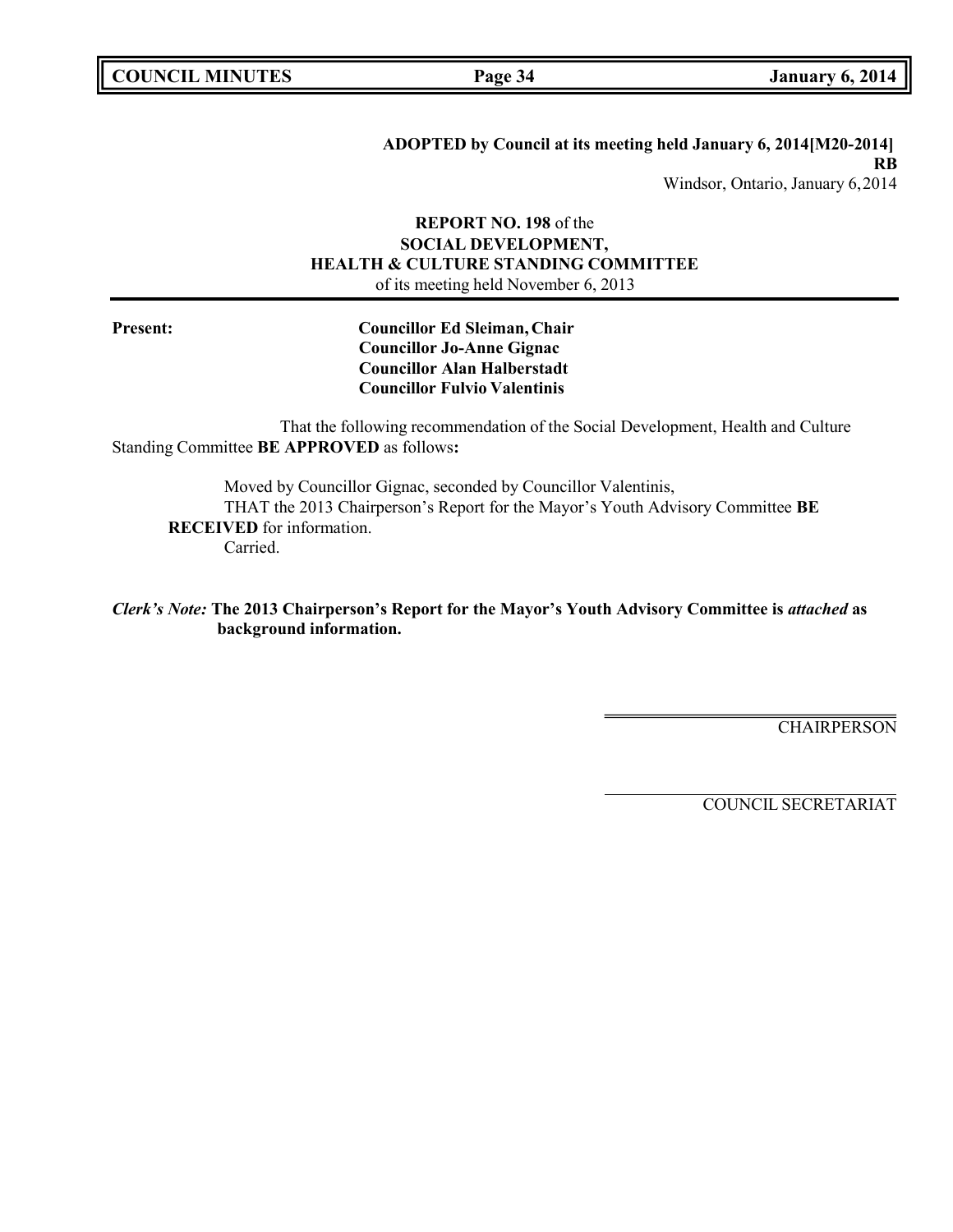## **ADOPTED by Council at its meeting held January 6, 2014[M21-2014]** RB

Windsor, Ontario, January 6,2014

## **REPORT NO. 199** of the **SOCIAL DEVELOPMENT, HEALTH & CULTURE STANDING COMMITTEE** of its meeting held November 6, 2013

**Present: Councillor Ed Sleiman, Chair Councillor Jo-Anne Gignac Councillor Alan Halberstadt Councillor Fulvio Valentinis**

That the following recommendation of the Social Development, Health and Culture Standing Committee **BE APPROVED** as follows**:**

Moved by Councillor Gignac, seconded by Councillor Valentinis, THAT the minutes of the Willistead Manor Inc. Executive Committee and Board of Directors meetings held July 11, 2013 **BE RECEIVED** for information. Carried.

*Clerk's Note:* **The minutes of the Willistead Manor Inc. Executive Committee and Board of Directors meetings held July 11, 2013 are** *attached* **as background information.**

**CHAIRPERSON**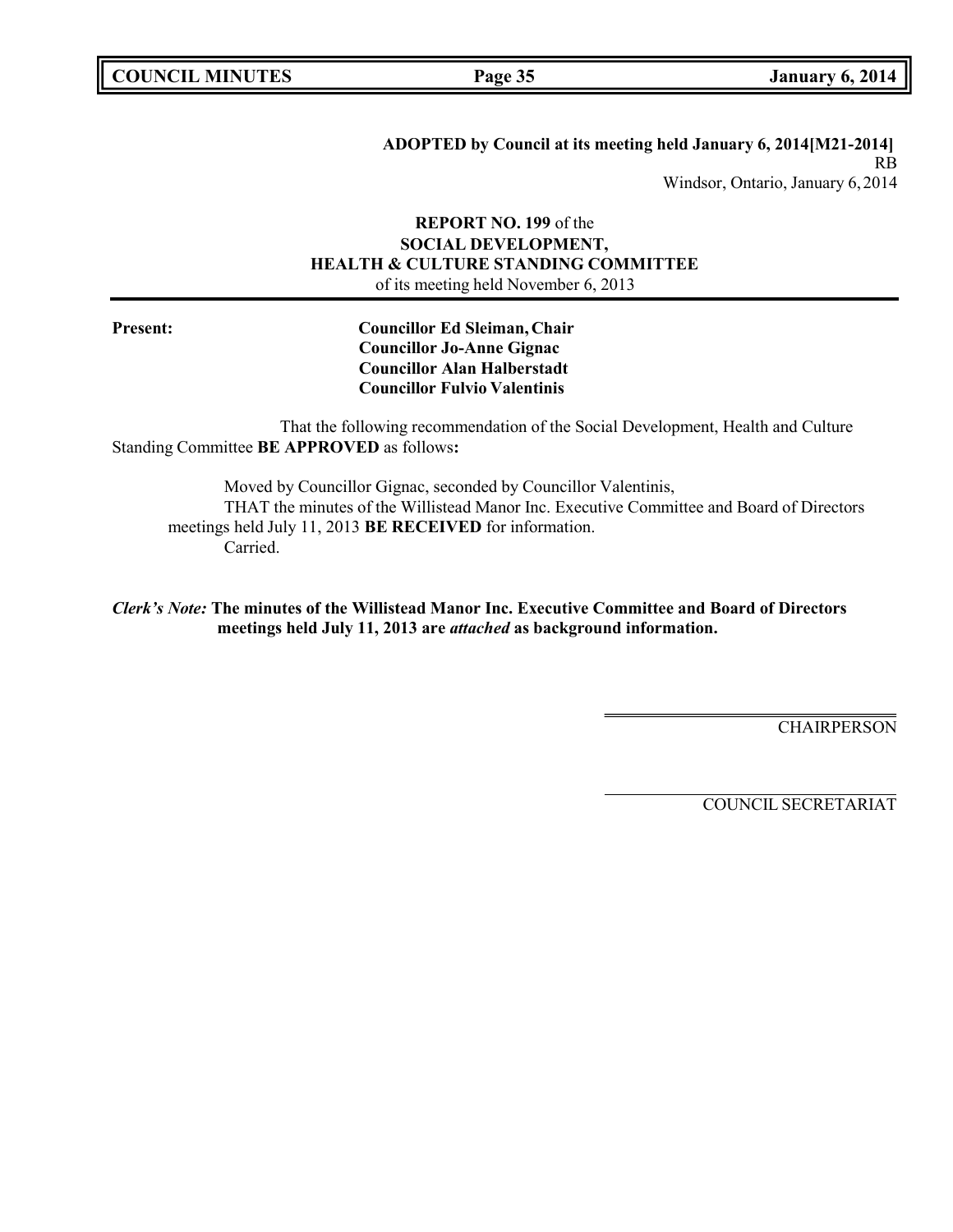## **ADOPTED by Council at its meeting held January 6, 2014[M22-2014] RB**

Windsor, Ontario, January 6,2014

## **REPORT NO. 200** of the **SOCIAL DEVELOPMENT, HEALTH & CULTURE STANDING COMMITTEE** of its meeting held November 6, 2013

**Present: Councillor Ed Sleiman, Chair Councillor Jo-Anne Gignac Councillor Alan Halberstadt Councillor Fulvio Valentinis**

That the following recommendation of the Social Development, Health and Culture Standing Committee **BE APPROVED** as follows**:**

Moved by Councillor Gignac, seconded by Councillor Valentinis, THAT the minutes of the Willistead Manor Inc. Executive Committee and Board of Directors meetings held September 12, 2013 **BE RECEIVED** for information. Carried.

*Clerk's Note:* **The minutes of the Willistead Manor Inc. Executive Committee and Board of Directors meetings held September 12, 2013 are** *attached* **as background information.**

**CHAIRPERSON**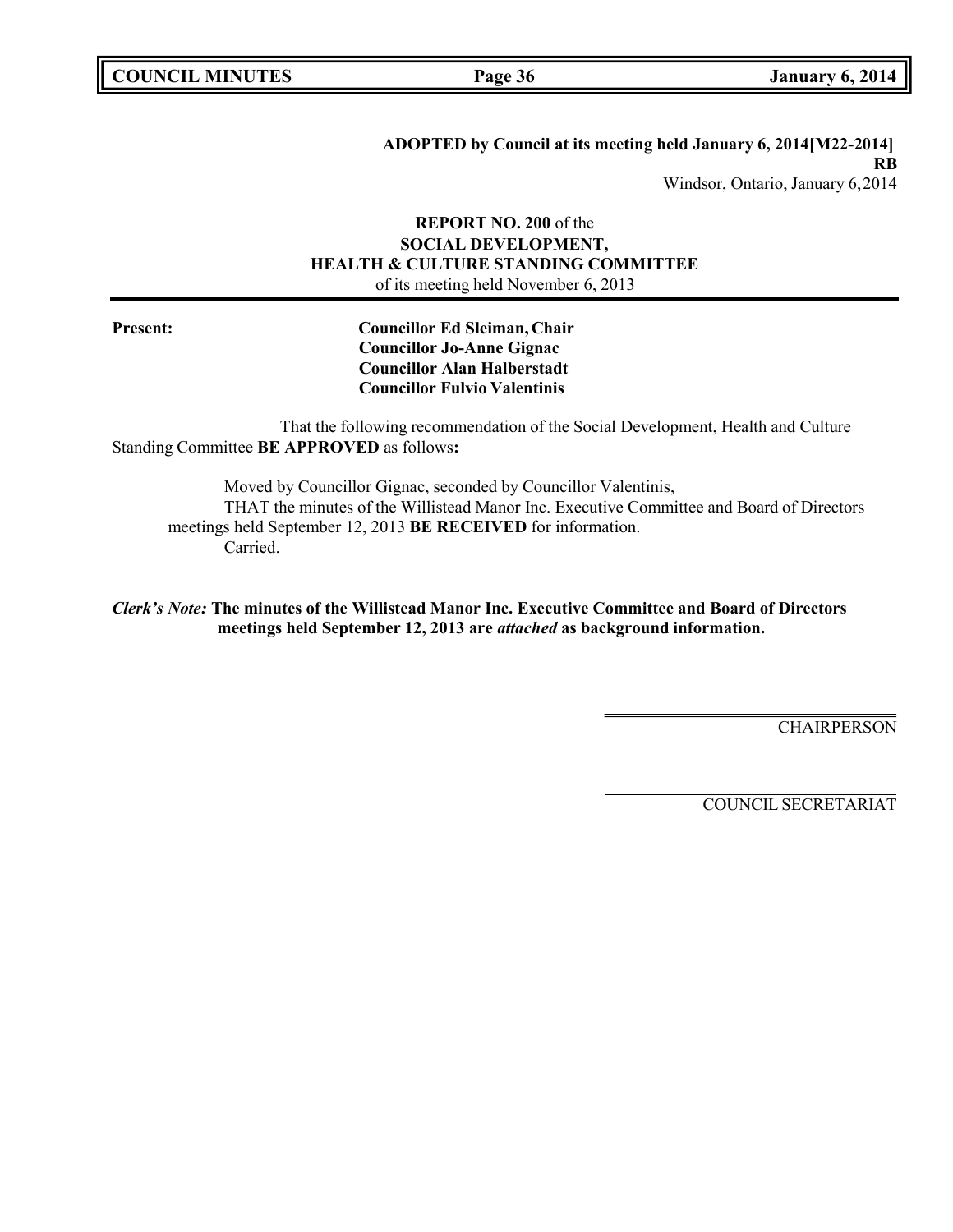# **ADOPTED by Council at its meeting held January 6, 2014[M23-2014] RB**

Windsor, Ontario, January 6,2014

## **REPORT NO. 201** of the **SOCIAL DEVELOPMENT, HEALTH & CULTURE STANDING COMMITTEE** of its meeting held November 6, 2013

| <b>Present:</b>   | <b>Councillor Ed Sleiman, Chair</b><br><b>Councillor Jo-Anne Gignac</b><br><b>Councillor Alan Halberstadt</b>                 |  |
|-------------------|-------------------------------------------------------------------------------------------------------------------------------|--|
|                   | <b>Councillor Fulvio Valentinis</b>                                                                                           |  |
| <b>Reference:</b> | Willistead Manor Inc. Report No. 88 (Re-appointment to the Board of<br>Directors)                                             |  |
|                   | That the following recommendation of the Social Development, Health and Culture<br>Standing Committee BE APPROVED as follows: |  |
|                   | Moved by Councillor Gignac, seconded by Councillor Valentinis,                                                                |  |

THAT Report No. 88 of the Willistead Manor Inc. Board of Directors **BE RECEIVED** for information.

Carried.

*Clerk's Note:* **Report No. 88 of Willistead Manor Inc. (Re-appointment to the Board of Directors) is** *attached* **as background information.**

**CHAIRPERSON**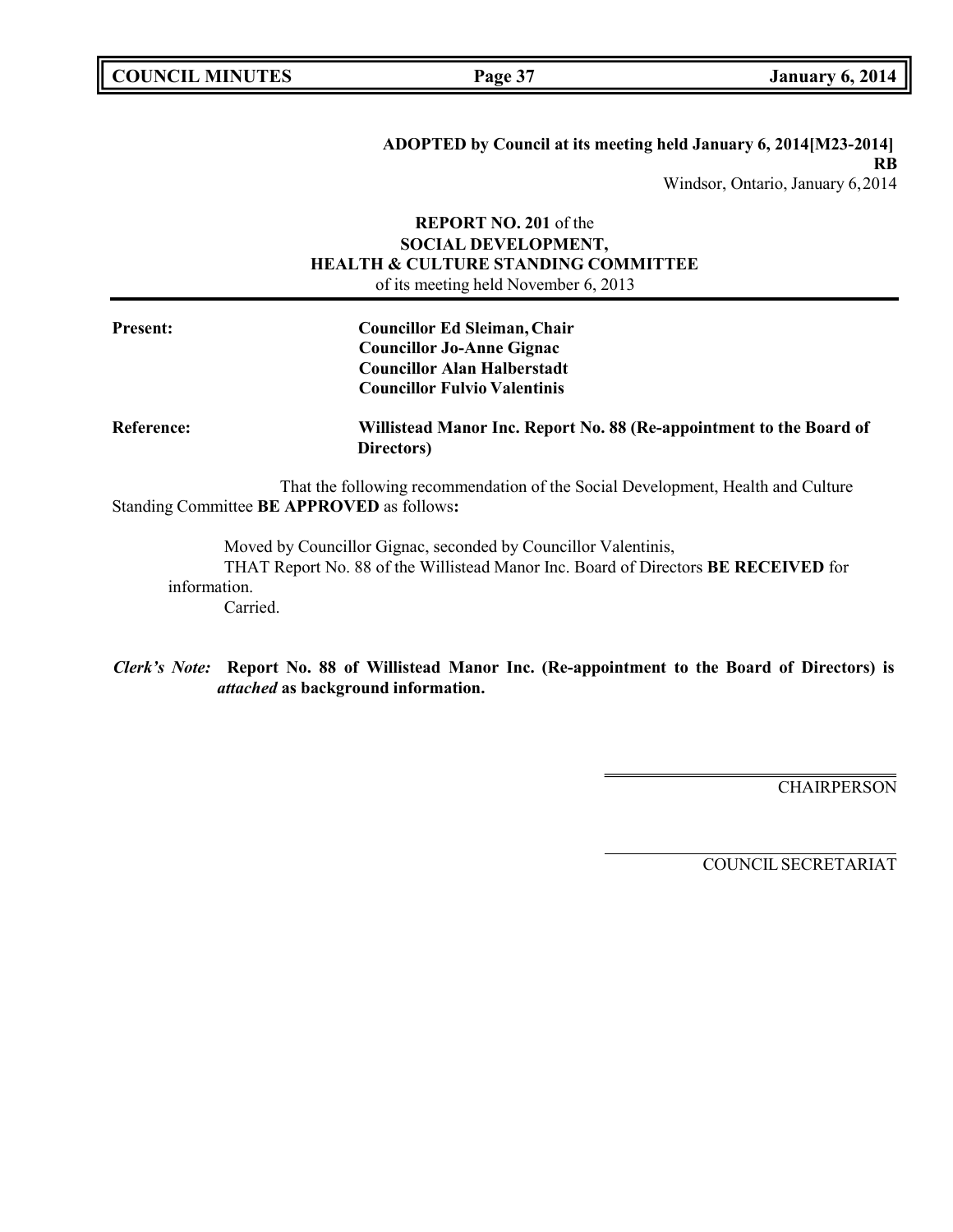### **ADOPTED by Council at its meeting held January 6, 2014[M24-2014] RB** Windsor, Ontario, December 16,2013

## **REPORT NO. 202** of the **SOCIAL DEVELOPMENT, HEALTH & CULTURE STANDING COMMITTEE** of its meeting held November 6, 2013

**Present: Councillor Ed Sleiman, Chair Councillor Jo-Anne Gignac Councillor Alan Halberstadt Councillor Fulvio Valentinis**

That the following recommendation of the Social Development, Health and Culture Standing Committee **BE APPROVED** as follows**:**

Moved by Councillor Gignac, seconded by Councillor Valentinis, THAT the minutes of the Mayor's Youth Advisory Committee meeting held September 10, 2013 **BE RECEIVED** for information. Carried.

*Clerk's Note:* **The minutes of the Mayor's Youth Advisory Committee meeting held September 10, 2013 are** *attached* **as background information.**

**CHAIRPERSON**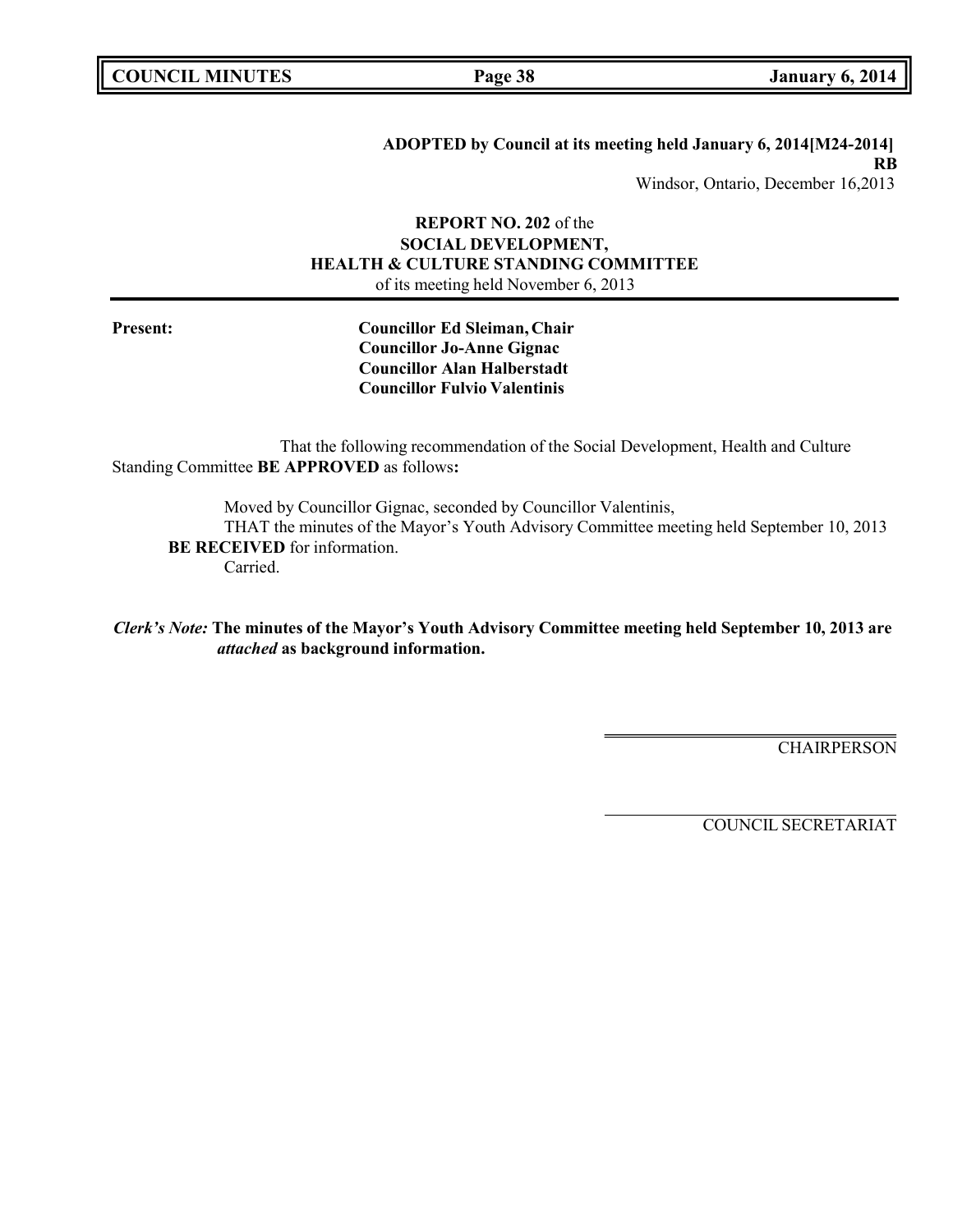**ADOPTED by Council at its meeting held January 6, 2014[M25-2014] /AC** Windsor, Ontario January 6,2014

## **REPORT NO. 168** of the **ENVIRONMENT, TRANSPORTATION & PUBLIC SAFETY STANDING COMMITTEE** of its meeting held November 20, 2013

**Present: Councillor J. Gignac Councillor A. Halberstadt Councillor R. Jones Councillor H. Payne Councillor F. Valentinis, Chair**

That the following recommendations of the Environment, Transportation and Public Safety Standing Committee **BE APPROVED:**

Moved by Councillor Payne, seconded by Councillor Halberstadt,

**THAT** the report authored by the Environmental Coordinator dated October 29, 2013 entitled "Report on the State of our Environment 2013" **BE RECEIVED** for information, and further

**THAT** an additional report **BE PROVIDED** with possible general next steps that could be taken to reverse negative environmental results as listed in the 2013 Report on the State of Our Environment, including identifying costs and investment to date.

Carried.

**Livelink #16813, SW8523**

**Clerk's Note: The administrative report authored by the Environmental Coordinator dated October 29, 2013 entitled "***Report on the State of our Environment 2013***" is** *attached* **as background information.**

**CHAIRPERSON**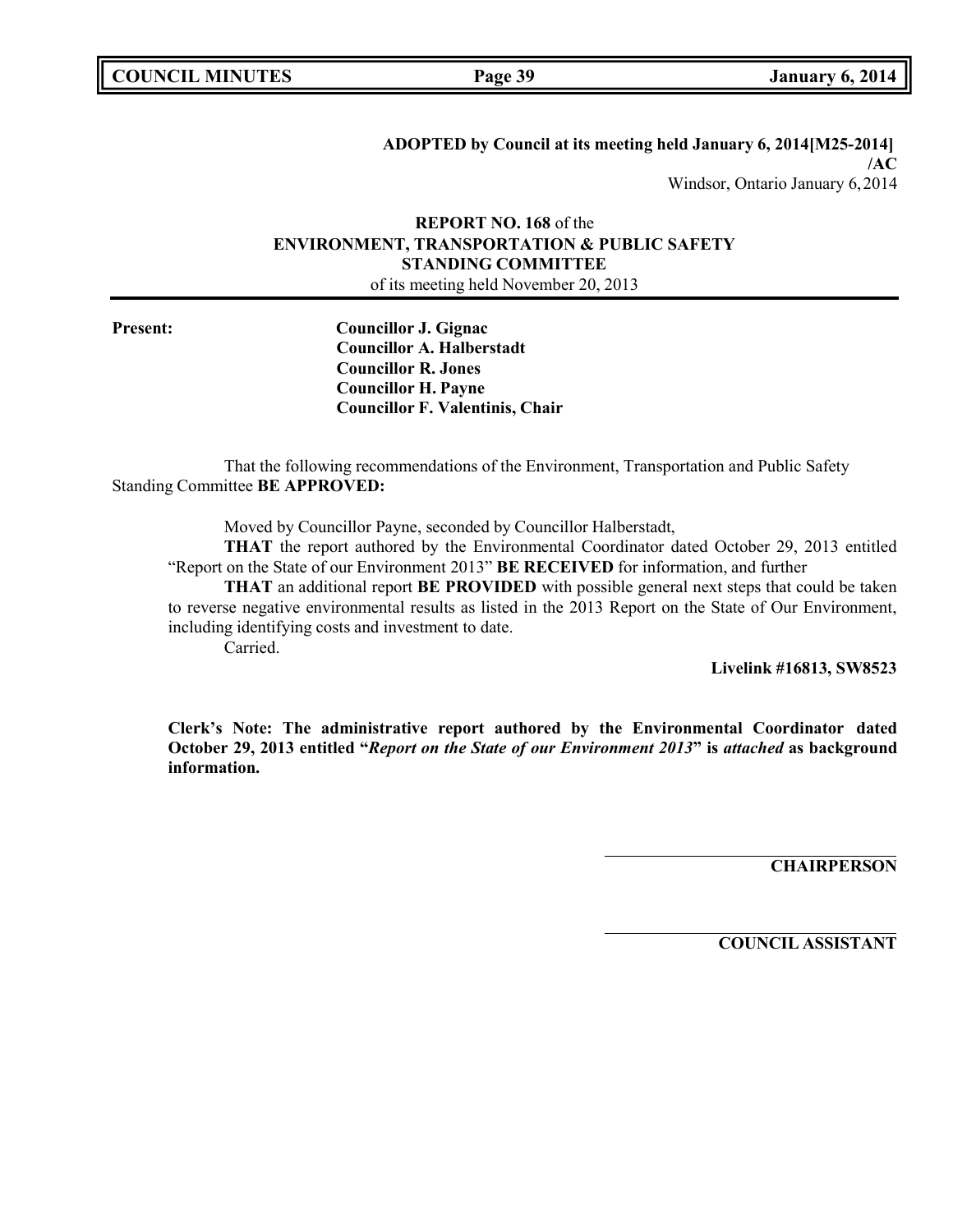**ADOPTED by Council at its meeting held January 6, 2014[M26-2014] /AC** Windsor, Ontario January 6,2014

## **REPORT NO. 169** of the **ENVIRONMENT, TRANSPORTATION & PUBLIC SAFETY STANDING COMMITTEE** of its meeting held November 20, 2013

**Present: Councillor J. Gignac Councillor A. Halberstadt Councillor R. Jones Councillor H. Payne Councillor F. Valentinis, Chair**

That the following recommendations of the Environment, Transportation and Public Safety Standing Committee **BE APPROVED:**

Moved by Councillor Jones, seconded by Councillor Gignac,

**THAT** the Traffic By-law 9148 **BE AMENDED** as listed and attached in Appendix B of this report, and

**THAT** the City Solicitor **PREPARE** the necessary documents to amend the By-law. Carried.

**Livelink #1616816813, ST8523**

**Clerk's Note: The administrative report authored by the Policy Analyst dated November 4, 2013 entitled "***Intersection Control Reviews – West of Mount Royal Drive, Villa Maria Boulevard north to Mitchell Crescent***" is** *attached* **as background information.**

**CHAIRPERSON**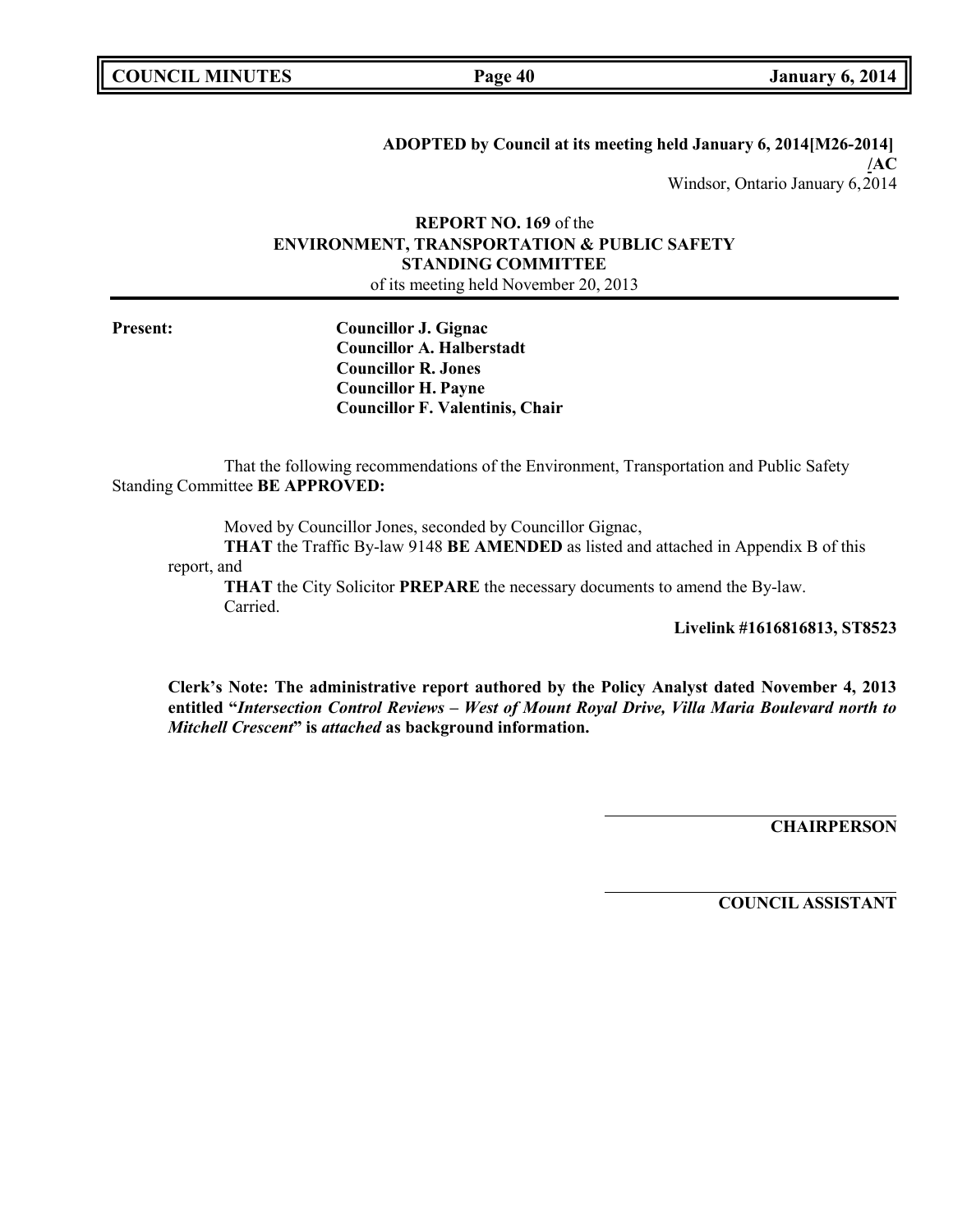**ADOPTED by Council at its meeting held January 6, 2014[M27-2014] /AC** Windsor, Ontario January 6,2014

## **REPORT NO. 170** of the **ENVIRONMENT, TRANSPORTATION & PUBLIC SAFETY STANDING COMMITTEE** of its meeting held November 20, 2013

**Present: Councillor J. Gignac Councillor A. Halberstadt Councillor R. Jones Councillor H. Payne Councillor F. Valentinis, Chair**

That the following recommendations of the Environment, Transportation and Public Safety Standing Committee **BE APPROVED:**

> Moved by Councillor Jones, seconded by Councillor Gignac, **THAT** the 2013 Town & Gown Committee Bi-Annual Report **BE RECEIVED** for information. Carried.

**Clerk's Note: The Town & Gown Committee Bi-Annual Report is** *attached* **as background information.**

**CHAIRPERSON**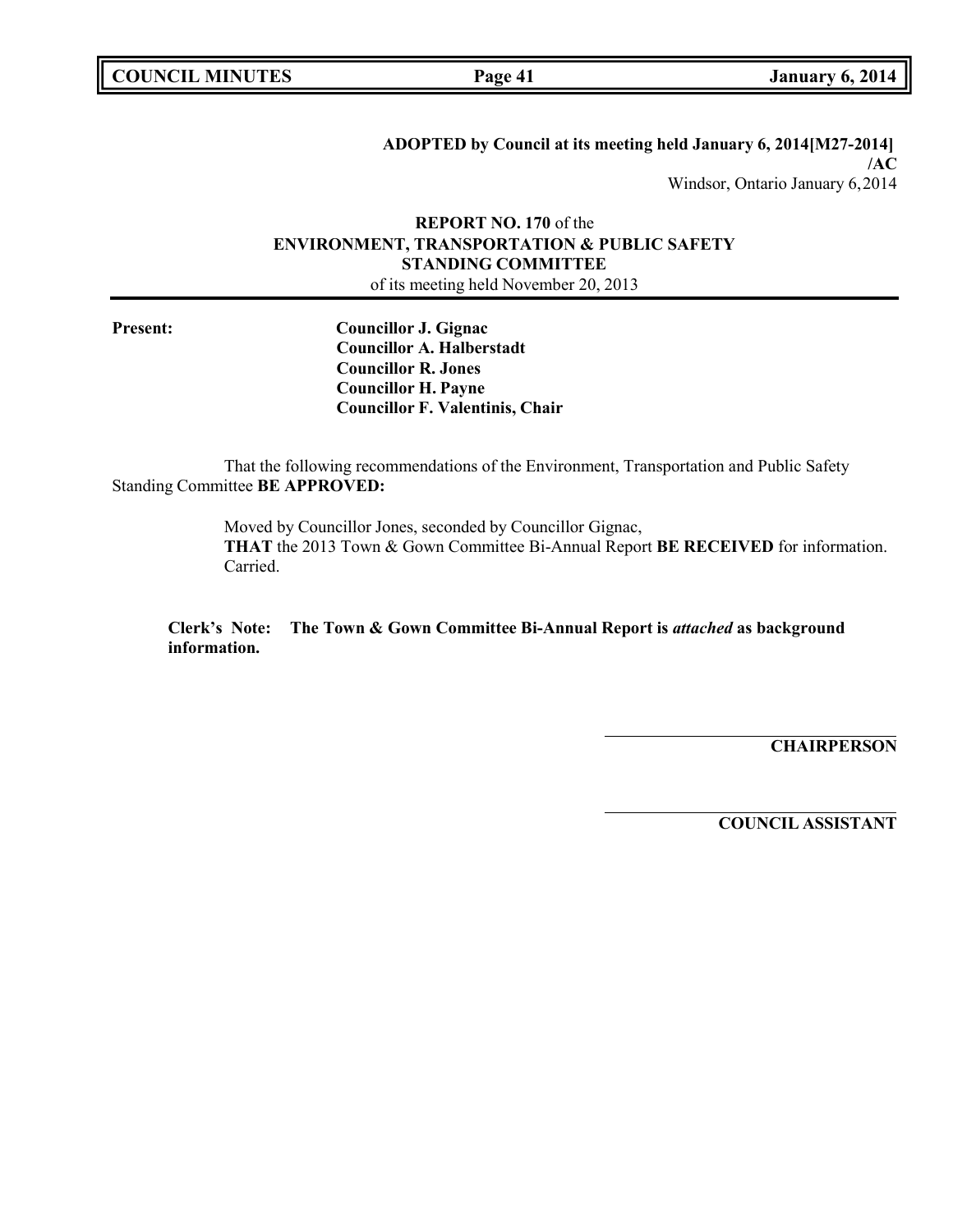**ADOPTED by Council at its meeting held January 6, 2014[M28-2014] /AC** Windsor, Ontario January 6,2014

## **REPORT NO. 171** of the **ENVIRONMENT, TRANSPORTATION & PUBLIC SAFETY STANDING COMMITTEE** of its meeting held November 20, 2013

**Present: Councillor J. Gignac Councillor A. Halberstadt Councillor R. Jones Councillor H. Payne Councillor F. Valentinis, Chair**

That the following recommendations of the Environment, Transportation and Public Safety Standing Committee **BE APPROVED:**

Moved by Councillor Jones, seconded by Councillor Payne,

**THAT** the minutes of the Windsor Licensing Commission meeting held September 26, 2013 **BE RECEIVED** for information.

Carried.

**Clerk's Note: The minutes of the Windsor Licensing Commission meeting held September 26, 2013 are** *attached* **as background information.**

**CHAIRPERSON**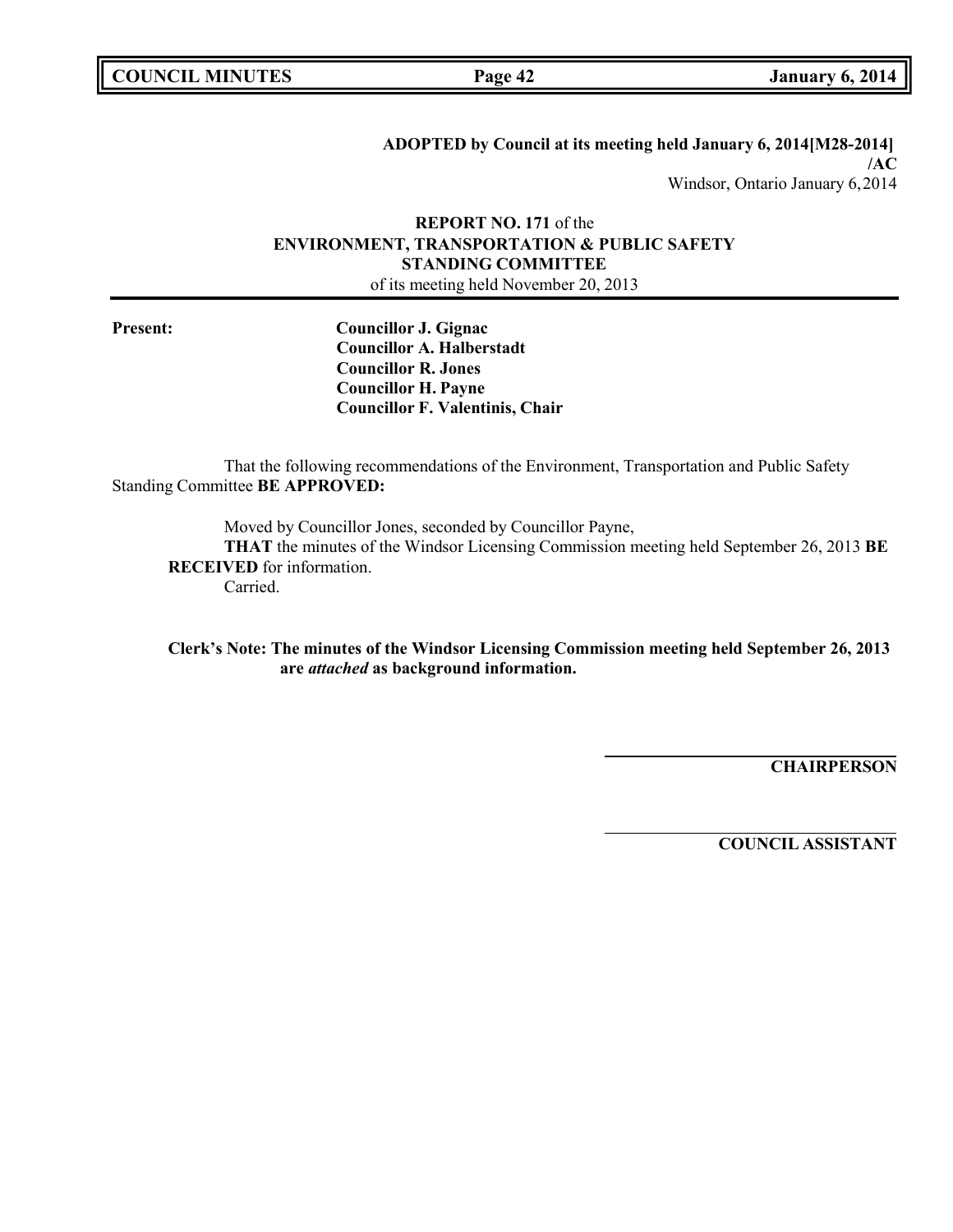**ADOPTED by Council at its meeting held January 6, 2014[M29-2014] /AC** Windsor, Ontario January 6,2014

## **REPORT NO. 172** of the **ENVIRONMENT, TRANSPORTATION & PUBLIC SAFETY STANDING COMMITTEE** of its meeting held November 20, 2013

**Present: Councillor J. Gignac Councillor A. Halberstadt Councillor R. Jones Councillor H. Payne Councillor F. Valentinis, Chair**

That the following recommendations of the Environment, Transportation and Public Safety Standing Committee **BE APPROVED:**

Moved by Councillor Jones, seconded by Councillor Payne,

**THAT** the minutes of the Windsor Licensing Commission meeting held October 24, 2013 **BE RECEIVED** for information.

Carried.

**Clerk's Note: The minutes of the Windsor Licensing Commission meeting held October 24, 2013 are** *attached* **as background information.**

**CHAIRPERSON**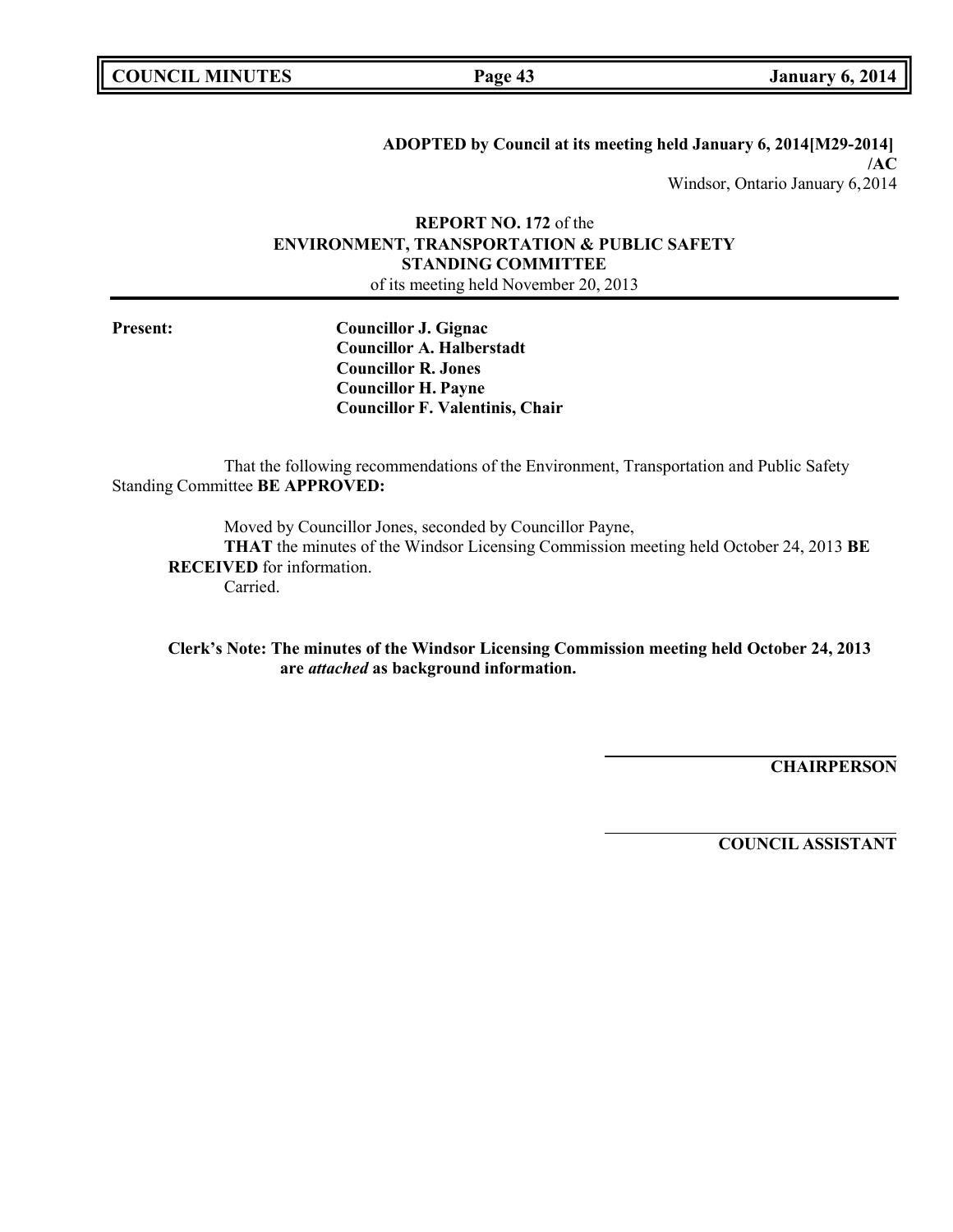**ADOPTED by Council at its meeting held January 6, 2014[M30-2014] /AC** Windsor, Ontario January 6,2014

## **REPORT NO. 173** of the **ENVIRONMENT, TRANSPORTATION & PUBLIC SAFETY STANDING COMMITTEE** of its meeting held November 20, 2013

| <b>Present:</b> | <b>Councillor J. Gignac</b><br><b>Councillor A. Halberstadt</b><br><b>Councillor R. Jones</b><br><b>Councillor H. Payne</b><br><b>Councillor F. Valentinis, Chair</b>                                                                                       |  |
|-----------------|-------------------------------------------------------------------------------------------------------------------------------------------------------------------------------------------------------------------------------------------------------------|--|
| Reference:      | Report No. 74 of the Windsor-Essex County Environment Committee (Western Lake Erie<br><b>Watersheds Priority Natural Area Registry of Lands)</b>                                                                                                            |  |
|                 | That the following recommendations of the Environment, Transportation and Public Safety<br>Standing Committee BE APPROVED:                                                                                                                                  |  |
|                 | Moved by Councillor Gignac, seconded by Councillor Jones,<br><b>THAT</b> Report No. 74 of the Windsor-Essex County Environment Committee (Western Lake Erie<br>Watersheds Priority Natural Area Registry of Lands) BE RECEIVED for information.<br>Carried. |  |

**Clerk's Note: Report No. 74 of the Windsor-Essex County Environment Committee (Western Lake Erie Watersheds Priority Natural Area Registry of Lands) is** *attached* **as background information.**

**Livelink #16586, EI2013**

**CHAIRPERSON**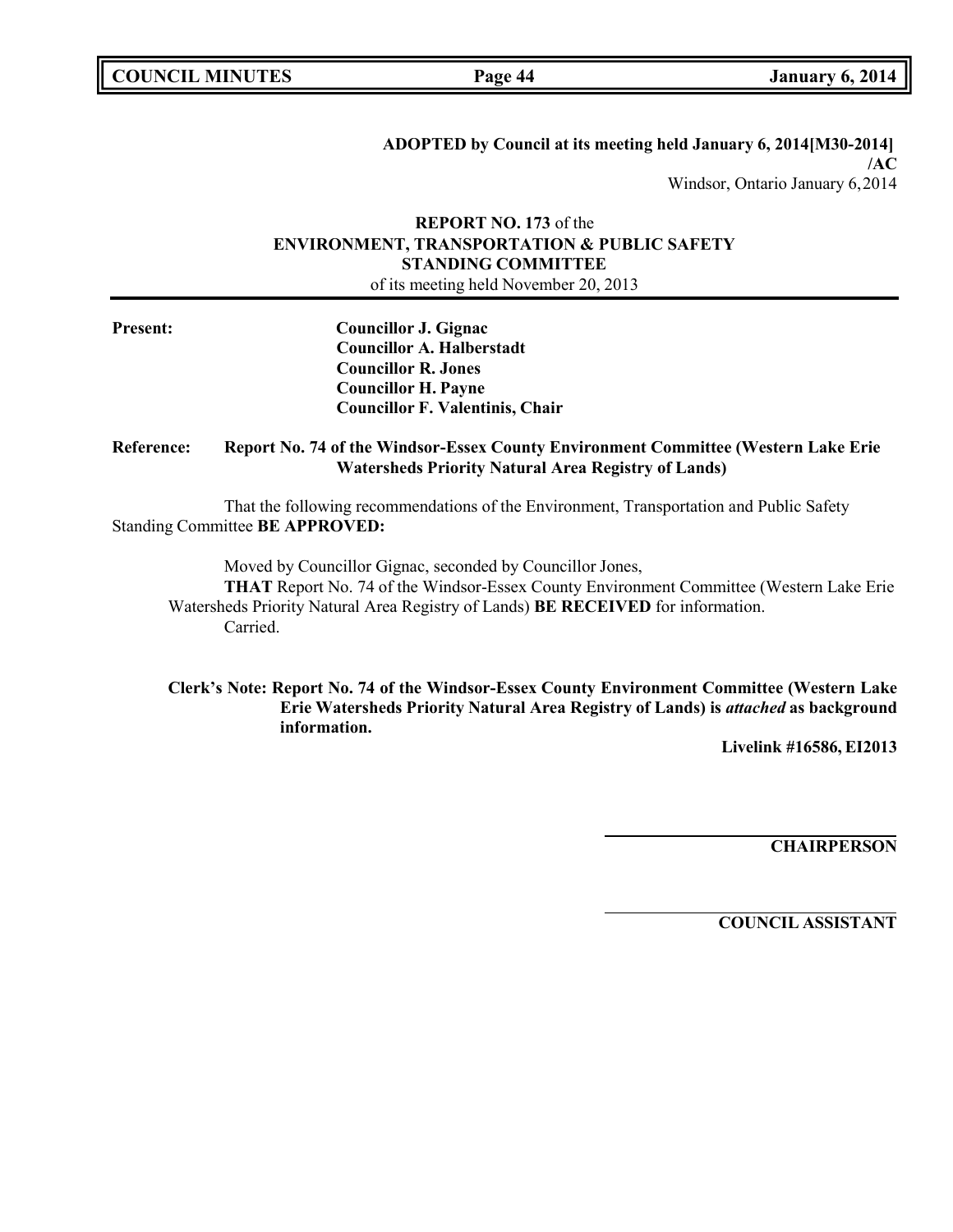**ADOPTED by Council at its meeting held January 6, 2014[M31-2014] /AC** Windsor, Ontario January 6,2014

## **REPORT NO. 174** of the **ENVIRONMENT, TRANSPORTATION & PUBLIC SAFETY STANDING COMMITTEE** of its meeting held November 20, 2013

| <b>Present:</b>   | <b>Councillor J. Gignac</b>                                                                                                                                  |  |  |
|-------------------|--------------------------------------------------------------------------------------------------------------------------------------------------------------|--|--|
|                   | <b>Councillor A. Halberstadt</b>                                                                                                                             |  |  |
|                   | <b>Councillor R. Jones</b>                                                                                                                                   |  |  |
|                   | <b>Councillor H. Payne</b>                                                                                                                                   |  |  |
|                   | <b>Councillor F. Valentinis, Chair</b>                                                                                                                       |  |  |
| <b>Reference:</b> | Report No. 75 of the Windsor-Essex County Environment Committee (DGR of low and<br>intermediate level nuclear waste at the Bruce Nuclear Power Station site) |  |  |
|                   | That the following recommendations of the Environment, Transportation and Public Safety                                                                      |  |  |
|                   | <b>Standing Committee BE APPROVED:</b>                                                                                                                       |  |  |
|                   | Moved by Councillor Halberstadt, seconded by Councillor Jones,                                                                                               |  |  |
|                   | <b>THAT</b> Report No. 75 of the Windsor-Essex County Environment Committee (DGR of low and                                                                  |  |  |
|                   | intermediate level nuclear waste at the Bruce Nuclear Power Station site) BE RECEIVED for                                                                    |  |  |
|                   | information.                                                                                                                                                 |  |  |

Carried.

**Clerk's Note: Report No. 75 of the Windsor-Essex County Environment Committee (DGR of low and intermediate level nuclear waste at the Bruce Nuclear Power Station site) is** *attached* **as background information.**

**CHAIRPERSON**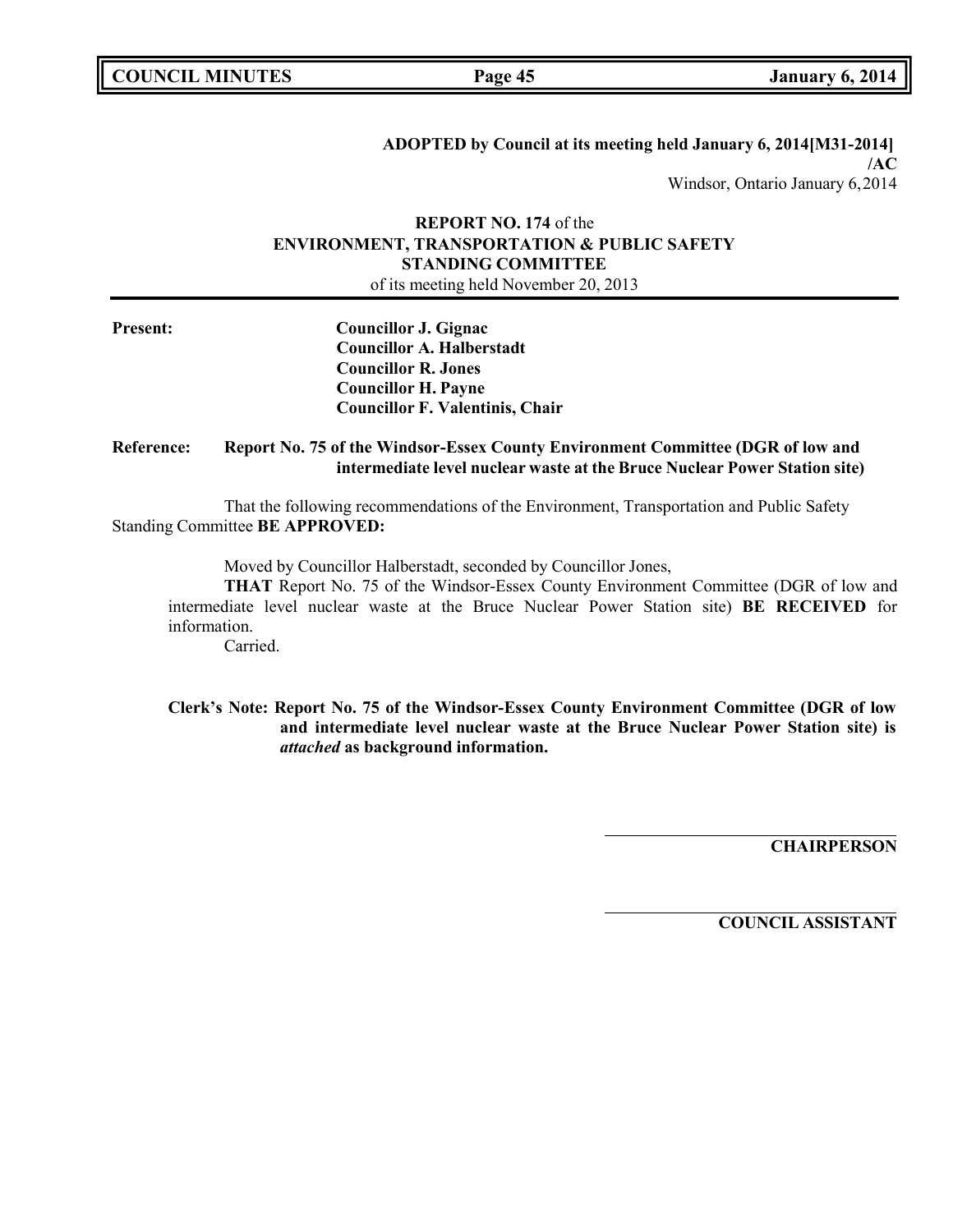**ADOPTED by Council at its meeting held January 6, 2014[M32-2014] /AC** Windsor, Ontario January 6,2014

## **REPORT NO. 175** of the **ENVIRONMENT, TRANSPORTATION & PUBLIC SAFETY STANDING COMMITTEE** of its meeting held November 20, 2013

**Present: Councillor J. Gignac Councillor A. Halberstadt Councillor R. Jones Councillor H. Payne Councillor F. Valentinis, Chair**

That the following recommendations of the Environment, Transportation and Public Safety Standing Committee **BE APPROVED:**

Moved by Councillor Halberstadt, seconded by Councillor Payne, **THAT** the minutes of the Windsor-Essex County Environment Committee meeting held September 5, 2013 **BE RECEIVED** for information. Carried.

**Clerk's Note: The minutes of the Windsor-Essex County Environment Committee meeting held September 5, 2013 are** *attached* **as background information.**

**CHAIRPERSON**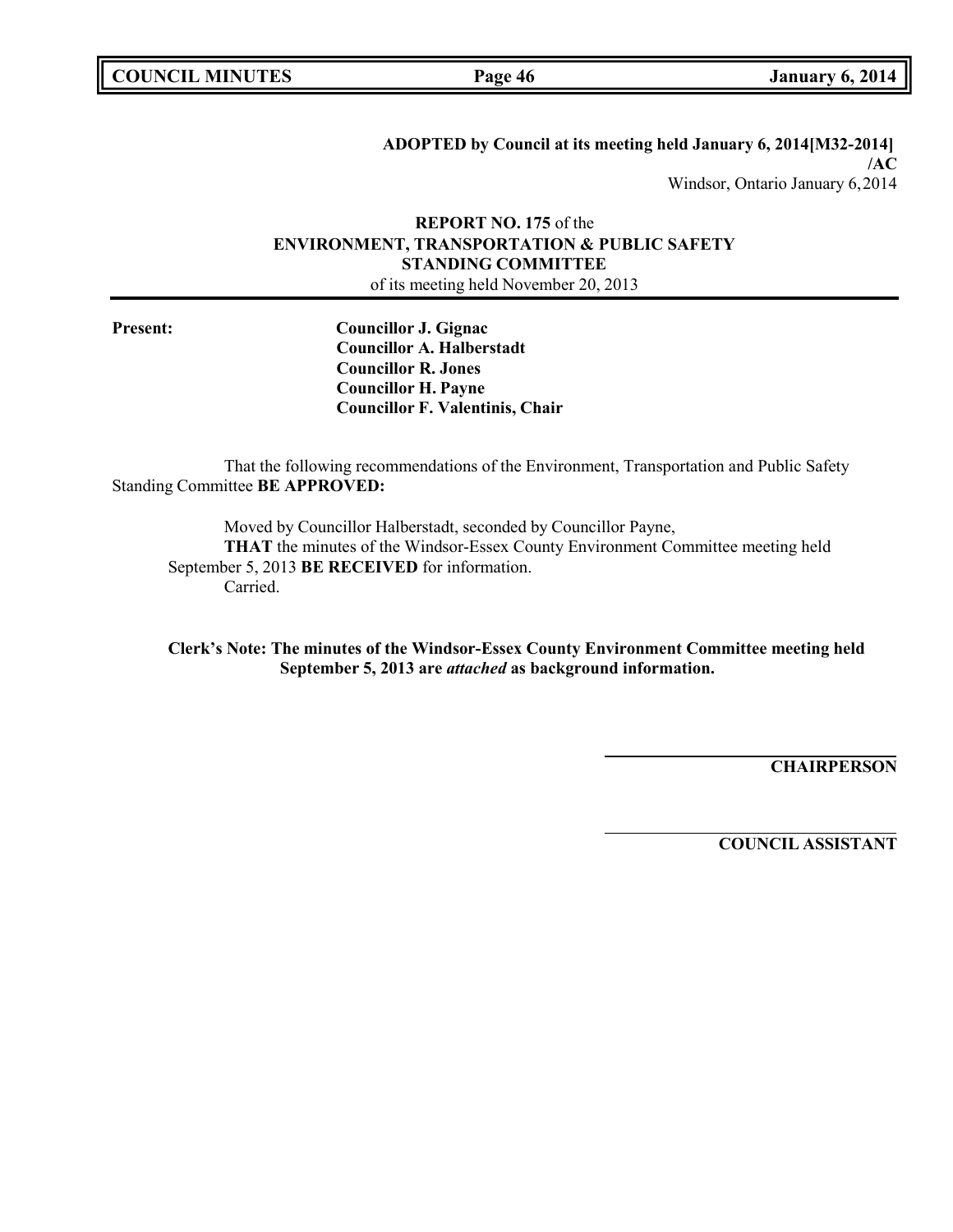**ADOPTED by Council at its meeting held January 6, 2014[M33-2014] AC** Windsor, Ontario January 6,2014

## **REPORT NO. 176** of the **ENVIRONMENT, TRANSPORTATION & PUBLIC SAFETY STANDING COMMITTEE** of its meeting held November 20, 2013

**Present: Councillor J. Gignac Councillor A. Halberstadt Councillor R. Jones Councillor H. Payne Councillor F. Valentinis, Chair**

That the following recommendations of the Environment, Transportation and Public Safety Standing Committee **BE APPROVED:**

Moved by Councillor Halberstadt, seconded by Councillor Gignac,

**THAT** the minutes of the Windsor-Essex County Environment Committee meeting held October 3, 2013 **BE RECEIVED**, save and except the following motion contained in the minutes, which is to **BE REFERRED** to Council for consideration in terms of protocol for allocating staff resources to sit on any ad-hoc subcommittees:

"*That the Private Tree By-law Subcommittee consisting of Councillor Halberstadt, J. Miller, M. Nelson and B. Wansbrough BE ESTABLISHED*." Carried.

**Clerk's Note: The minutes of the Windsor-Essex County Environment Committee meeting held October 3, 2013 are** *attached* **as background information.**

**CHAIRPERSON**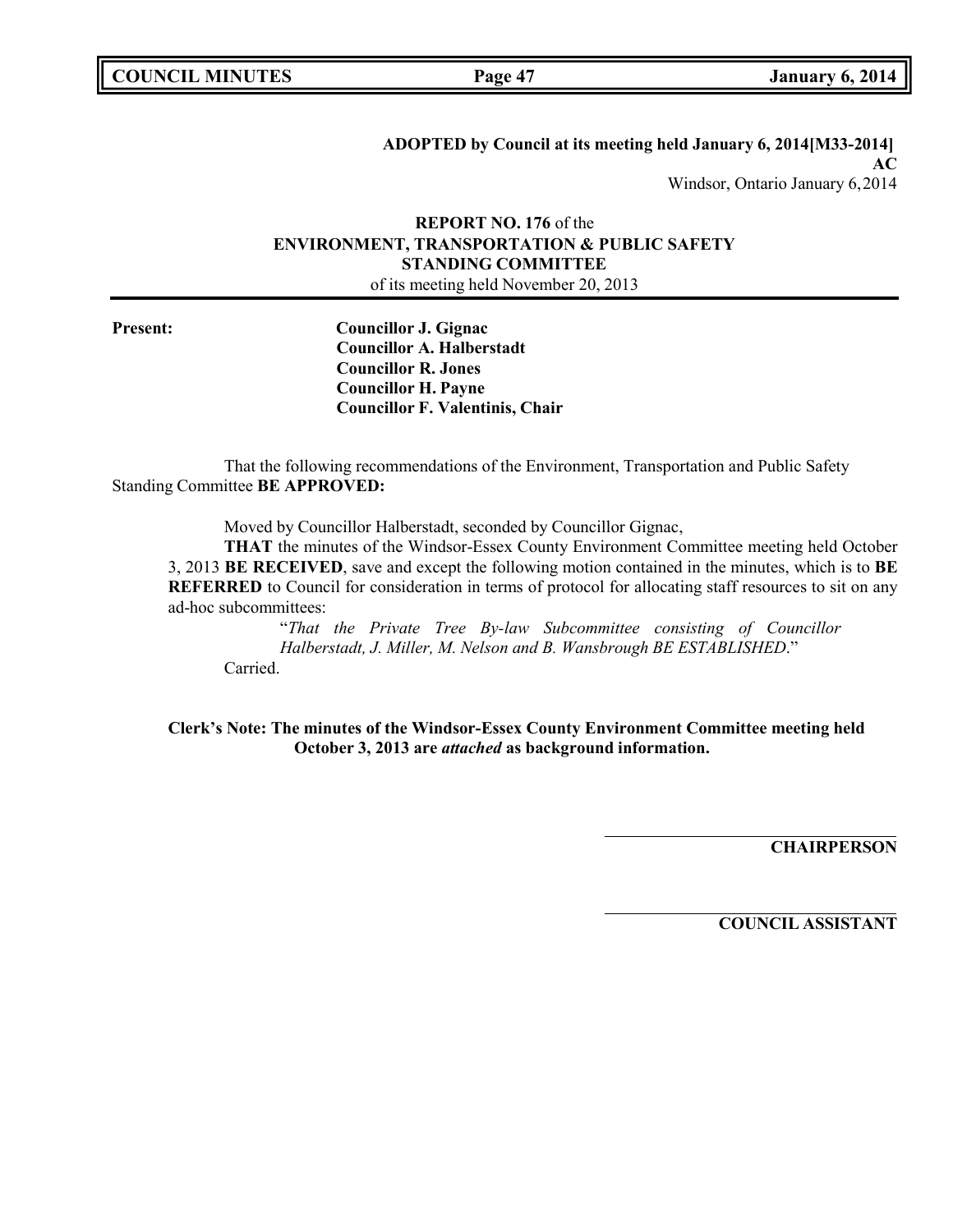**ADOPTED by Council at its meeting held January 6, 2014[M34-2014] AC**

Windsor, Ontario January 6,2014

## **REPORT NO. 177** of the **ENVIRONMENT, TRANSPORTATION & PUBLIC SAFETY STANDING COMMITTEE** of its meeting held November 20, 2013

**Present: Councillor J. Gignac Councillor A. Halberstadt Councillor R. Jones Councillor H. Payne Councillor F. Valentinis, Chair**

### **Reference: Rail Issues Committee Report No. 1 (Terms of Reference)**

That the following recommendations of the Environment, Transportation and Public Safety Standing Committee **BE APPROVED:**

Moved by Councillor Gignac, seconded by Councillor Jones, **THAT** Report No. 1 of the Rail Issues Committee (Terms of Reference Approval) **BE RECEIVED** for information. Carried.

### **Clerk's Note: Report No. 1 of the Rail Issues Committee (Terms of Reference) is** *attached* **as background information.**

**CHAIRPERSON**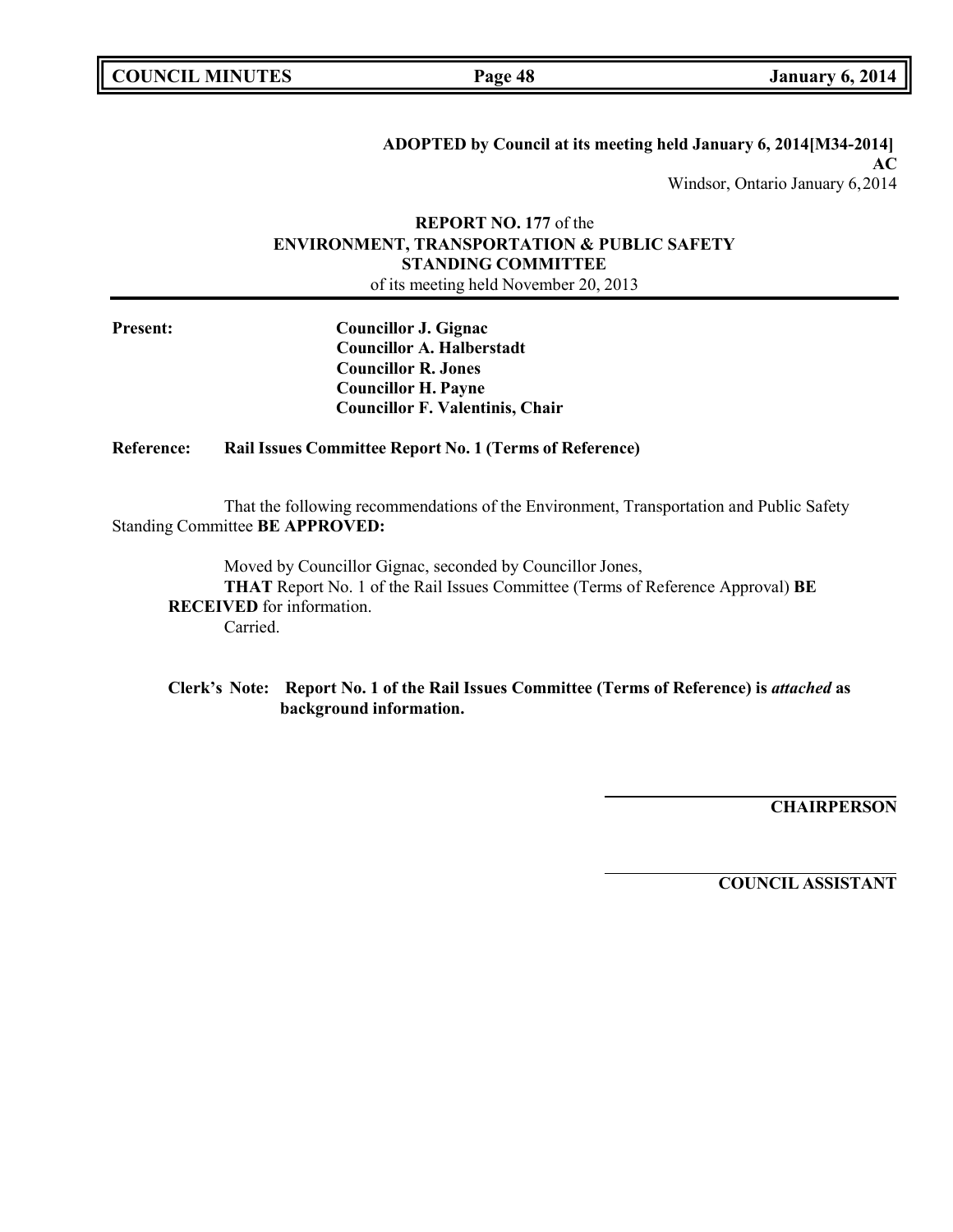**ADOPTED by Council at its meeting held January 6, 2014[M35-2014] /AC** Windsor, Ontario January 6,2014

## **REPORT NO. 178** of the **ENVIRONMENT, TRANSPORTATION & PUBLIC SAFETY STANDING COMMITTEE** of its meeting held November 20, 2013

**Present: Councillor J. Gignac Councillor A. Halberstadt Councillor R. Jones Councillor H. Payne Councillor F. Valentinis, Chair**

That the following recommendations of the Environment, Transportation and Public Safety Standing Committee **BE APPROVED:**

Moved by Councillor Gignac, seconded by Councillor Halberstadt,

**THAT** the minutes of the Rail Issues Committee meeting held August 27, 2013 **BE RECEIVED** forinformation.

Carried.

**Clerk's Note: The minutes of the Rail Issues Committee meeting held August 27, 2013 are** *attached* **as background information.**

**CHAIRPERSON**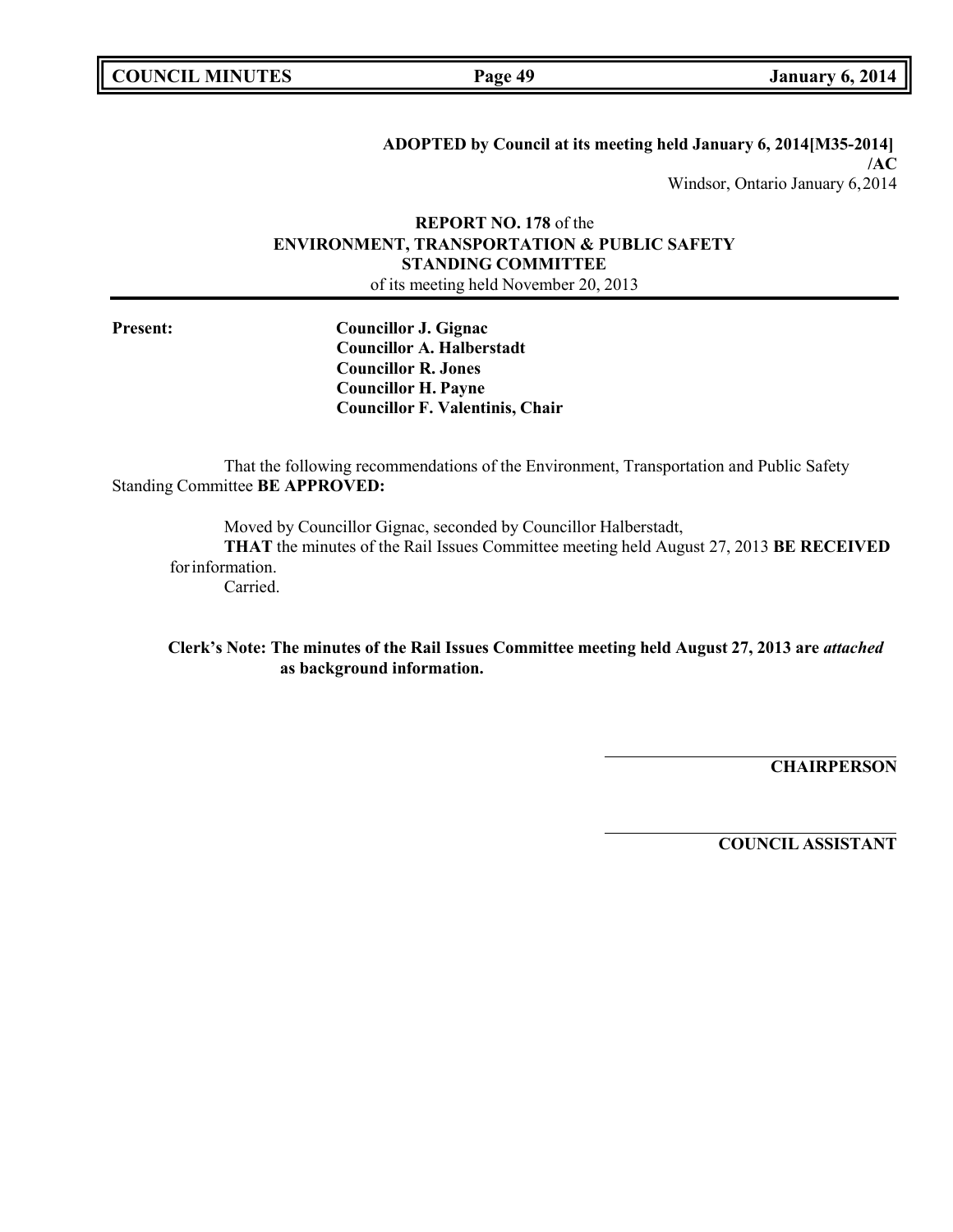**ADOPTED by Council at its meeting held January 6, 2014[M36-2014] /AC** Windsor, Ontario January 6,2014

## **REPORT NO. 179** of the **ENVIRONMENT, TRANSPORTATION & PUBLIC SAFETY STANDING COMMITTEE** of its meeting held November 20, 2013

**Present: Councillor J. Gignac Councillor A. Halberstadt Councillor R. Jones Councillor H. Payne Councillor F. Valentinis, Chair**

That the following recommendations of the Environment, Transportation and Public Safety Standing Committee **BE APPROVED:**

Moved by Councillor Payne, seconded by Councillor Jones,

**THAT** the minutes of the Essex-Windsor Solid Waste Authority Board meeting held October 1, 2013 **BE RECEIVED** for information.

Carried.

**Clerk's Note: The minutes of the Essex-Windsor Solid Waste Authority Board meeting held October 1, 2013 are** *attached* **as background information.**

**CHAIRPERSON**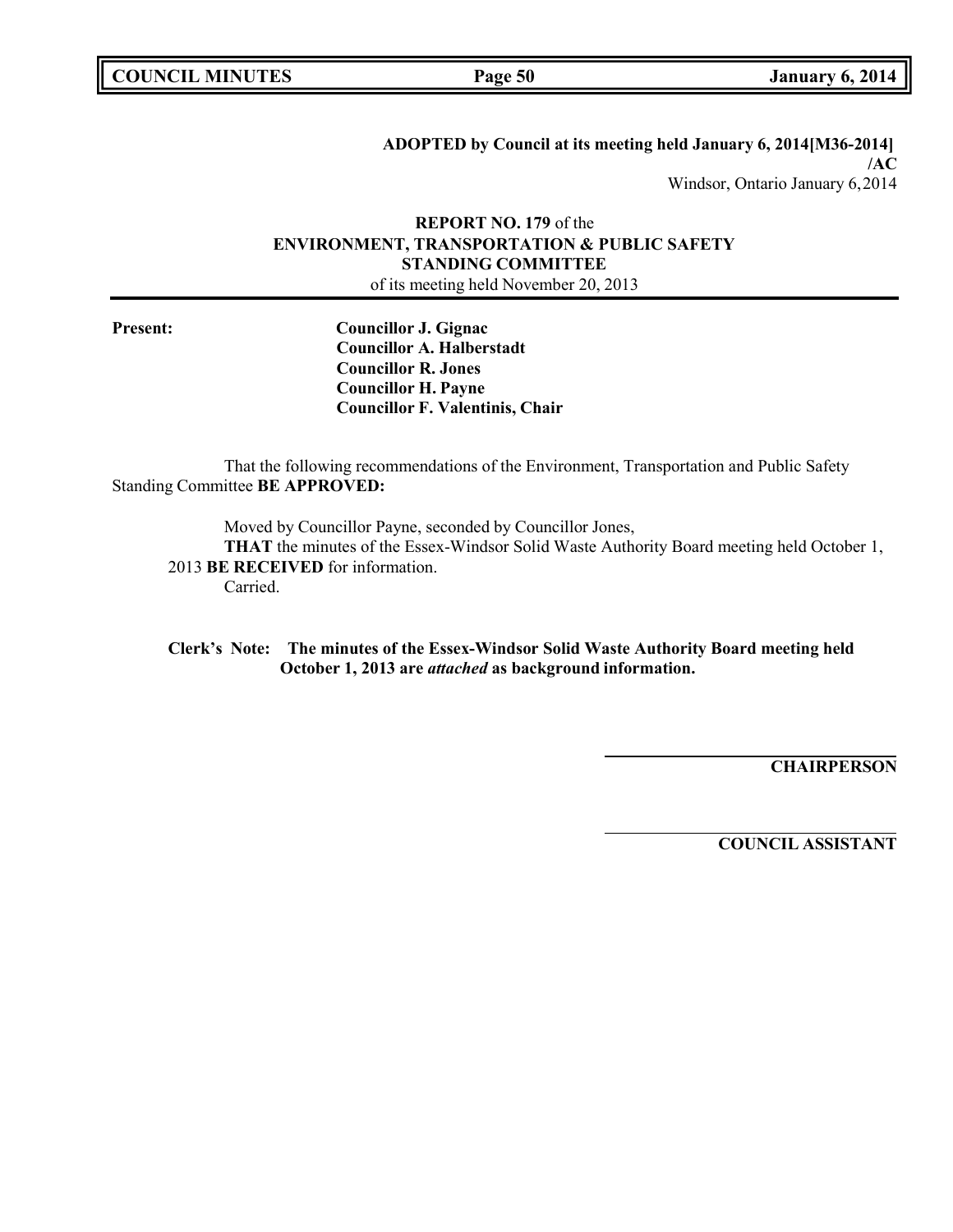### **ADOPTED by Council at its meeting held January 6, 2014[M37-2014] /SV** Windsor, Ontario January 6,2014

**REPORT NO. 153** of the **EXECUTIVE COMMITTEE** of its meeting held November 25, 2013 **Members Present: Mayor E. Francis (Chair) Councillor D. Dilkens Councillor J. Gignac Councillor A. Halberstadt Councillor R. Jones Councillor B. Marra Councillor H. Payne Councillor E. Sleiman Absent: Councillor F. Valentinis** The following recommendation of the Executive Committee **BE APPROVED** as follows: Moved by Councillor Dilkens, seconded by Councillor Jones, **THAT** s.5.9 of policy # CS.A10.07 – Ward Fund Policy **BE AMENDED** to read "*Use of Ward*

*Funds for a project must not be committed, and the project must not be publically announced, in the sixmonths period immediately prior to a municipal election. The official commitment date shall be deemed to be the date on which the City Treasurer or designate receives the official Ward Funds use requested for duly authorized by signature or attached e-mail request by the requesting councillor. It is understood that the work may actually be undertaken within the six-month period due to administration's work priorities or climate requirements*."

Carried.

### **Livelink #16837, AF2013**

**Clerk's Note**: The administrative report authored by the Financial Planning Administrator dated November 8, 2013 entitled "*Ward Fund Policy Amendment*" is *attached* as backgroundinformation.

**CHAIRPERSON**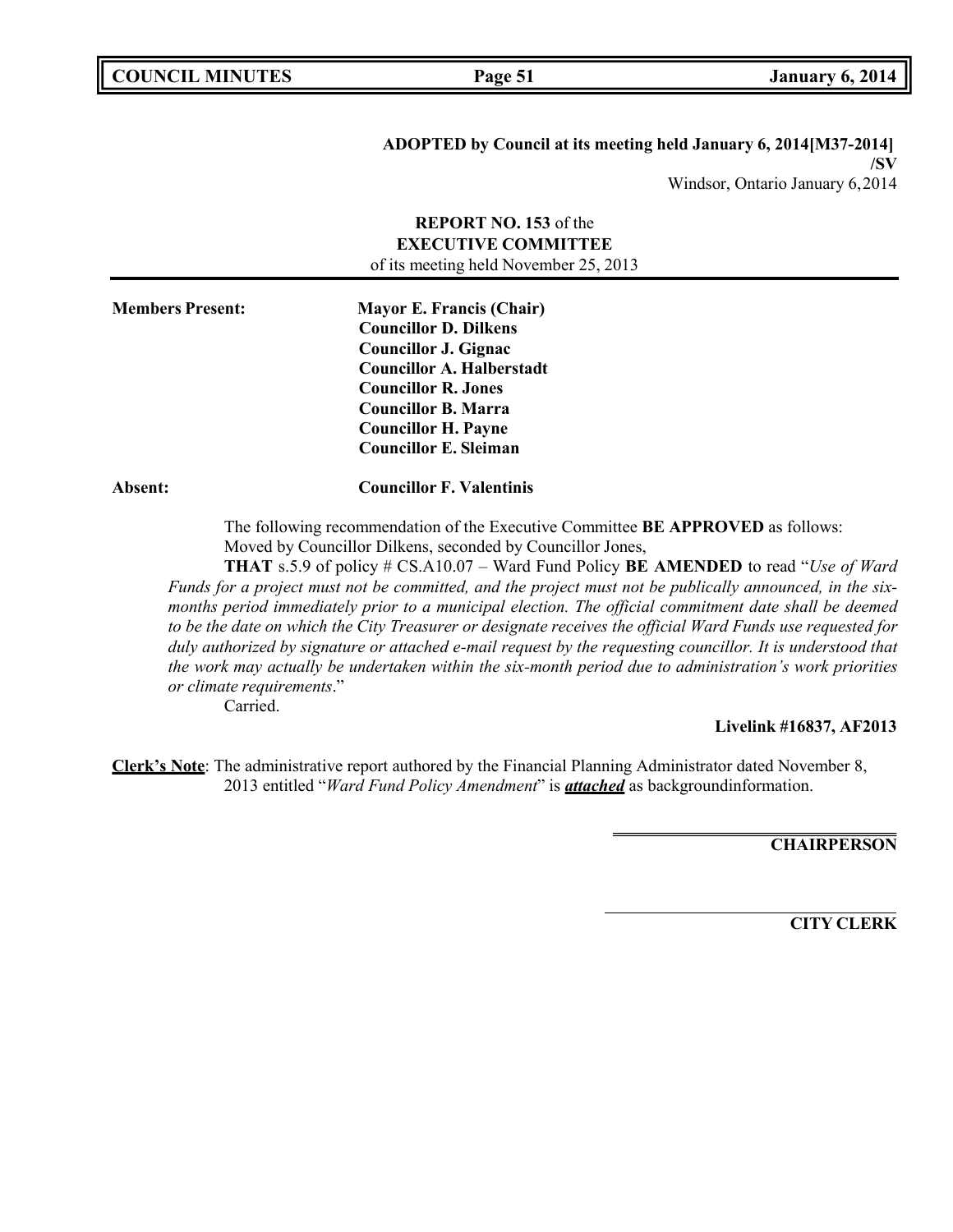**COUNCIL EXECUTE: COUNCIL EXECUTE: COUNCIL EXECUTE: COUNCIL EXECUTE: COUNCIL EXECUTE: COUNCIL EXECUTE: COUNCIL EXECUTE: COUNCIL EXECUTE: COUNCIL EXECUTE: COUNCIL COUNCIL COUNCIL COUNCIL COUNCIL**

# **ADOPTED by Council at its meeting held January 6, 2014[M38-2014] /SV**

Windsor, Ontario January 6,2014

|                         | <b>REPORT NO. 154 of the</b><br><b>EXECUTIVE COMMITTEE</b><br>of its meeting held November 25, 2013                                                                                                                                                                                                   |
|-------------------------|-------------------------------------------------------------------------------------------------------------------------------------------------------------------------------------------------------------------------------------------------------------------------------------------------------|
| <b>Members Present:</b> | <b>Mayor E. Francis (Chair)</b><br><b>Councillor D. Dilkens</b><br><b>Councillor J. Gignac</b><br><b>Councillor A. Halberstadt</b><br><b>Councillor R. Jones</b><br><b>Councillor B. Marra</b><br><b>Councillor H. Payne</b><br><b>Councillor E. Sleiman</b>                                          |
| Absent:                 | <b>Councillor F. Valentinis</b>                                                                                                                                                                                                                                                                       |
| Carried.                | The following recommendation of the Executive Committee BE APPROVED as follows:<br>Moved by Councillor Dilkens, seconded by Councillor Jones,<br><b>THAT</b> the City of Windsor Executive Committee RECEIVE and ACCEPT the 2013 KPMG<br>Audit Planning Report for the year ending December 31, 2013. |

**Livelink #16843, AF2013**

**Clerk's Note**: The administrative report authored by the Manager of Financial Accounting dated November 8, 2013 entitled "*2013 KPMG Audit Planning Report*" is *attached* as background information.

**CHAIRPERSON**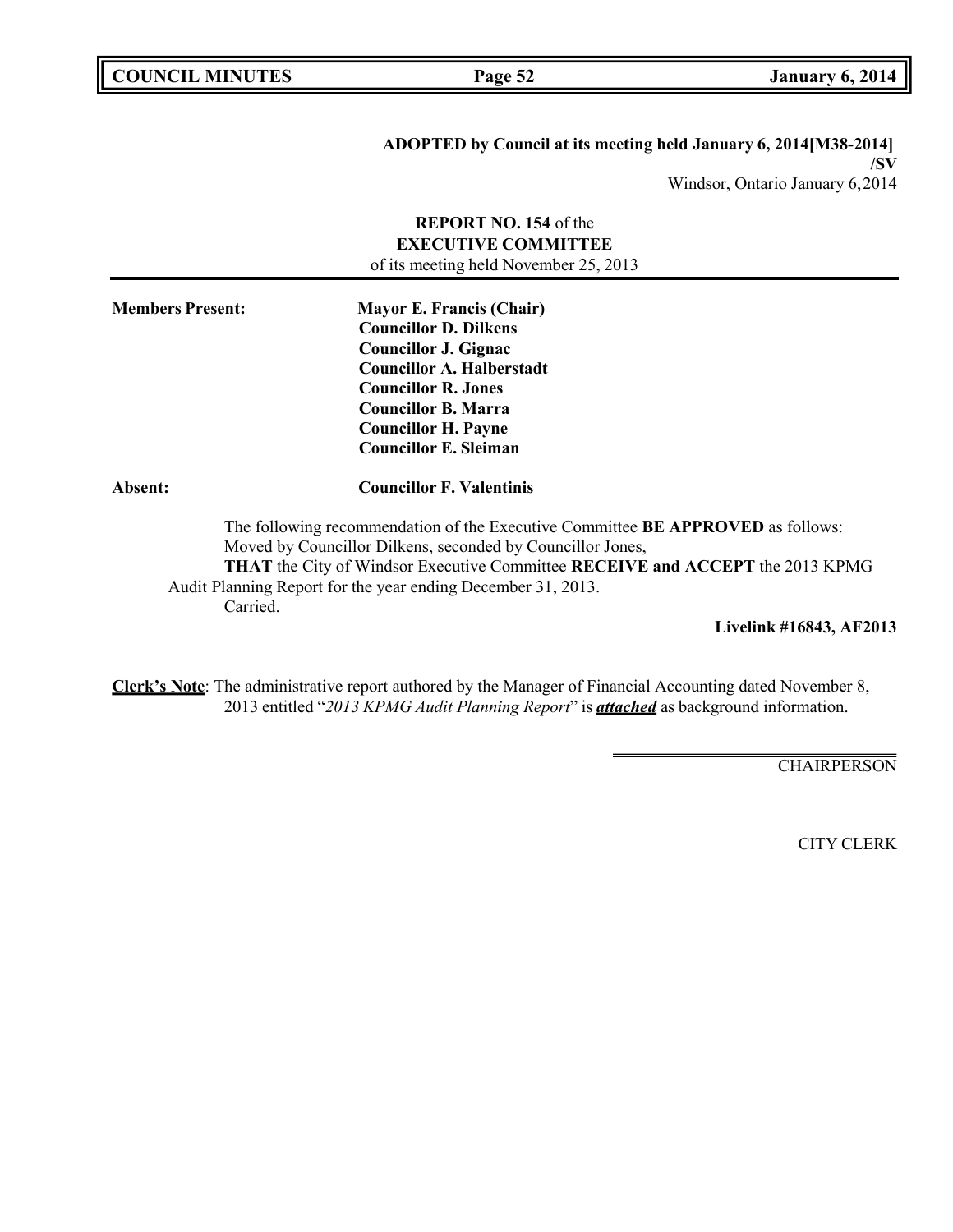### **ADOPTED by Council at its meeting held January 6, 2014[M39-2014] SV**

Windsor, Ontario January 6,2014

|                         | <b>REPORT NO. 155 of the</b><br><b>EXECUTIVE COMMITTEE</b><br>of its meeting held November 25, 2013                                                                                                                                                                                                                                                                                                                                                                                                                                                                                                                                                                                                                                                                                                                                                                                                                    |
|-------------------------|------------------------------------------------------------------------------------------------------------------------------------------------------------------------------------------------------------------------------------------------------------------------------------------------------------------------------------------------------------------------------------------------------------------------------------------------------------------------------------------------------------------------------------------------------------------------------------------------------------------------------------------------------------------------------------------------------------------------------------------------------------------------------------------------------------------------------------------------------------------------------------------------------------------------|
| <b>Members Present:</b> | <b>Mayor E. Francis (Chair)</b><br><b>Councillor D. Dilkens</b><br><b>Councillor J. Gignac</b><br><b>Councillor A. Halberstadt</b><br><b>Councillor R. Jones</b><br><b>Councillor B. Marra</b><br><b>Councillor H. Payne</b><br><b>Councillor E. Sleiman</b>                                                                                                                                                                                                                                                                                                                                                                                                                                                                                                                                                                                                                                                           |
| Absent:                 | <b>Councillor F. Valentinis</b>                                                                                                                                                                                                                                                                                                                                                                                                                                                                                                                                                                                                                                                                                                                                                                                                                                                                                        |
|                         | The following recommendation of the Executive Committee BE APPROVED as follows:<br>Moved by Councillor Dilkens, seconded by Councillor Marra,<br><b>THAT</b> the City of Windsor's listing for potential Road Rehabilitation inclusion in the Capital<br>Budget program <b>BE AMENDED</b> to include roads without curb and gutter and/or that have ditches that are<br>not within approximately 2,000 feet (2 blocks) of a proper storm outlet; and the Road Rehab list for the<br>2015 budget BE REPRIORITIZED to include these roads; and<br>$\mathbf{T}$ $\mathbf{T}$ $\mathbf{I}$ $\mathbf{T}$ $\mathbf{I}$ $\mathbf{T}$ $\mathbf{T}$ $\mathbf{T}$ $\mathbf{T}$ $\mathbf{T}$ $\mathbf{T}$ $\mathbf{T}$ $\mathbf{T}$ $\mathbf{T}$ $\mathbf{T}$ $\mathbf{T}$ $\mathbf{T}$ $\mathbf{T}$ $\mathbf{T}$ $\mathbf{T}$ $\mathbf{T}$ $\mathbf{T}$ $\mathbf{T}$ $\mathbf{T}$ $\mathbf{T}$ $\mathbf{T}$ $\mathbf{T}$ $\math$ |

**THAT** for local roads within 2,000 feet of a proper storm outlet, roads **BE CONSIDERED** for the Road Rehabilitation Capital Budget Program ONLY after they have exhausted the Local Improvements process, both resident and City initiated.

Carried.

**Livelink #16835, SW2013**

**Clerk's Note**: The administrative report authored by the City Engineer dated November 15, 2013 entitled "*CQ36-2013 – Road Rehab Protocol Revision*" is *attached* as background information.

### **CHAIRPERSON**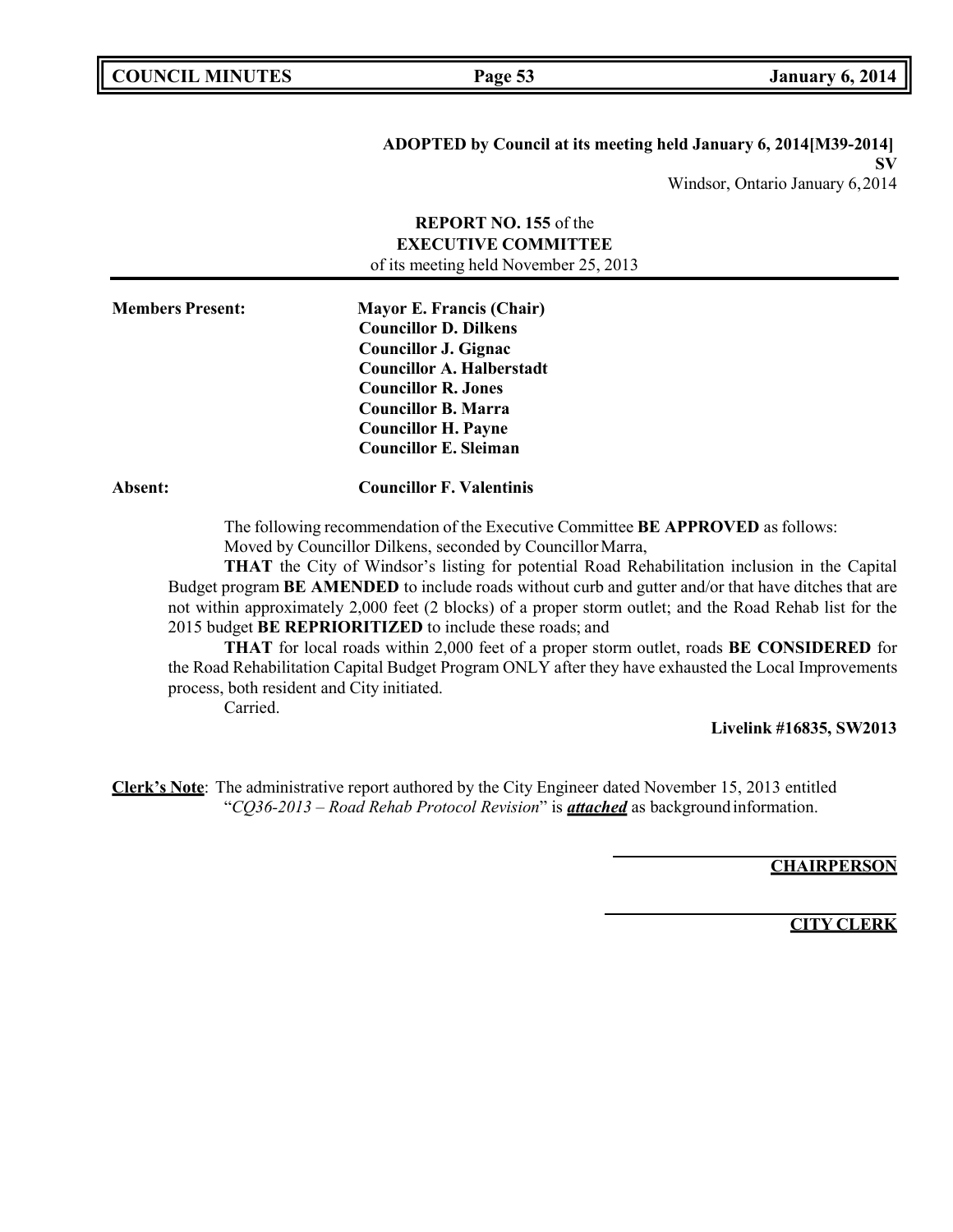## **ADOPTED by Council at its meeting held January 6, 2014[M40-2014] /SV**

Windsor, Ontario January 6,2014

## **REPORT NO. 156** of the **EXECUTIVE COMMITTEE** of its meeting held November 25, 2013

**Members Present: Mayor E. Francis (Chair) Councillor D. Dilkens Councillor J. Gignac Councillor A. Halberstadt Councillor R. Jones Councillor B. Marra Councillor H. Payne Councillor E. Sleiman**

**Absent: Councillor F. Valentinis**

The following recommendation of the Executive Committee **BE APPROVED** as follows: Moved by Councillor Dilkens, seconded by Councillor Marra,

**THAT** the presentation by Gordon Orr, CEO, Tourism Windsor Essex Pelee Island and Kris Racine, Director of Product Development regarding the 2013 Year in Review for Tourism **BE RECEIVED**.

Carried.

**CHAIRPERSON**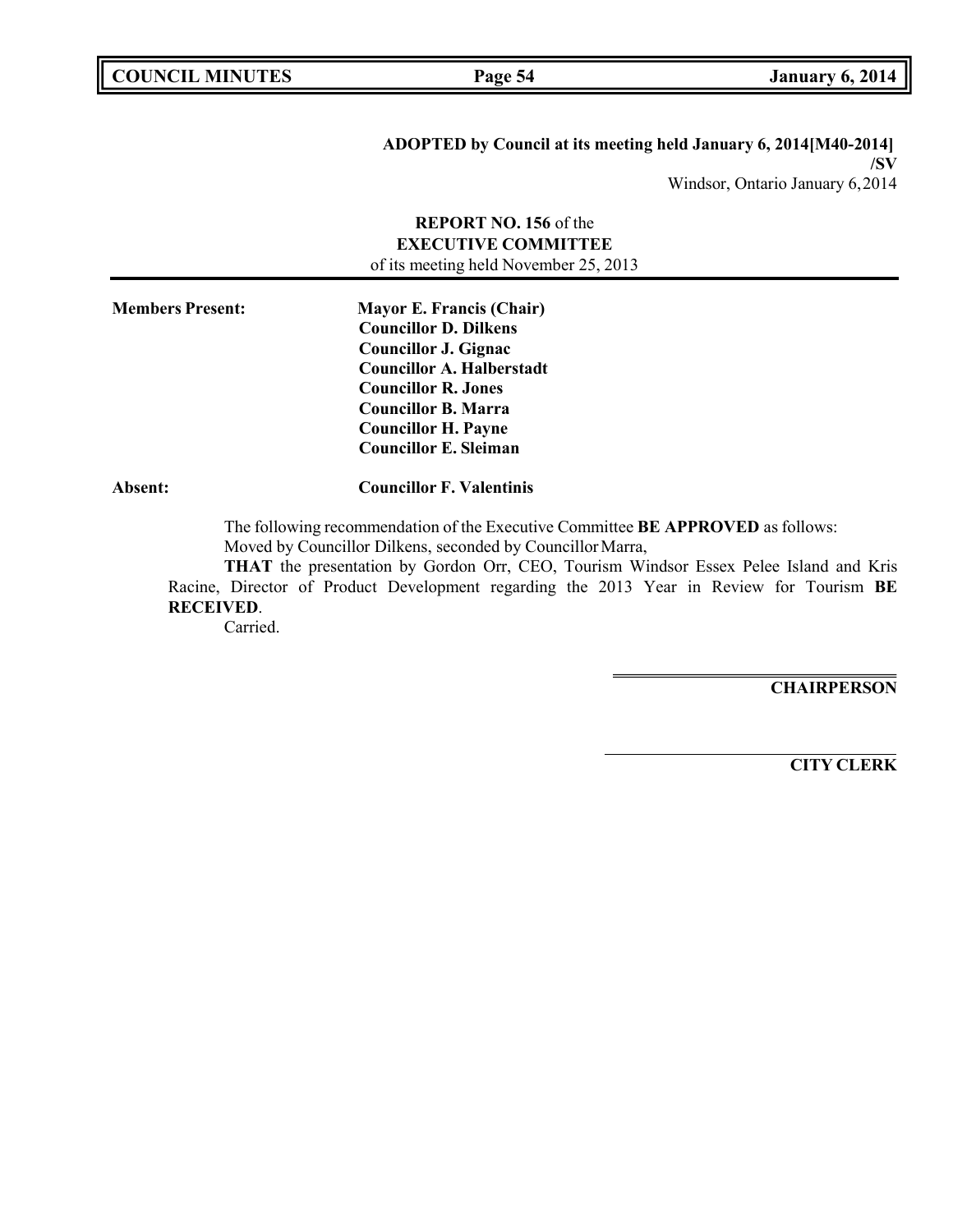**COUNCIL EXECUTE: COUNCIL EXECUTE: COUNCIL EXECUTE: COUNCIL EXECUTE: COUNCIL EXECUTE: COUNCIL** 

### **ADOPTED by Council at its meeting held January 6, 2014[M41-2014]**

/AA Windsor, Ontario January 6,2014

## **REPORT NO. 186** of the **PLANNING & ECONOMIC DEVELOPMENT STANDING COMMITTEE** of its meeting held November 12, 2013

**Present: Councillor Drew Dilkens Councillor Bill Marra(Chair) Councillor Hilary Payne Councillor Ed Sleiman Merrill Baker Barbara Bjarneson Cheryl Cross-Leal**

That the following recommendations of the Planning & Economic Development Standing Committee **BE APPROVED** as follows**:**

Moved by Barbara Bjarneson, seconded by Councillor Sleiman

**THAT** an amendment to Zoning By-law 8600 **BE APPROVED** amending the zoning of Part of Block A, Part of Closed Alley Registered Plan 1157, and Lot 39, Part of Block A, Registered Plan 1359; located at 4735 Adstoll Avenue and 2570 Pillette Road, from Green District (GD)1.1 and Residential District (RD)3.1 zone categories to Residential (RD)2.2 with a Hold provision to ensure the following provision is met:

- a) Registration of Final Plan of Subdivision.
- b) That a Public Consultation take place pursuant to submission for Plan of Subdivision.
- c) That consideration to concerns regarding reducing the density of homes fronting Pillette Road
- d) That consideration for crosswalk and increased safety measures for crossing Pillette Road in order to reach the park.

Carried.

### **Livelink #16794, ZB/11770**

*Clerk's Note:*The administrative report authored by the City Planner dated October 15, 2013 entitled "*Mid-South Developments Corp. Ltd., Rezoning Application, 4735 Adstoll Avenue and 2570 Pillette Road, permit the construction of residential townhome and semi-detached dwellings*" is *attached* as background information.

**CHAIRPERSON DEPUTY CLERK**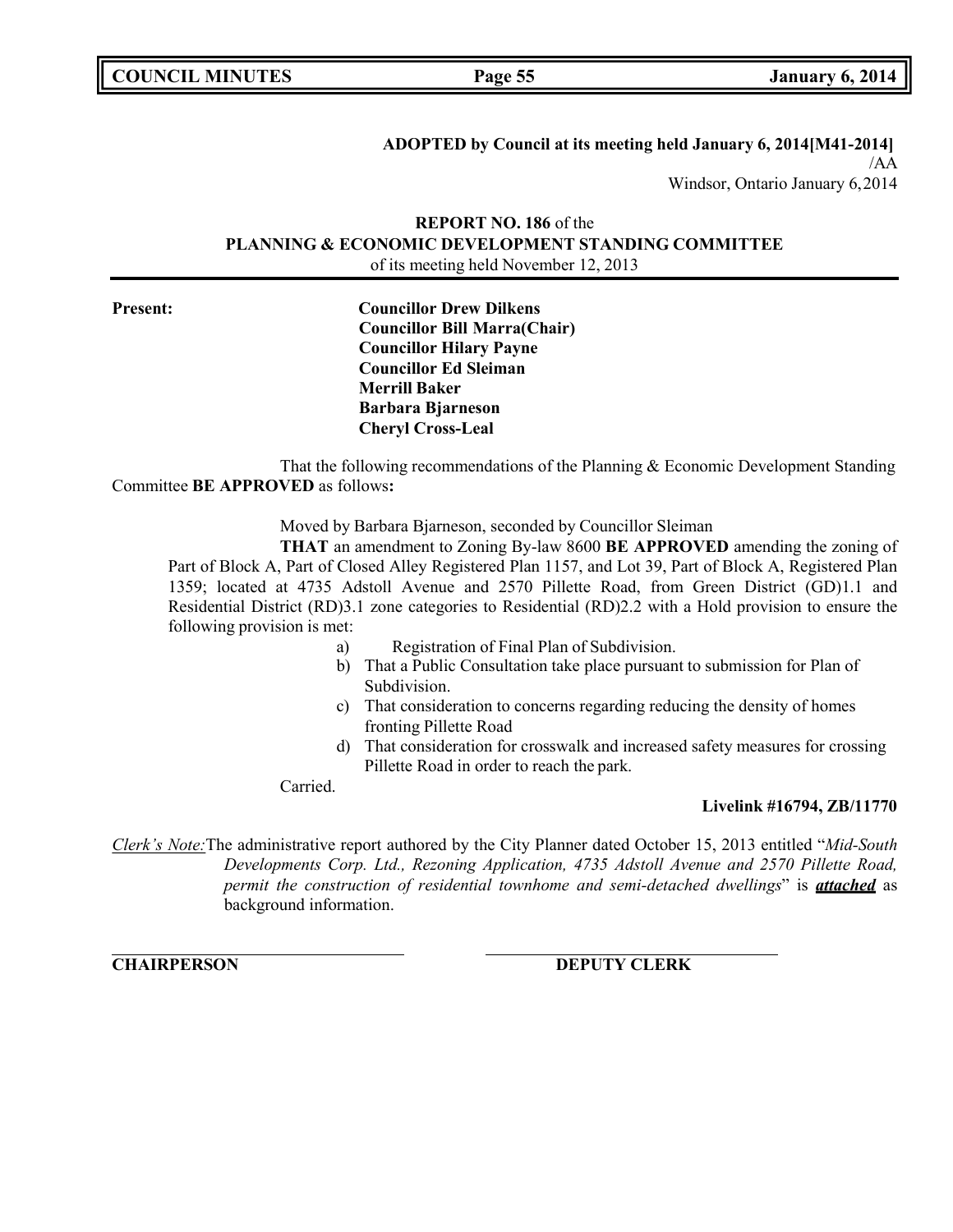| <b>COUNCIL MINUTES</b> |  |
|------------------------|--|
|------------------------|--|

### **ADOPTED by Council at its meeting held January 6, 2014[M42-2014]**

/AA Windsor, Ontario January 6,2014

## **REPORT NO. 187** of the **PLANNING & ECONOMIC DEVELOPMENT STANDING COMMITTEE** of its meeting held November 12, 2013

### **Present: Councillor Drew Dilkens Councillor Bill Marra Councillor Hilary Payne (Vice Chair) Councillor Ed Sleiman**

That the following recommendations of the Planning & Economic Development Standing Committee **BE APPROVED** as follows**:**

Moved by Councillor Sleiman, seconded by Councillor Marra

**THAT** the request from Habitat for Humanity for the waiver and grants of building/development fees for construction of two single family dwellings at 1215 and 1247 Armanda Drive in the total amount of \$46,725.20 **BE APPROVED**.

Carried.

Councillor Dilkens declares a conflict and abastains from voting on this matter.

### **Livelink #16820, SB2013**

*Clerk's Note:*The administrative report authored by the Manager of Permit Services/Deputy Chief Building Official dated October 25, 2013 entitled "*Request for a Waiver of Building Permit Related Fees, Development Charges & Cash in lieu of Parkland Fees – Habitat for Humanity – 1215 and 1247 Armanda Drive*" is *attached* as background information.

**CHAIRPERSON**

**DEPUTY CLERK**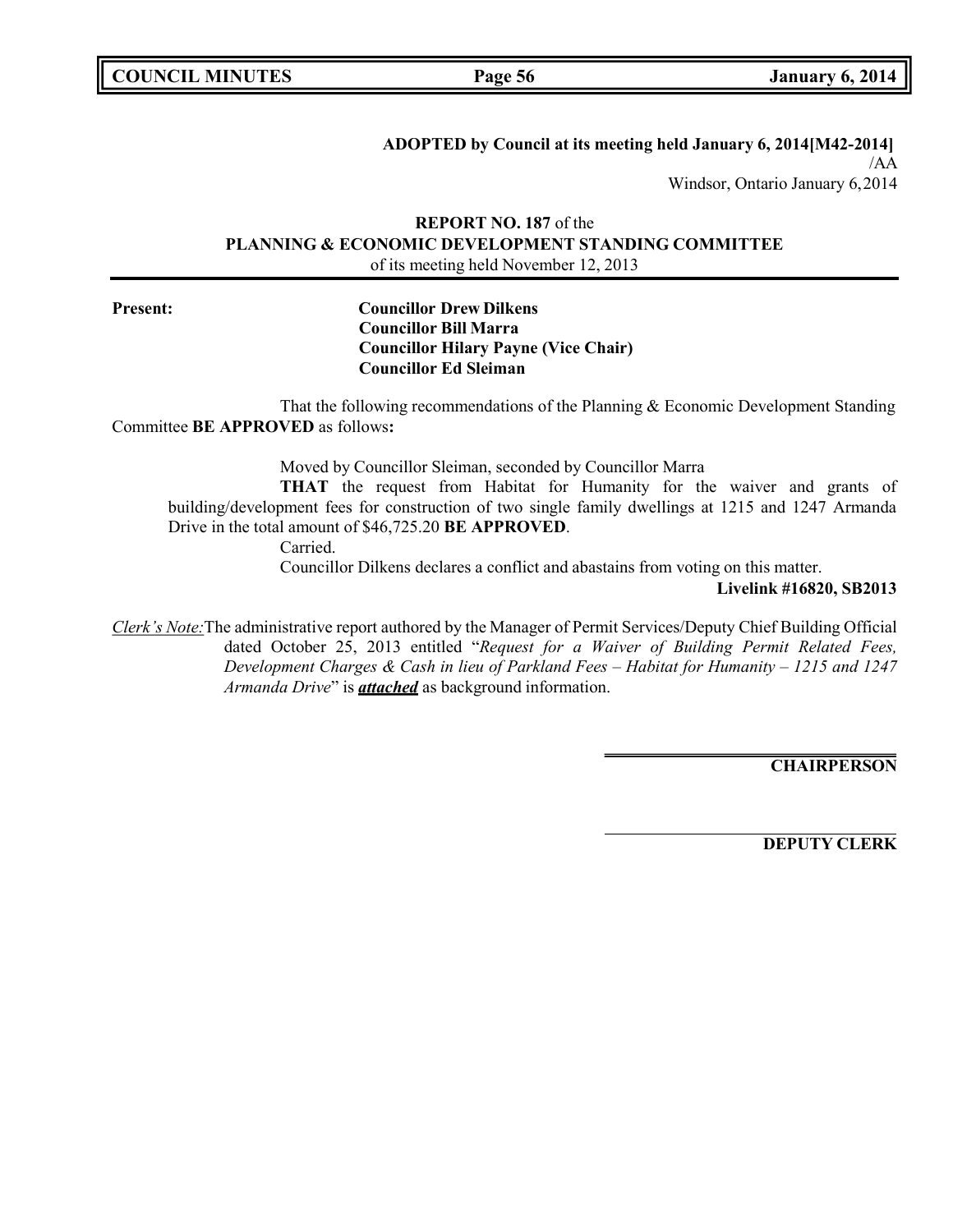## **ADOPTED by Council at its meeting held January 6, 2014[M43-2014]**

/AA Windsor, Ontario January 6,2014

## **REPORT NO. 188** of the **PLANNING & ECONOMIC DEVELOPMENT STANDING COMMITTEE** of its meeting held November 12, 2013

### **Present: Councillor Drew Dilkens Councillor Bill Marra(Chair) Councillor Hilary Payne Councillor Ed Sleiman**

That the following recommendations of the Planning & Economic Development Standing Committee **BE APPROVED** as follows**:**

Moved by Councillor Dilkens, seconded by Councillor Sleiman

I. THAT the 3.66 metre (12.0 feet) wide east/west alley east of Ford Boulevard, north of Tecumseh Road E., abutting 2076 Ford Boulevard, shown as Part 1 on Drawing No. CC-1635 *attached* hereto as Appendix "A", **BE ASSUMED** for subsequent closure andconveyance;

II. THAT the 3.66 metre (12.0 feet) wide east/west alley east of Ford Boulevard, north of Tecumseh Road E., abutting 2076 Ford Boulevard, shown as Part 1 on Drawing No. CC-1635 *attached* hereto as Appendix "A", **BE CLOSED AND CONVEYED** entirely to the owner(s) of the property known as 2076 Ford Boulevard subject to the easements and conveyance costs noted below;

III. THAT the south part of the 3.66 metre (12.0 feet) wide north/south alley east of Ford Boulevard, north of Tecumseh Road E., abutting 2076 Ford Boulevard, shown as Part 2 on Drawing No. CC-1635 *attached* hereto as Appendix "A", **BE ASSUMED** for subsequent closure and conveyance;

IV. THAT the south part of the 3.66 metre (12.0 feet) wide north/south alley east of Ford Boulevard, north of Tecumseh Road E., abutting 2076 Ford Boulevard, shown as Part 2 on Drawing No. CC-1635 *attached* hereto as Appendix "A", **BE CLOSED AND CONVEYED** entirely to the owner(s) of the property known as 2076 Ford Boulevard subject to the easements and conveyance costs noted below;

- V. THAT Easements **BE REQUIRED** in favour of:
	- EnWin Utilities Ltd.
	- Bell Canada  $\bullet$

VI. THAT Council **WAIVE** the current policy specifically as it relates to conveyance costs for parts of the subject alley lands zoned CD2.1 or RD3.4 to permit the conveyance cost for Part 1 and Part 2 on Drawing No. CC-1635 *attached* hereto as Appendix "A" to **BE SET at** the residential rate of \$1.00 plus deed preparation plus survey cost.

VII. THAT the City Planner **BE REQUESTED** to supply the appropriate legal description, in accordance with Drawing Number CC-1635, *attached* hereto as Appendix"A"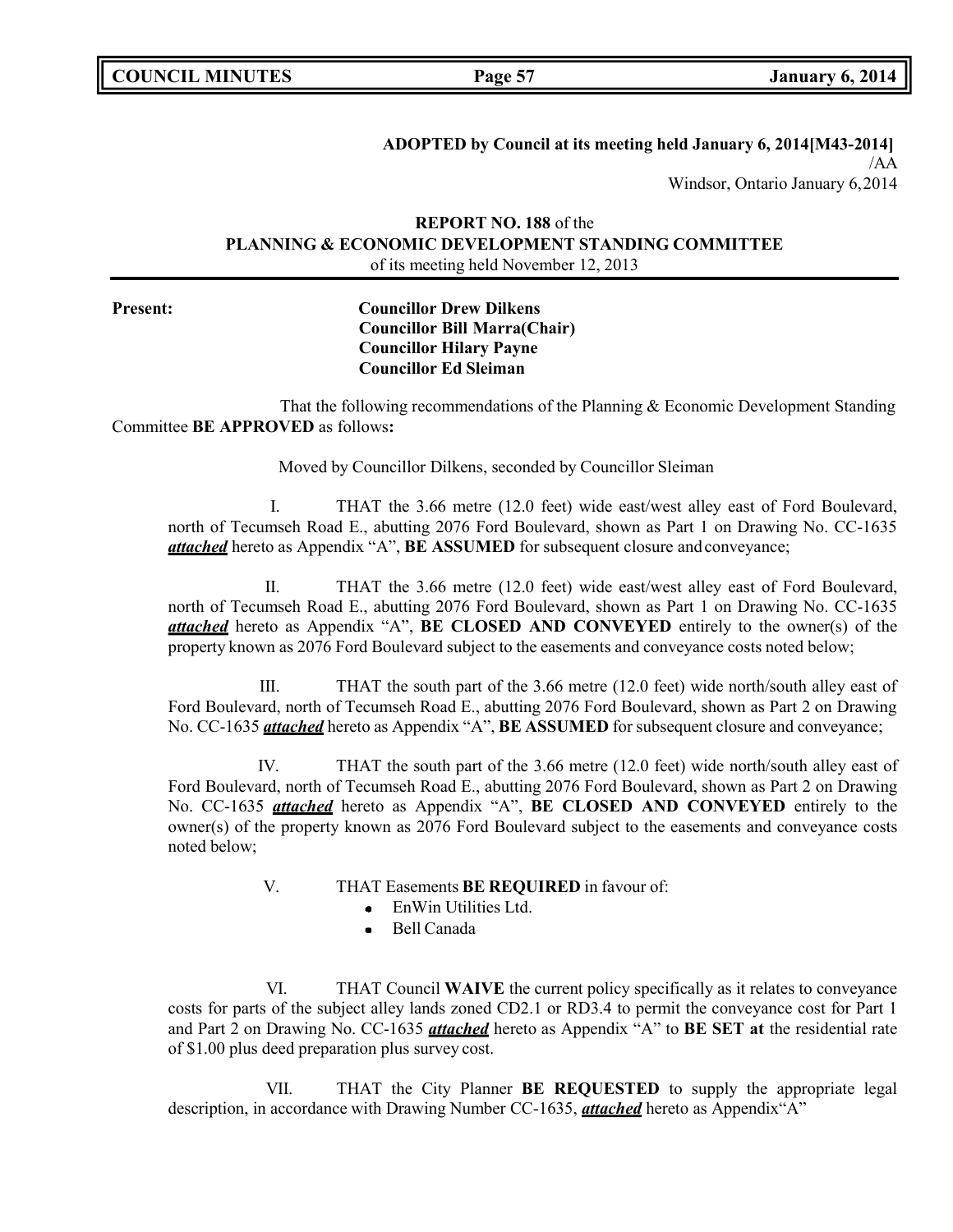| <b>COUNCIL MINUTES</b> |       | Page 58                                                                                                                                                                   | <b>January 6, 2014</b> |
|------------------------|-------|---------------------------------------------------------------------------------------------------------------------------------------------------------------------------|------------------------|
| legal notice           | VIII. | THAT the City Planner, or designate, <b>BE AUTHORIZED</b> to publish the required                                                                                         |                        |
|                        | IX.   | THAT the City Solicitor <b>BE REQUESTED</b> to prepare the necessary by-laws;                                                                                             |                        |
|                        | Х.    | THAT the Chief Administrative Officer and City Clerk BE AUTHORIZED to<br>sign all necessary documents approved as to form and content satisfactory to the City Solicitor; |                        |
| 366-2003.              | XI.   | THAT the matter <b>BE COMPLETED</b> electronically pursuant to By-law Number                                                                                              |                        |

Carried.

## **Livelink #16454, SAA2013**

*Clerk's Note:*The administrative report authored by the City Planner dated October 31, 2013 entitled "*Request to close the e/w alley and part of the n/s alley east of Ford Boulevard, north of Tecumseh Road East, abutting 2076 Ford Boulevard*" is *attached* as background information.

**CHAIRPERSON** 

DEPUTY CLERK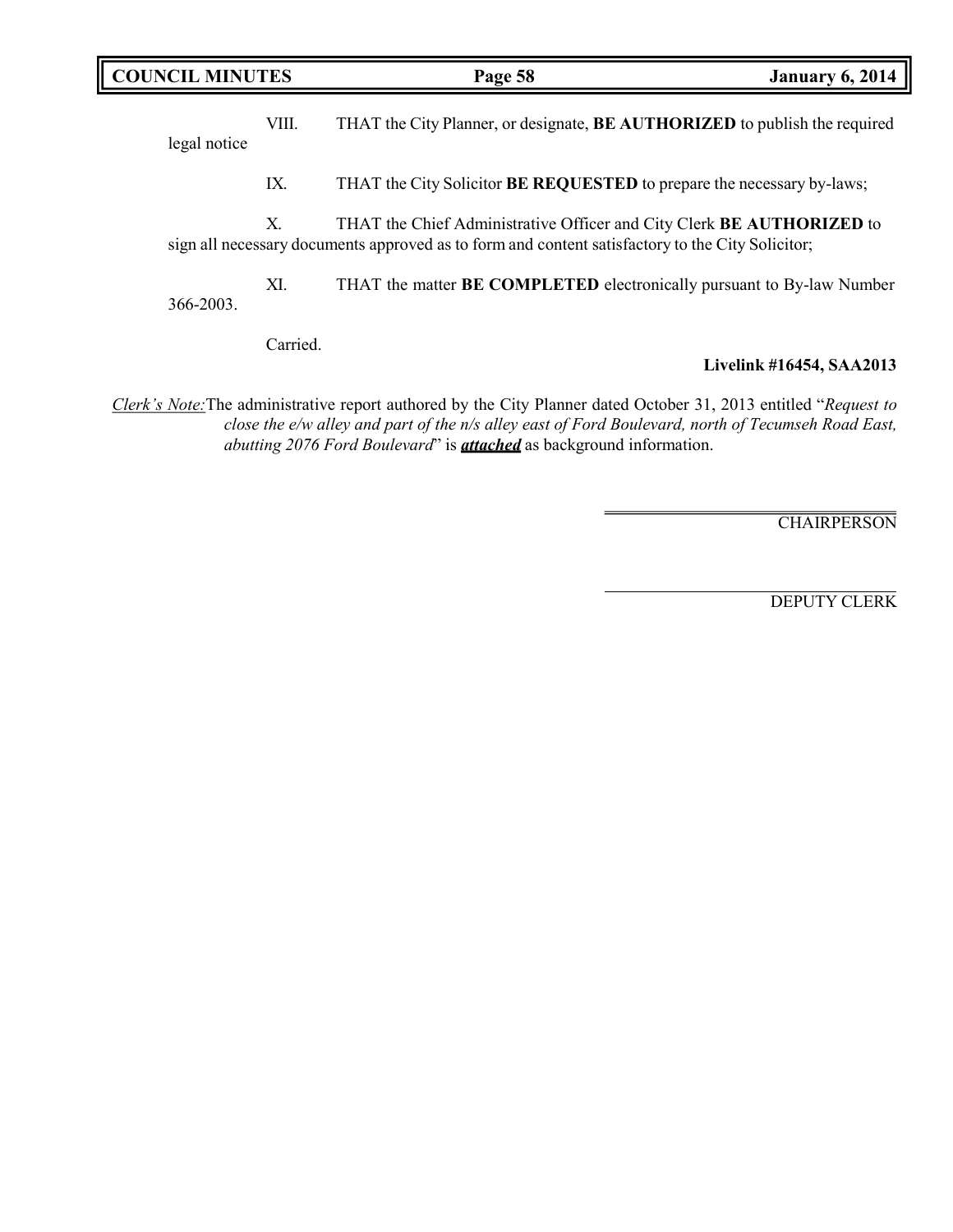**COUNCIL EXECUTE: COUNCIL EXECUTE: Page 59 January** 6, 2014

### **ADOPTED by Council at its meeting held January 6, 2014[M44-2014]**

/AA Windsor, Ontario January 6,2014

## **REPORT NO. 189** of the **PLANNING & ECONOMIC DEVELOPMENT STANDING COMMITTEE** of its meeting held November 12, 2013

### **Present: Councillor Drew Dilkens Councillor Bill Marra(Chair) Councillor Hilary Payne Councillor Ed Sleiman**

That the following recommendations of the Planning & Economic Development Standing Committee **BE APPROVED** as follows**:**

Moved by Councillor Dilkens, seconded by Councillor Sleiman **THAT** the 2013 Bi-Annual Report for the International Relations Committee **BE RECEIVED** for information Carried.

*Clerk's Note:*The International Relations Committee Bi-Annual Report 2013 is *attached* as background information.

**CHAIRPERSON**

**DEPUTY CLERK**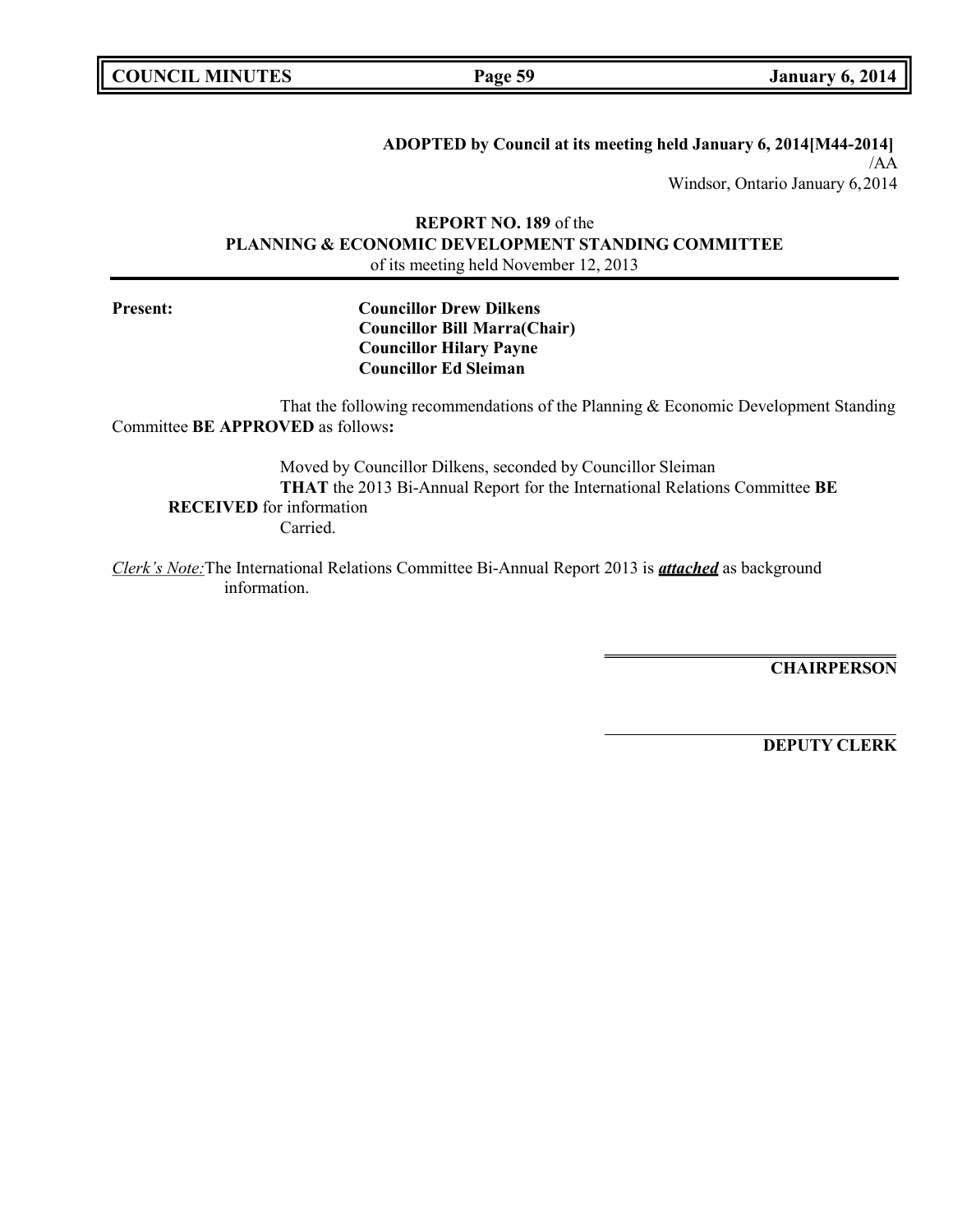| <b>COUNCIL MINUTES</b> |  |
|------------------------|--|
|------------------------|--|

**COUNCIL COUNCIL COUNCIL Page** 60 **January** 6, 2014

**ADOPTED by Council at its meeting held January 6, 2014[M45-2014]** /RB Windsor, Ontario January 6,2014

## **REPORT NO. 190** of the **PLANNING & ECONOMIC DEVELOPMENT STANDING COMMITTEE** of its meeting held December 9, 2013

## **Present: Councillor Drew Dilkens Councillor Bill Marra(Chair) Councillor Hilary Payne Councillor Ed Sleiman Barbara Bjarneson**

**Absent: Merrill Baker**

That the following recommendations of the Planning & Economic Development Standing Committee **BE APPROVED** as follows**:**

Moved by Councillor Sleiman, seconded by Barbara Bjarneson

**THAT** the amendment to Zoning By-law 8600 **BE APPROVED**, amending the zoning for 700 Cabana Road East (Part Lot 88 Concession 3, now described as Parts 1, 20 & 21, 12R-14400), from RD1.2 to RD2.1 and 850 Cabana Road East (Part Lots 89 & 90 Concession 3, now described as Parts 17, 53 & 54, 12R-14400), from RD1.4 to RD2.1 to permit semi-detacheddwellings. Carried.

### **Livelink #16853, ZB/11779**

*Clerk's Note:*The administrative report authored by the City Planner dated November 19, 2013 entitled "*Rezoning, of 700 and 850 Cabana Road East, Wonsch Construction Company Limited*" is *attached* as background information.

**CHAIRPERSON**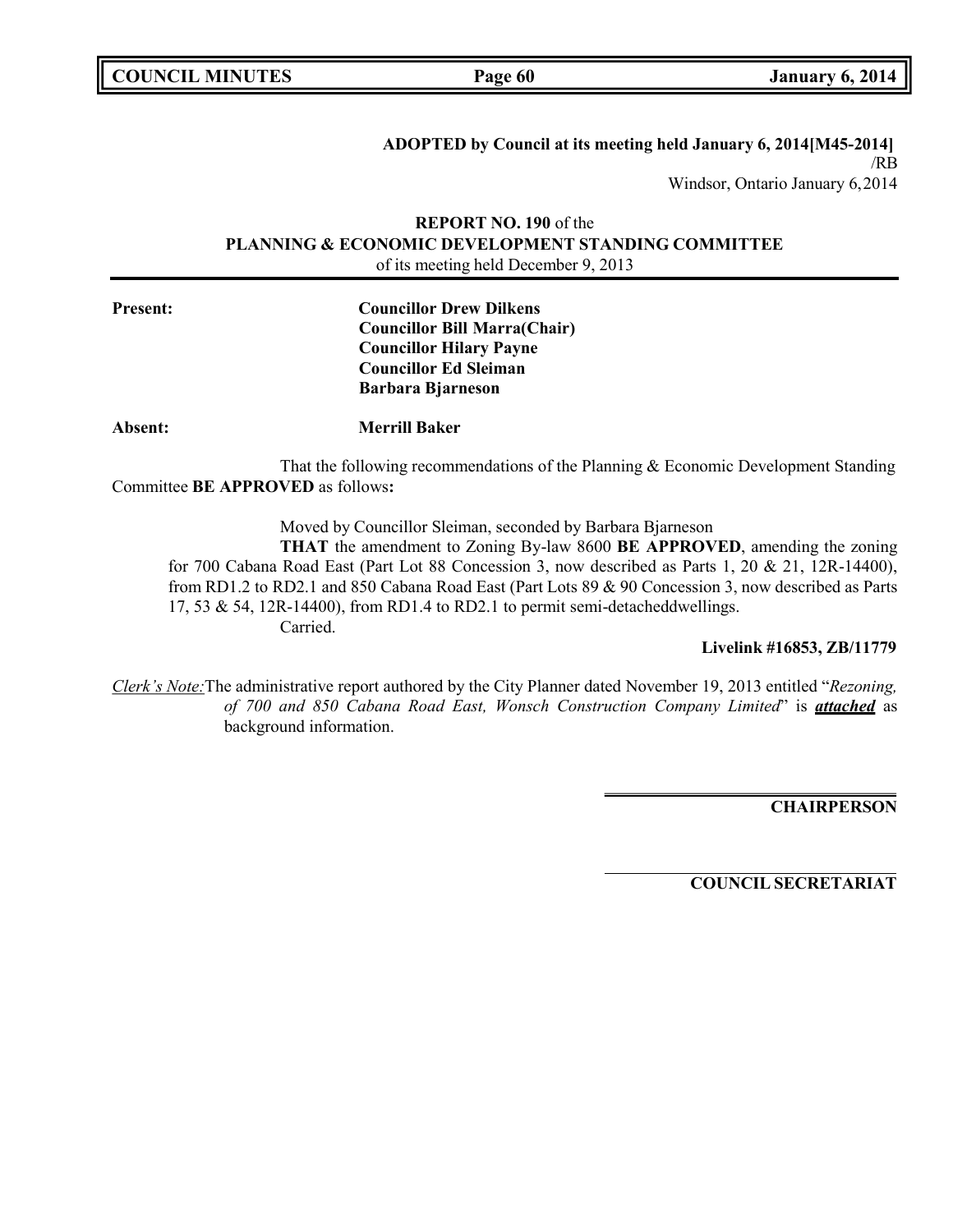**COUNCIL MINUTES Page 61 January 6, 2014**

### **SEE 2 LOST MOTIONS IN COUNCILMINUTES SECTION NO FURTHER MOTIONS PUT FORWARD BYCOUNCIL as adopted by Council at its meeting held January 6, 2014** /RB

Windsor, Ontario January 6,2014

## **REPORT NO. 191** of the **PLANNING & ECONOMIC DEVELOPMENT STANDING COMMITTEE** of its meeting held December 9, 2013

**Present: Councillor Drew Dilkens Councillor Bill Marra(Chair) Councillor Hilary Payne Councillor Ed Sleiman Barbara Bjarneson**

**Absent: Merrill Baker**

That the following recommendations of the Planning & Economic Development Standing Committee **BE APPROVED** as follows**:**

Moved by Councillor Payne, seconded by Barbara Bjarneson

**THAT** the application to amend Zoning By-law 8600, amending the zoning for 254 Watson Avenue (North part Lot 80, Part Lot 81, Plan 829; Part Lot 129 Concession 1), from RD1.2 to RD2.1 to permit a double duplex building containing 4 dwelling units **BE DENIED**. Carried.

**Livelink #16851, ZB/11778**

*Clerk's Note:*The administrative report authored by the City Planner dated November 6, 2013 entitled "*Rezoning of 254 Watson Avenue, Nelson Rocha*" is *attached* as background information.

**CHAIRPERSON**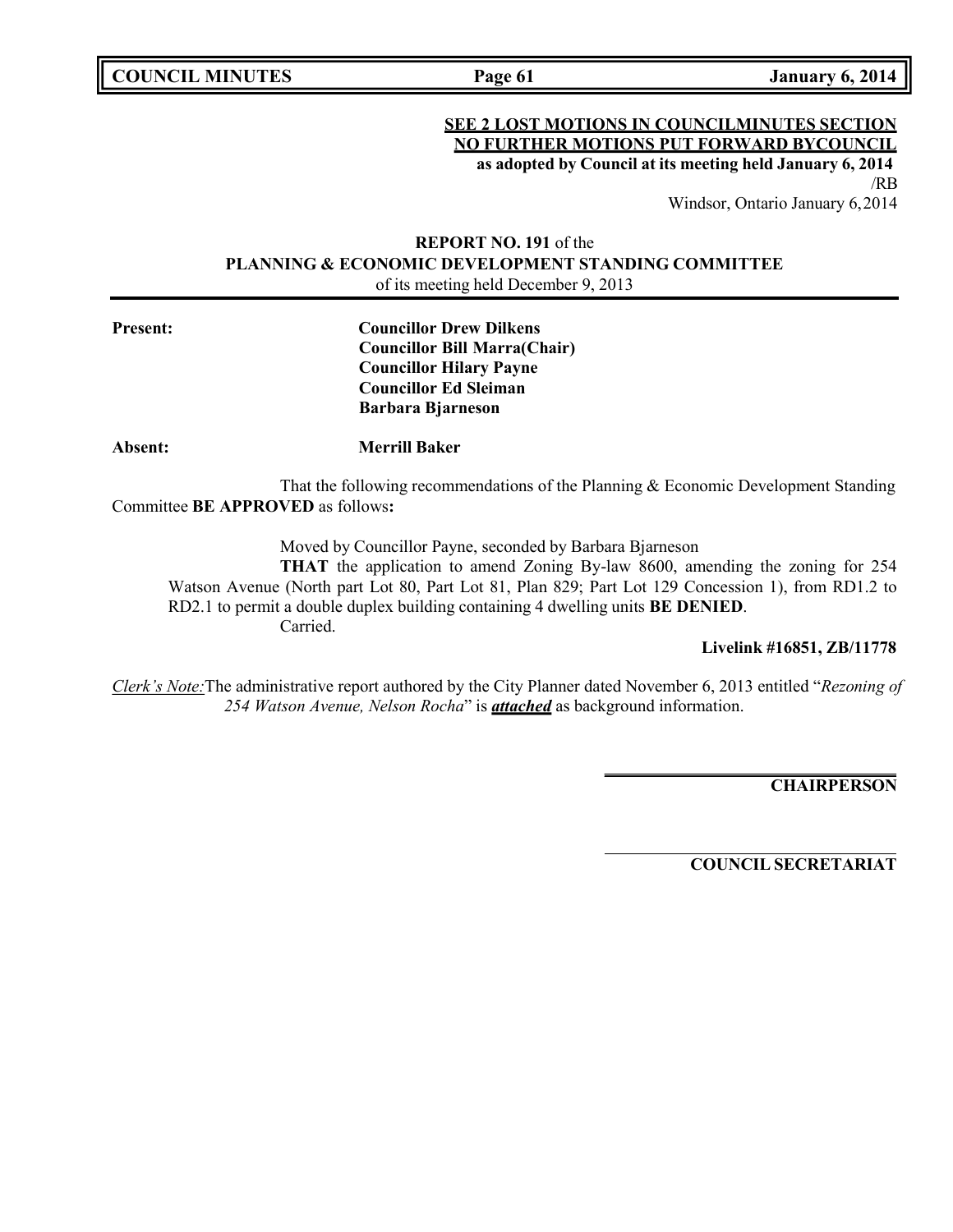| <b>COUNCIL MINUTES</b> |  |
|------------------------|--|
|------------------------|--|

**COUNCIL EXAMPLE 12 ISONE 12014 January** 6, 2014

**ADOPTED by Council at its meeting held January 6, 2014[M46-2014]** /RB Windsor, Ontario January 6,2014

## **REPORT NO. 192** of the **PLANNING & ECONOMIC DEVELOPMENT STANDING COMMITTEE** of its meeting held December 9, 2013

## **Present: Councillor Drew Dilkens Councillor Bill Marra(Chair) Councillor Hilary Payne Councillor Ed Sleiman**

That the following recommendations of the Planning & Economic Development Standing Committee **BE APPROVED** as follows**:**

Moved by Councillor Dilkens, seconded by Councillor Payne

VI. THAT the portion of the 4.27 metre (14.0 feet) wide east-west alley south of Wyandotte Street East, between Elinor Street and Florence Avenue extension, shown as Part 2 on Drawing No. CC-1646 *attached* hereto as Appendix "A", **BE ASSUMED** for subsequent closure;

VII. THAT the portion of the 4.27 metre (14.0 feet) wide east-west alley south of Wyandotte Street East, between Elinor Street and Florence Avenue extension, shown as Part 2 on Drawing No. CC-1646 *attached* hereto as Appendix "A", **BE CLOSED AND CONVEYED** to the abutting property owners subject to the easements and conveyance costs notedbelow;

VIII. THAT the entire 4.27 metre (14.0 feet) wide north-south alley south of Wyandotte Street East, between Elinor Street and Florence Avenue extension, shown as Part 3 and Part 4 on Drawing No. CC-1646 *attached* hereto as Appendix "A", **BE ASSUMED** for subsequent closure;

IX. THAT the entire 4.27 metre (14.0 feet) wide north-south alley south of Wyandotte Street East, between Elinor Street and Florence Avenue extension, shown as Part 3and Part 4 on Drawing No. CC-1646 *attached* hereto as Appendix "A", **BE CLOSED AND CONVEYED** to the abutting property owners subject to the easements and conveyance costs notedbelow;

- X. THAT Easements **BE REQUIRED** in favour of:
	- Bell Canada, for Parts 2, 3 & 4
	- Cogeco Cable Canada LP, for Parts 2, 3 & 4
- XI. THAT Conveyance Costs **BE SET** as follows:
	- Abutting properties zoned DRD1.1 and RD1.2: \$1.00 plus deed  $\bullet$ preparation plus proportionate share of surveycost

XII. THAT the City Planner **BE REQUESTED** to supply the appropriate legal description, in accordance with Drawing Number CC-1646, *attached* hereto as Appendix"A"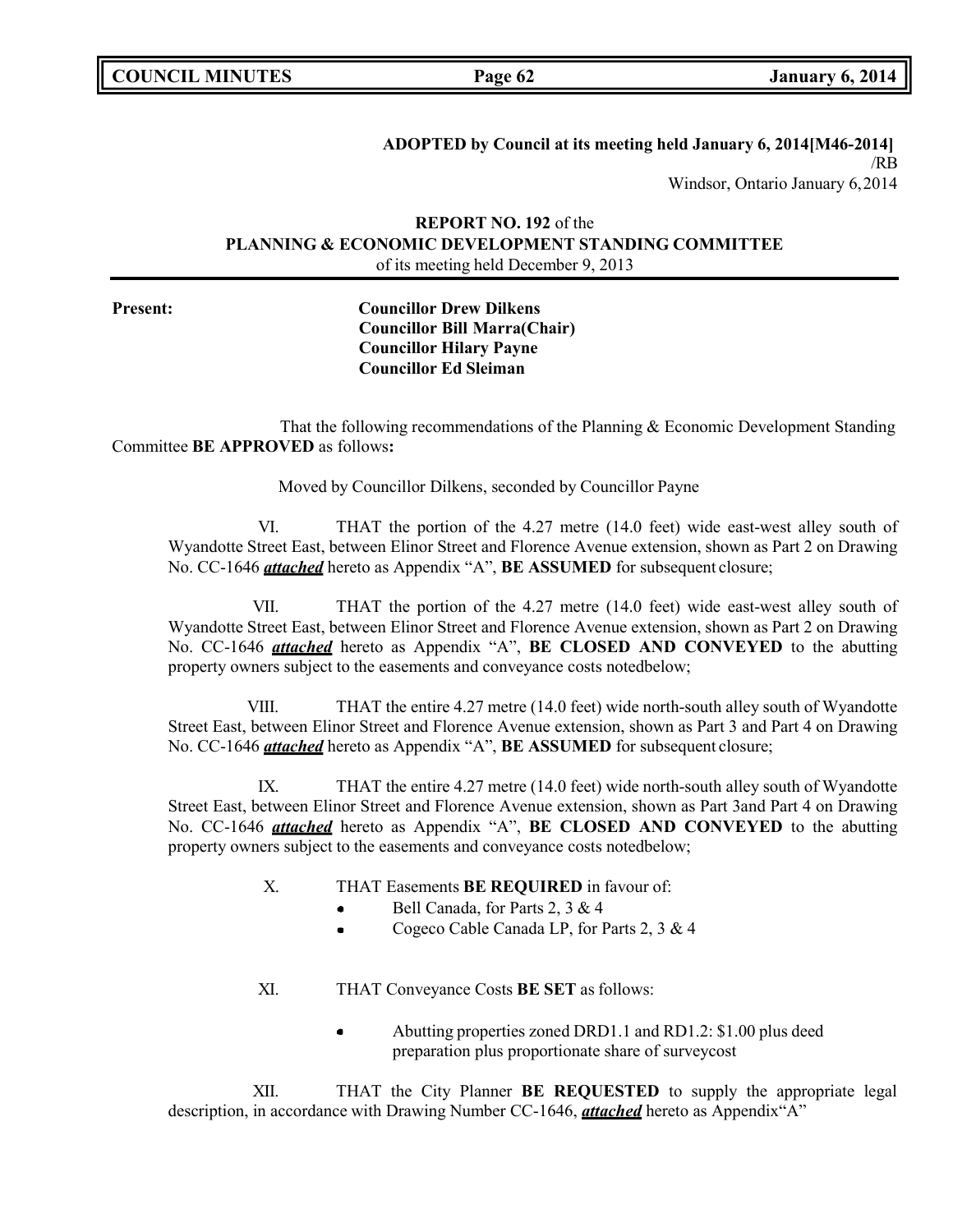| <b>COUNCIL MINUTES</b> | Page 63                                                                                                                                                                          | <b>January 6, 2014</b> |
|------------------------|----------------------------------------------------------------------------------------------------------------------------------------------------------------------------------|------------------------|
| XIII.<br>legal notice  | THAT the City Planner, or designate, <b>BE AUTHORIZED</b> to publish the required                                                                                                |                        |
| XIV.                   | That the City Solicitor <b>BE REQUESTED</b> to prepare the necessary by-laws;                                                                                                    |                        |
| XV.                    | That the Chief Administrative Officer and City Clerk <b>BE AUTHORIZED</b> to sign<br>all necessary documents approved as to form and content satisfactory to the City Solicitor; |                        |
| XVI.<br>366-2003.      | That the matter BE COMPLETED electronically pursuant to By-law Number                                                                                                            |                        |

Carried.

## **Livelink #16879, SAA2013**

*Clerk's Note:*The administrative report authored by the City Planner dated November 28, 2013 entitled "*Request to close the entire east/west and north/south alleys situated south of Wyandotte Street East, between Elinor Street and Florence Avenue*" is *attached* as background information.

**CHAIRPERSON**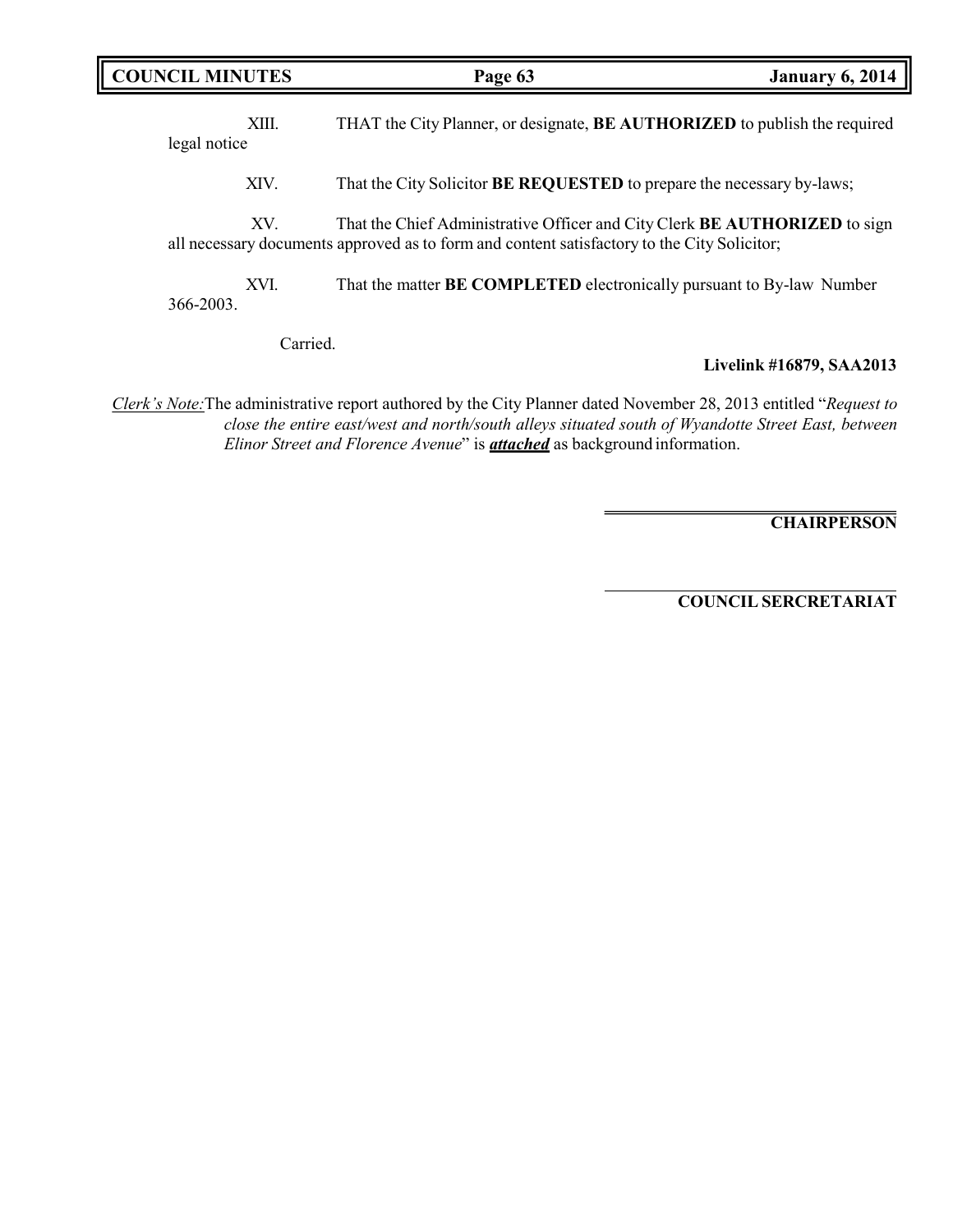**COUNCIL EXECUTE: COUNCIL EXECUTE: COUNCIL EXECUTE: COUNCIL EXECUTE: COUNCIL EXECUTE: COUNCIL** 

**ADOPTED by Council at its meeting held January 6, 2014[M47-2014]** /RB Windsor, Ontario January 6,2014

## **REPORT NO. 193** of the **PLANNING & ECONOMIC DEVELOPMENT STANDING COMMITTEE** of its meeting held December 9, 2013

## **Present: Councillor Drew Dilkens Councillor Bill Marra(Chair) Councillor Hilary Payne Councillor Ed Sleiman**

That the following recommendations of the Planning & Economic Development Standing Committee **BE APPROVED** as follows**:**

Moved by Councillor Sleiman, seconded by Councillor Dilkens

XVII. That the west part of the 4.27 metre (14.0 feet) wide east-west alley between Lincoln Road and Windermere Road, south of Ypres Avenue, shown as Part 1 on Drawing No. CC-1647 *attached* hereto as Appendix "A", **BE CLOSED AND CONVEYED** to the abutting property owners subject to the easements and conveyance costs noted below;

XVIII. THAT Easements **BE REQUIRED** in favour of:

- Bell Canada
- Cogeco Cable Canada LP
- Enwin Utilities Hydro
- XIX. THAT Conveyance Cost **BE SET** as follows:
	- Abutting properties zoned RD1.1: \$1.00 plus deed preparation plus proportionate share of survey cost.

XX. THAT the applicant **BE REQUIRED** to remove the existing approach at the west end of the subject alley along Lincoln Road, and restore the boulevard and barrier curb to the satisfaction of the City Engineer OR that the applicant **BE REQUIRED** to obtain a permit to maintain the existing approach

XXI. That The City Planner **BE REQUESTED** to supply the appropriate legal description, in accordance with Drawing Number. CC-1647, *attached* hereto as Appendix"A"

XXII. That The City Planner, or designate, **BE AUTHORIZED** to publish the required legal notice

XXIII. That The City Solicitor **BE REQUESTED** to prepare the necessary by-law(s)

XXIV. That The Chief Administrative Officer and City Clerk **BE AUTHORIZED** to sign all necessary documents approved as to form and content satisfactory to the City Solicitor

XXV. That the matter **BE COMPLETED** electronically pursuant to By-law Number 366-2003.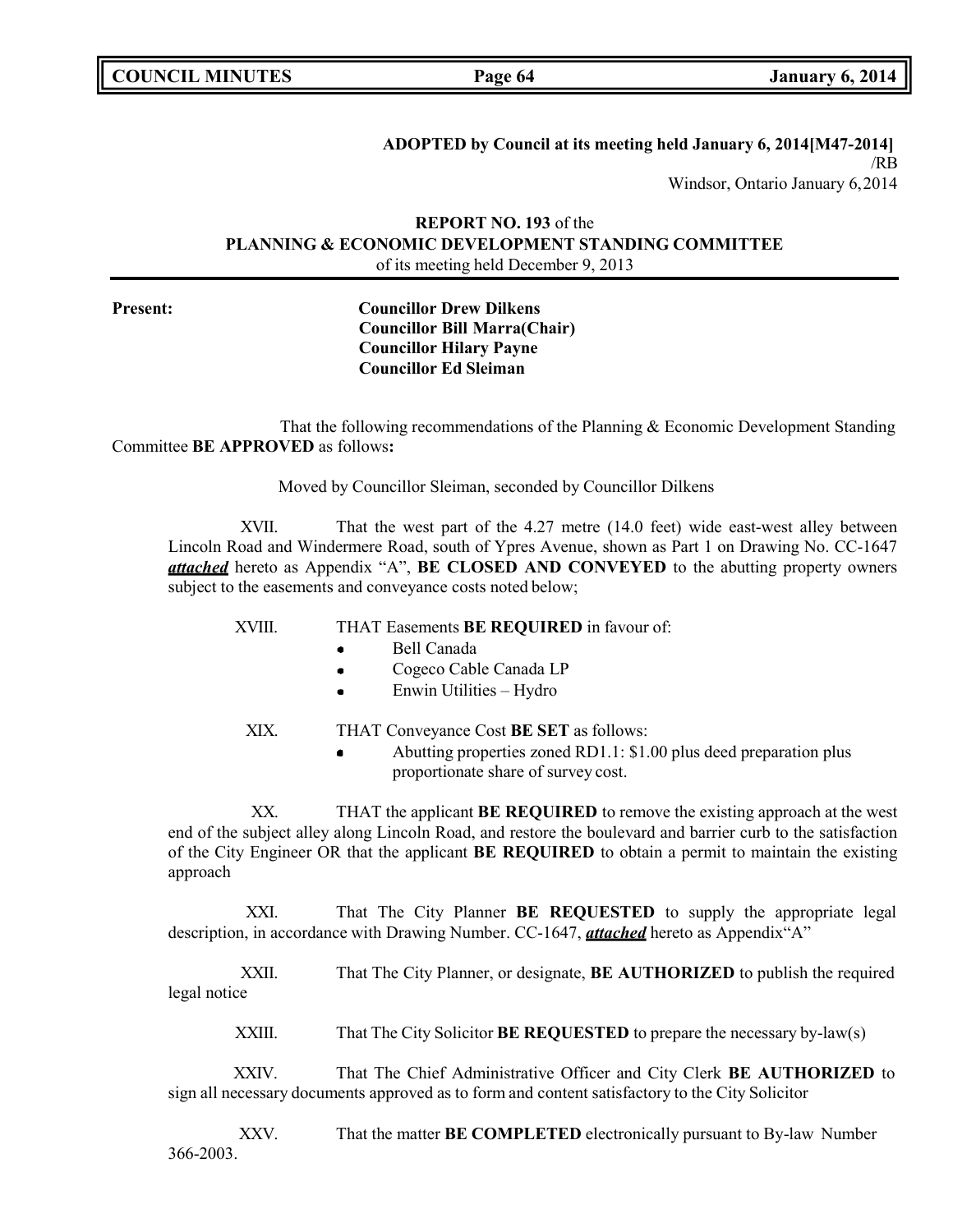Carried.

## **Livelink #16881, SAA2013**

*Clerk's Note:*The administrative report authored by the City Planner dated November 24, 2013 entitled "*Request to close the east/west alley between Lincoln Road and Windermere Road, south of Ypres Avenue*" is *attached* as background information.

**CHAIRPERSON**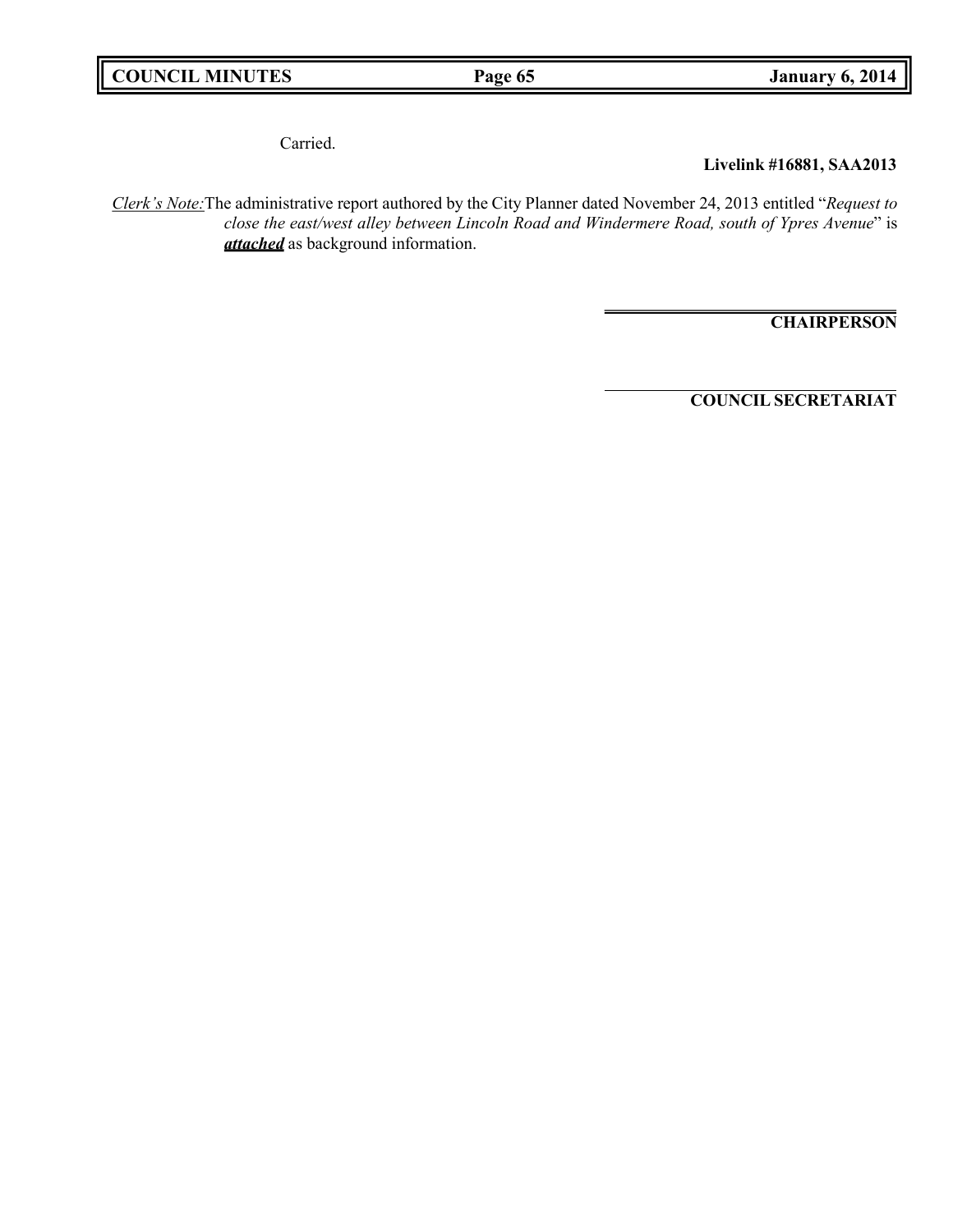**COUNCIL EXAMPLE 12 ISONET 12014 January** 6, 2014

**ADOPTED by Council at its meeting held January 6, 2014[M49-2014]** /RB Windsor, Ontario January 6,2014

## **REPORT NO. 194** of the **PLANNING & ECONOMIC DEVELOPMENT STANDING COMMITTEE** of its meeting held December 9, 2013

### **Present: Councillor Drew Dilkens Councillor Bill Marra(Chair) Councillor Hilary Payne Councillor Ed Sleiman**

That the following recommendations of the Planning & Economic Development Standing Committee **BE APPROVED** as follows**:**

Moved by Councillor Sleiman, seconded by Councillor Payne

THAT the request by the owner of the property indicated below, to acquire an unclaimed part of the north/south alley between Edward Avenue and Virginia Avenue north of Raymond Avenue to alley next south of St. Rose Avenue, Registered Plan 1145, being part of PIN 01078-0539, as shown on the *attached* drawing, closed by By-law Number 10999 dated May 4, 1992 and registered on title May 11, 1992 as instrument number R1198110, **BE APPROVED** subject to easements in favour of ENWIN Utilities Ltd., Bell Canada and Cogeco Cable Canada LP, and further, the unclaimed alley **BE CONVEYED** at \$1.00 plus deed preparation costs and survey costs, since the abutting property owner has waived their right to acquire:

### UNCLAIMED ALLEY CONVEY TO

Carried. 924 Virginia Avenue 915 Edward Avenue Plan 1145, Lot 212 Plan 1145, Lot 204

### **Livelink #16887, SAA2013**

*Clerk's Note:*The administrative report authored by the City Planner dated November 7, 2013 entitled "*Conveyance of part of the north/south alley between Edward Avenue and Virginia Avenue, north of Raymond Avenue to alley next south of St. Rose Avenue*" is *attached* as background information.

### **CHAIRPERSON**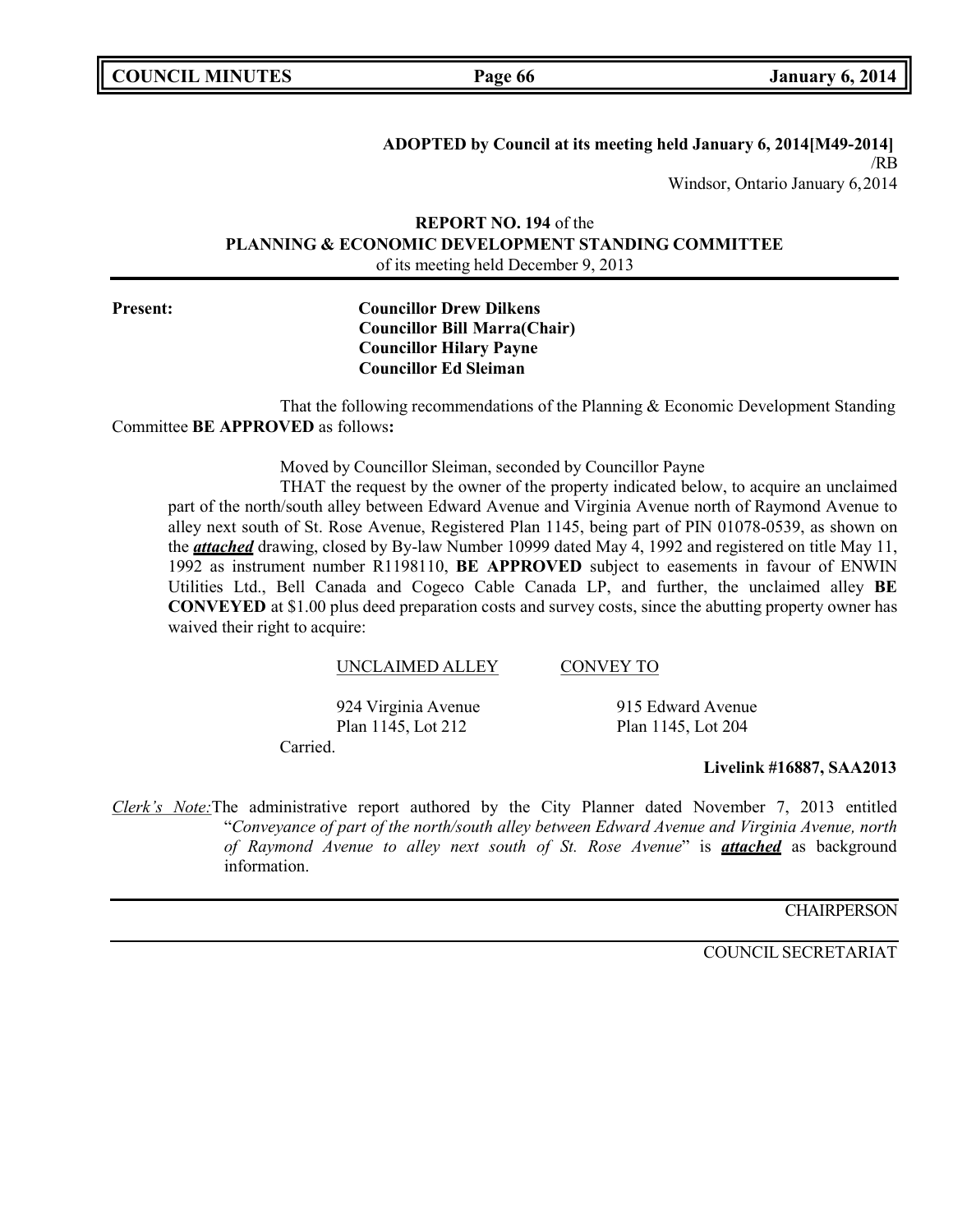| <b>COUNCIL MINUTES</b> | Page 6 <sup>-</sup> | <b>January 6, 2014</b> |
|------------------------|---------------------|------------------------|
|                        |                     |                        |

**That the Holy Cross Greek Orthodox Church, 65 Ellis Street East REMAIN on the Windsor Municipal Heritage Register, as recommended by Report No. 323 of the Windsor Heritage Committee at its meeting held April 17, 2013 as adopted by Council at its meeting held January 6, 2014[M8-2014]** /RB Windsor, Ontario January 6,2014

## **REPORT NO. 195** of the **PLANNING & ECONOMIC DEVELOPMENT STANDING COMMITTEE** of its meeting held December 9, 2013

| <b>Present:</b> | <b>Councillor Drew Dilkens</b><br><b>Councillor Bill Marra(Chair)</b><br><b>Councillor Hilary Payne</b><br><b>Councillor Ed Sleiman</b>           |
|-----------------|---------------------------------------------------------------------------------------------------------------------------------------------------|
| Reference:      | Windsor Heritage Committee Report No. 323 (Request to remove from<br>Heritage Register Holy Cross Greek Orthodox Church, 65 Ellis Street<br>East) |

That the following recommendations of the Planning & Economic Development Standing Committee **BE APPROVED** as follows**:**

Moved by Councillor Sleiman, seconded by Councillor Dilkens THAT Report No. 323 of the Windsor Heritage Committee (Request to remove from Heritage Register Holy Cross Greek Orthodox Church, 65 Ellis Street East) **BE RECEIVED** and **BE REFERRED** to City Council for decision. Carried.

*Clerk's Note:*Report No. 323 of the Windsor Heritage Committee (Request to remove from Heritage Register Holy Cross Greek Orthodox Church, 65 Ellis Street East) is *attached* as background information.

**CHAIRPERSON**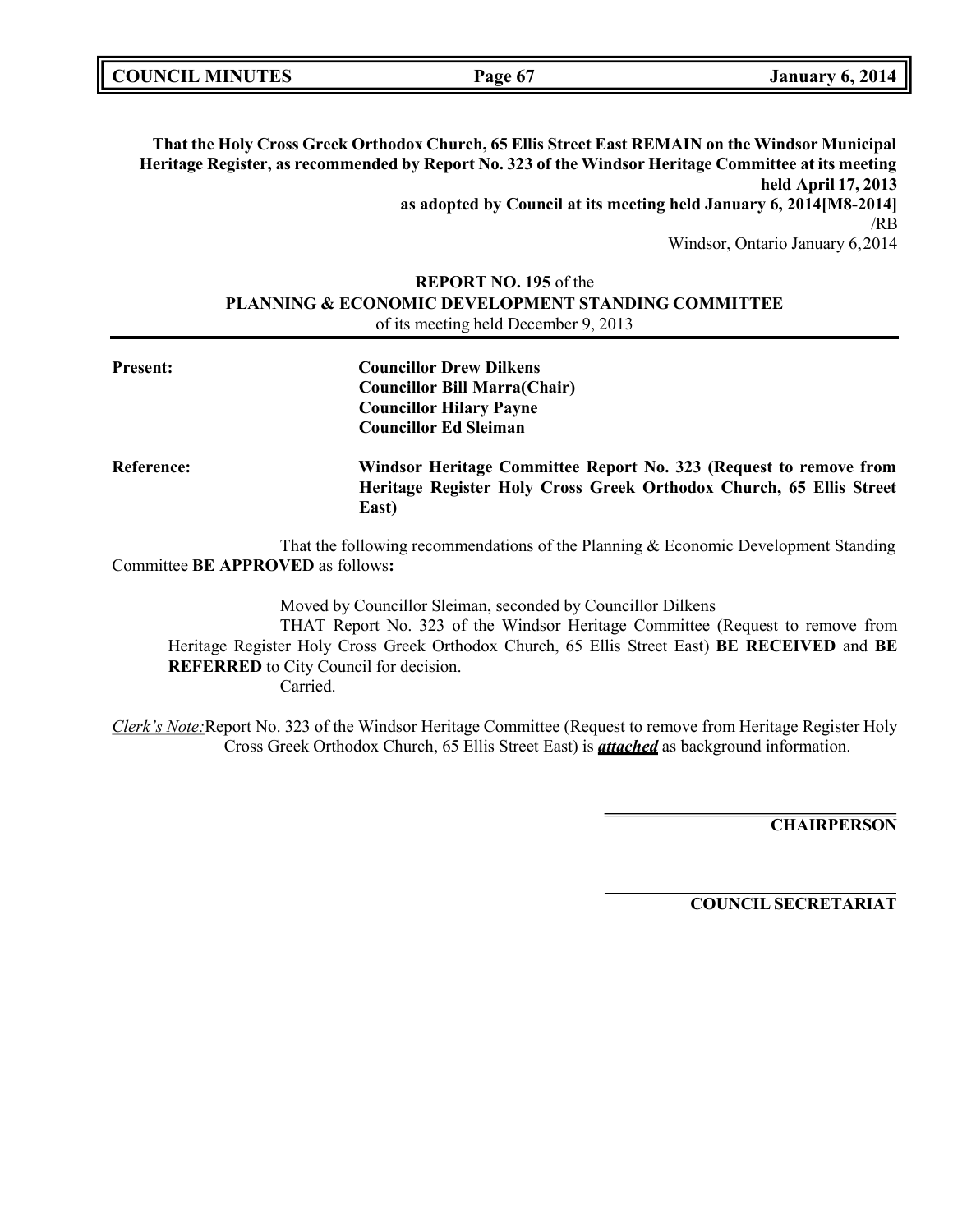| <b>COUNCIL MINUTES</b> |  |
|------------------------|--|
|------------------------|--|

**COUNCIL COUNCIL COUNCIL Page 68 January** 6, 2014

### **ADOPTED by Council at its meeting held January 6, 2014[M50-2014]** /RB Windsor, Ontario January 6,2014

## **REPORT NO. 196** of the **PLANNING & ECONOMIC DEVELOPMENT STANDING COMMITTEE** of its meeting held December 9, 2013

| <b>Present:</b>                   | <b>Councillor Drew Dilkens</b>                                                                                           |
|-----------------------------------|--------------------------------------------------------------------------------------------------------------------------|
|                                   | <b>Councillor Bill Marra(Chair)</b>                                                                                      |
|                                   | <b>Councillor Hilary Payne</b>                                                                                           |
|                                   | <b>Councillor Ed Sleiman</b>                                                                                             |
| <b>Reference:</b>                 | Windsor Heritage Committee Report No. 334 (Semi-detached Residence,<br>650 Devonshire Road – Amend Heritage Designation) |
|                                   | That the following recommendations of the Planning & Economic Development Standing                                       |
| Committee BE APPROVED as follows: |                                                                                                                          |

Moved by Councillor Sleiman, seconded by Councillor Dilkens

THAT City Council **GIVE NOTICE** of an intention **TO AMEND** the Heritage Designation By-law for the semi-detached residence at 650 Devonshire Road from the existing list of heritage features (Appendix A) to a new list (Appendix B). Carried.

*Clerk's Note:*Report No. 334 of the Windsor Heritage Committee (Semi-detached Residence, 650 Devonshire Road – Amend Heritage Designation) is *attached* as background information.

**CHAIRPERSON**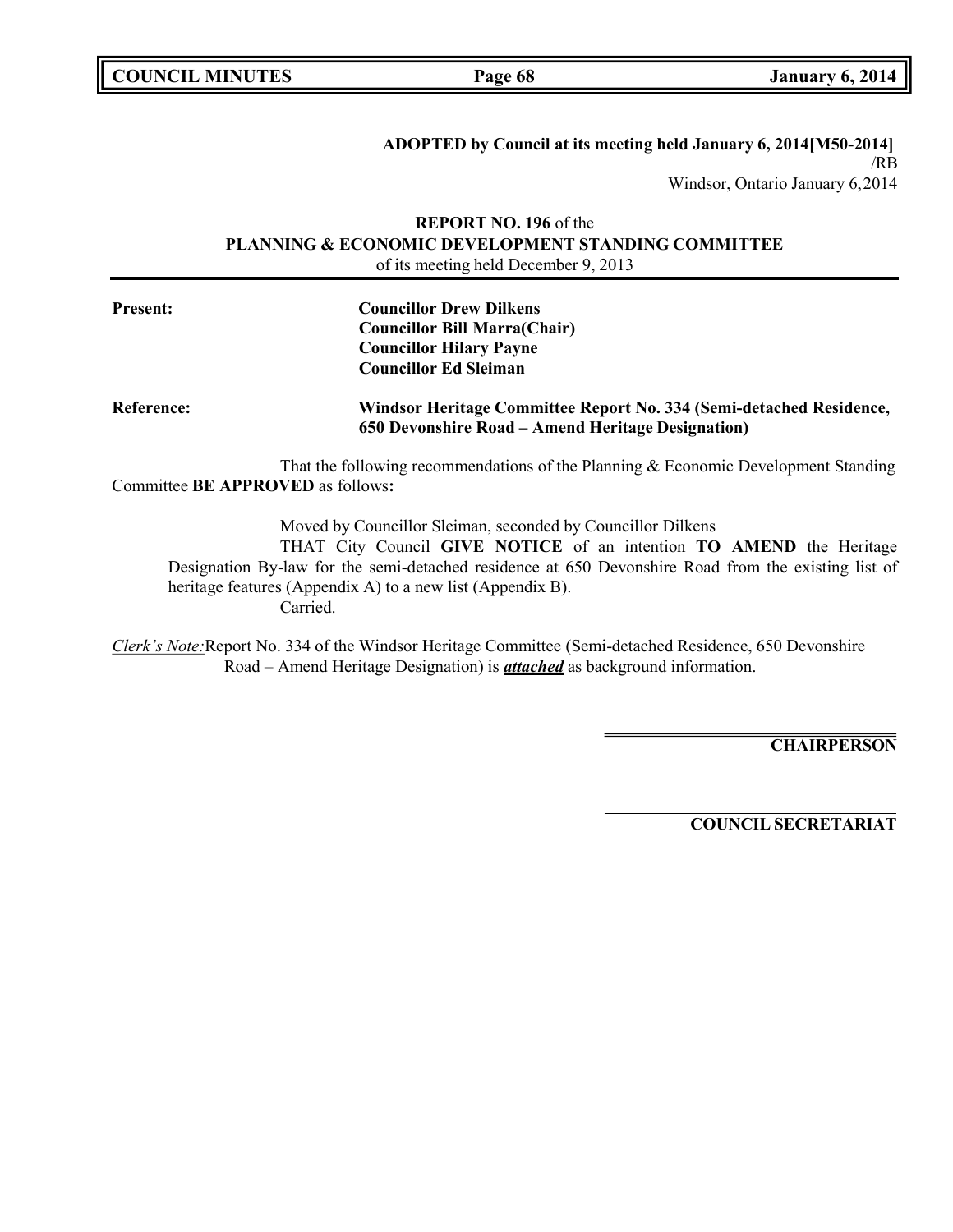| <b>COUNCIL MINUTES</b> |
|------------------------|
|------------------------|

**COUNCIL COUNCIL COUNCIL Page 69 January** 6, 2014

**ADOPTED by Council at its meeting held January 6, 2014[M51-2014]** /RB Windsor, Ontario January 6,2014

## **REPORT NO. 197** of the **PLANNING & ECONOMIC DEVELOPMENT STANDING COMMITTEE** of its meeting held December 9, 2013

| <b>Present:</b>   | <b>Councillor Drew Dilkens</b><br><b>Councillor Bill Marra(Chair)</b><br><b>Councillor Hilary Payne</b><br><b>Councillor Ed Sleiman</b>   |
|-------------------|-------------------------------------------------------------------------------------------------------------------------------------------|
| <b>Reference:</b> | Windsor Heritage Committee Report No. 335 (St. Alphonsus Church, 85<br>Park Street East, Built Heritage Fund Grant for Provincial Plaque) |

That the following recommendations of the Planning & Economic Development Standing Committee **BE APPROVED** as follows**:**

Moved by Councillor Dilkens, seconded by Councillor Sleiman

THAT the request by St. Alphonsus Church for a grant of **\$600** from the Built Heritage Fund **BE APPROVED** for a contribution for a provincial plaque honouring the Rev. James Theodore Wagner, provided that funds up to the approved amount will be disbursed when work is complete and installed.

Carried.

*Clerk's Note:*Report No. 335 of the Windsor Heritage Committee (St. Alphonsus Church, 85 Park Street East, Built Heritage Fund Grant for Provincial Plaque) is *attached* as background information.

**CHAIRPERSON**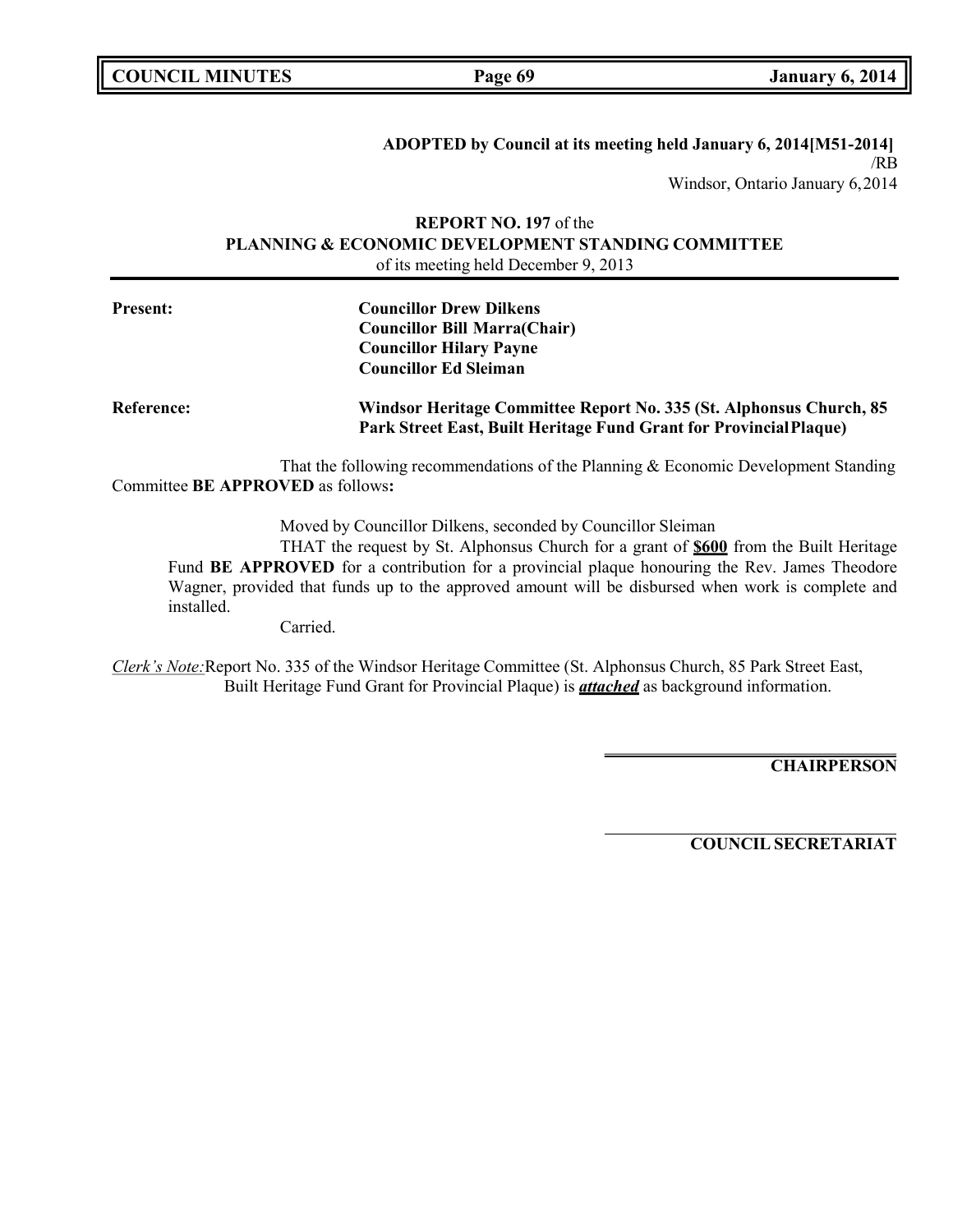| <b>COUNCIL MINUTES</b> |
|------------------------|
|------------------------|

**COUNCIL COUNCIL COUNCIL Page** 70 **January** 6, 2014

# **ADOPTED by Council at its meeting held January 6, 2014[M52-2014]** /RB

Windsor, Ontario January 6,2014

## **REPORT NO. 198** of the **PLANNING & ECONOMIC DEVELOPMENT STANDING COMMITTEE** of its meeting held December 9, 2013

| <b>Present:</b>                   | <b>Councillor Drew Dilkens</b><br><b>Councillor Bill Marra(Chair)</b><br><b>Councillor Hilary Payne</b><br><b>Councillor Ed Sleiman</b>  |
|-----------------------------------|------------------------------------------------------------------------------------------------------------------------------------------|
| <b>Reference:</b>                 | Windsor Heritage Committee Report No. 336 (Response to CQ15-2013:<br><b>Heritage Ratings)</b>                                            |
| Committee BE APPROVED as follows: | That the following recommendations of the Planning & Economic Development Standing                                                       |
|                                   | Moved by Councillor Dilkens, seconded by Councillor Sleiman<br>THAT Administration BE DIRECTED to send a letter to every owner of a non- |

designated property on the Windsor Municipal Heritage Register, stating what the listing status menas; and THAT Administration **BE DIRECTED** to develop and report back to City Council on a scoring system for heritage properties that will be used only when considering a property for a new individual designation after all information pertinent to the property is collected. Carried.

*Clerk's Note:*Report No. 336 of the Windsor Heritage Committee (Response to CQ15-2013: Heritage Ratings) is *attached* as background information.

**CHAIRPERSON**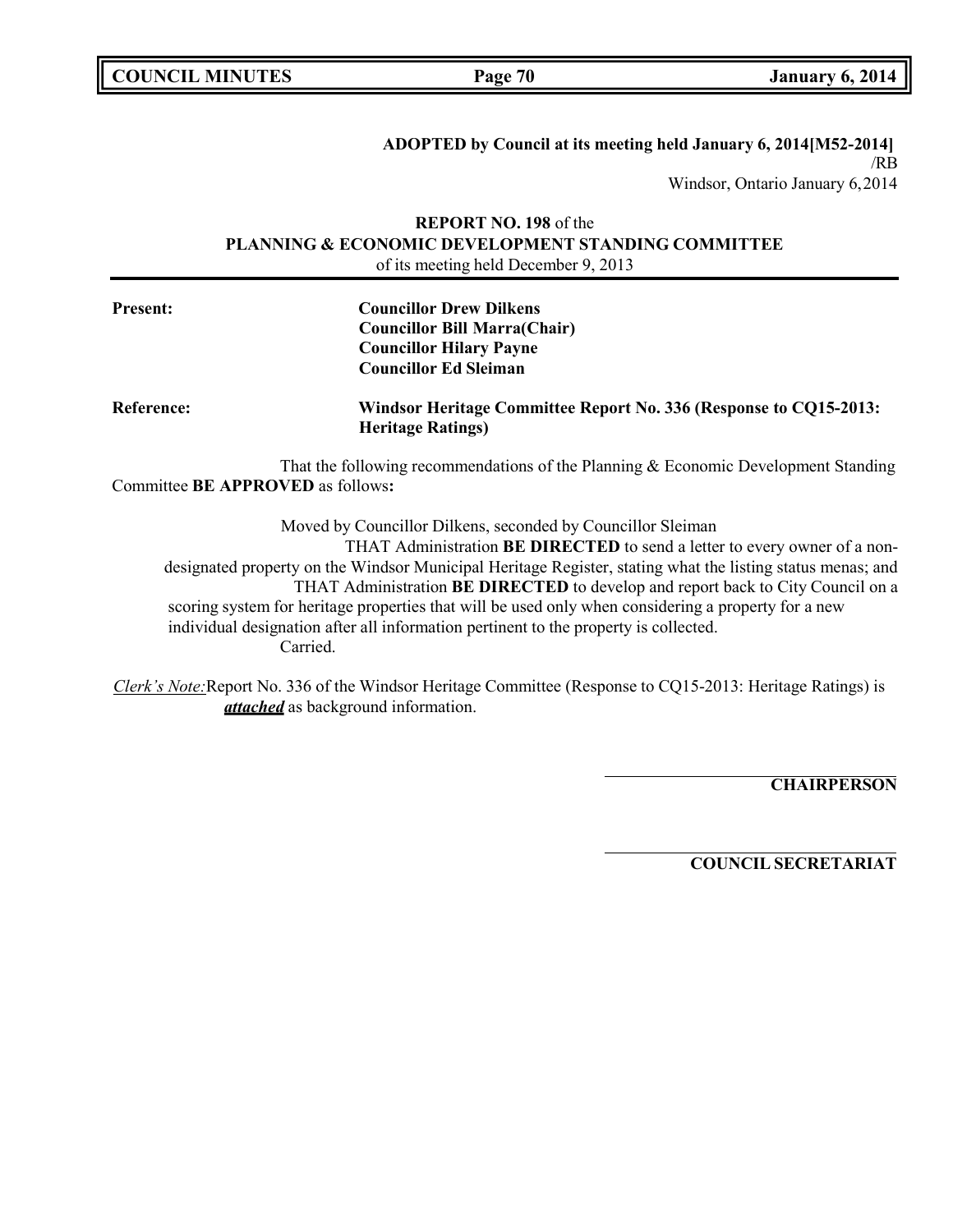| <b>COUNCIL</b><br><b>MINUTES</b><br>LD. | Page<br>ag | 2014<br>January 6. |
|-----------------------------------------|------------|--------------------|
|                                         |            |                    |

## **Adopted by Council at its meeting held January 6, 2014 [M9-2014]** VC/bm

# **SPECIAL MEETING OF COUNCIL – IN CAMERA January 6, 2014**

## **Meeting called to order at: 5:20 p.m.**

## **Members in Attendance:**

Mayor E. Francis Councillor D. Dilkens Councillor R. Jones Councillor A. Halberstadt (arrives at 5:26 p.m.) Councillor F. Valentinis Councillor J. Gignac Councillor A. Maghnieh Councillor H. Payne Councillor E. Sleiman Councillor I. Kusmierczyk

## **Members Absent:**

Councillor B. Marra

### **Also in attendance:**

- H. Reidel, Chief Administrative Officer
- J. Payne, Community Development and Health Commissioner and
	- Corporate Leader Social Development, Health, Recreation and Culture
- M. Sonego, City Engineer and Corporate Leader Environmental Protection and Transportation
- V. Critchley, City Clerk/Licence Commissioner and Corporate Leader Public Engagement and Human Resources
- O. Colucci, Chief Financial Officer/City Treasurer and Corporate Leader Finance and Technology
- S. Askin-Hager, City Solicitor

N. Coleman, Mayor's Chief of Staff

M. Stamp, Manager of Real Estate Services (Item 2)

J. Miceli, Executive Director of Parks and Facilities (Item 2)

## **Verbal Motion is presented by Councillor Dilkens, seconded by Councillor Valentinis,**

**that Rule 3.3 (c) of the** *Procedure By-law, 98-2011,* **BE WAIVED to add the following Agenda items:**

- **3. Property Matter – disposition of land – lease;**
- **4. Personal Matter – about an identifiable individual – contract.**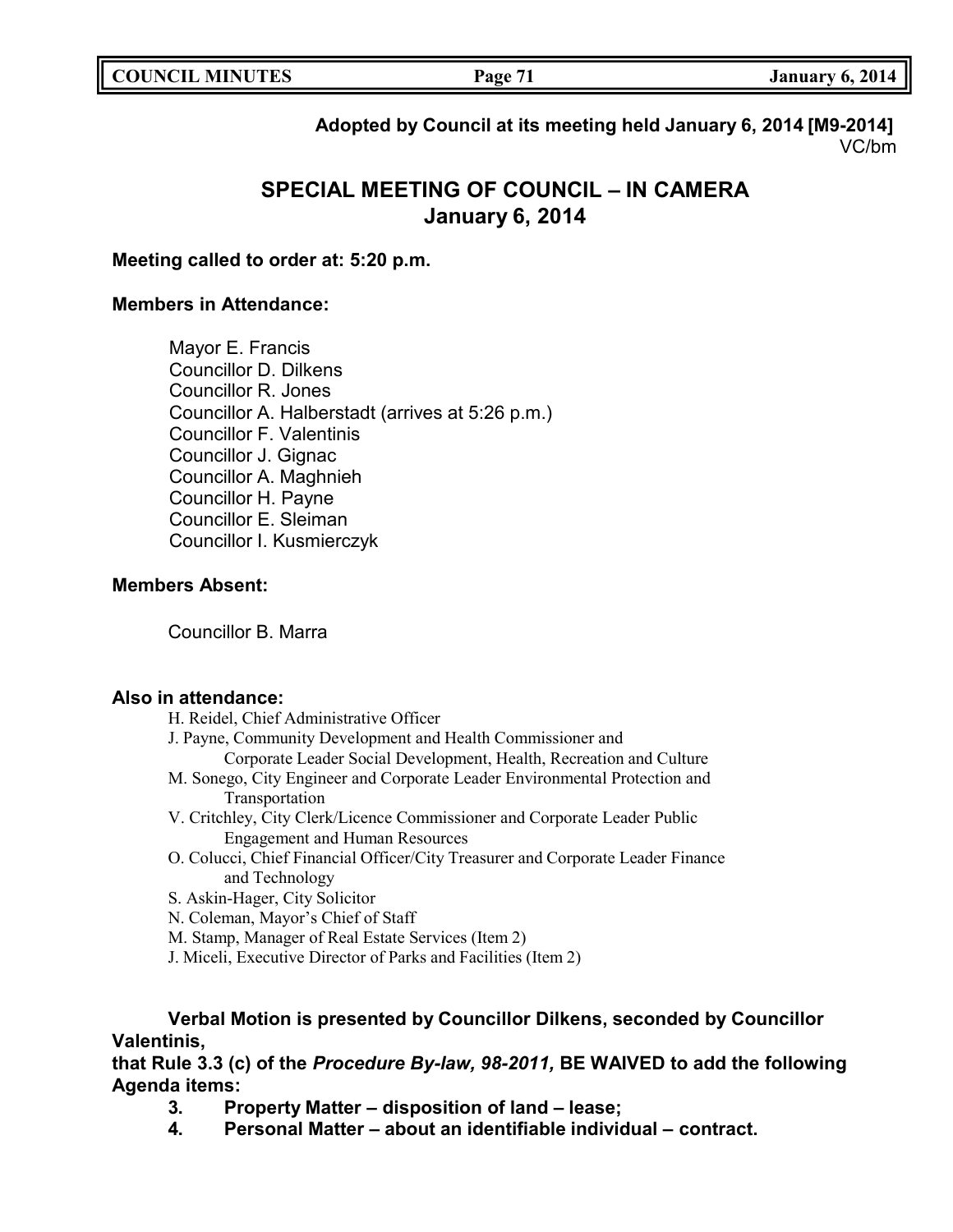**COUNCIL MINUTES Page 72 January 6, 2014**

**Motion Carried.**

**Verbal Motion is presented by Councillor Sleiman, seconded by Councillor Jones, to move in Camera for discussion of the following item(s), as amended:**

| <u>Item No.</u> | <b>Subject</b>                                                                                         | <b>Section – Pursuant</b><br><b>Municipal</b><br>Act,<br>to<br>2001, as amended |
|-----------------|--------------------------------------------------------------------------------------------------------|---------------------------------------------------------------------------------|
| 1.              | Property matter – sale and lease                                                                       | 239(2)(a)(c)                                                                    |
| 2.              | Property matter – purchase of land                                                                     | 239(2)(c)                                                                       |
| 3.              | Property matter – disposition of land –<br>lease - ADDED at meeting - verbal report                    | 239(2)(a)(c)                                                                    |
| 4.              | Personal matter – about an identifiable<br>individual – contract – ADDED at meeting –<br>verbal report | 239(2)(b)                                                                       |

## **Motion Carried.**

**Declarations of Pecuniary Interest:**

None declared.

**Discussion on the items of business. (Items 1, 2, 3 and 4)**

**Verbal Motion is presented by Councillor Valentinis, seconded by Councillor Halberstadt,**

**to move back into public session.**

**Motion Carried.**

**Moved by Councillor Gignac, seconded by Councillor Sleiman, THAT the Clerk BE DIRECTED to transmit the recommendation(s) contained in the report(s) discussed at the In-Camera Council Meeting held January 6, 2014 directly to Council for consideration at the next Regular Meeting.**

1. That the recommendation contained in the in-camera report from the Executive Director of Recreation and Culture, Manager of Real Estate Services, City Solicitor and Corporate Leader Economic Development and Public Safety, Community Development and Health Commissioner and Corporate Leader Social Development, Health, Recreation and Culture, Chief Financial Officer/City Treasurer and Corporate Leader Finance and Technology, respecting a property matter – sale and lease **BE APPROVED ASAMENDED**.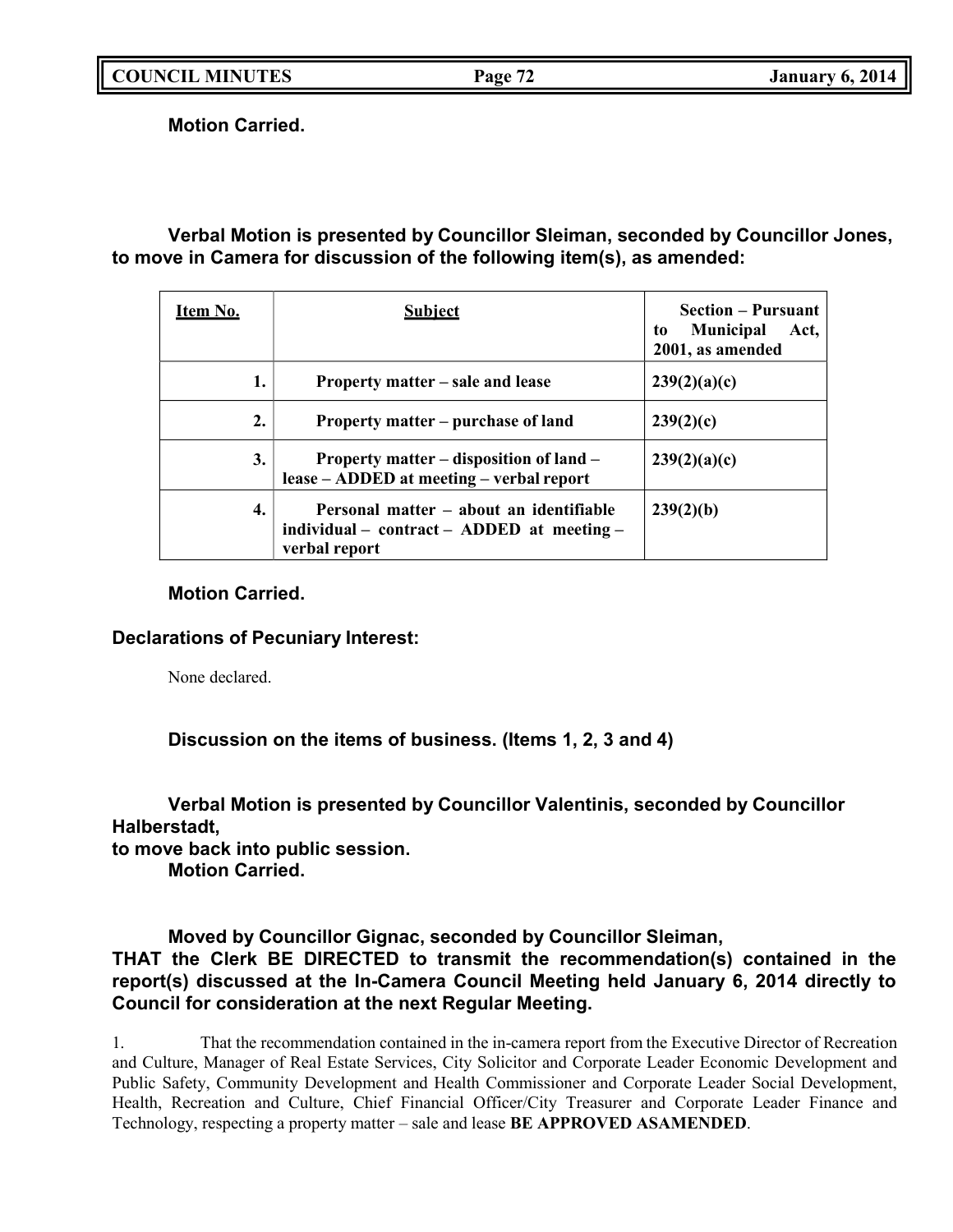**COUNCIL MINUTES Page 73 January 6, 2014**

2. That the in-camera report from the Manager of Real Estate Services, Executive Director of Parks and Facilities, City Solicitor and Corporate Leader Economic Development and Public Safety and Chief Financial Officer/City Treasurer and Corporate Leader Finance and Technology respecting a property matter – purchase of land **BE RECEIVED** and that Administration **BE AUTHORIZED** to proceed in accordance with the verbal direction of Council.

3. That the verbal report of Mayor Francis regarding a lease matter **BE RECEIVED** and that Administration **BE AUTHORIZED TO PROCEED** in accordance with the verbal direction of Council.

4. That the verbal report of Mayor Francis with respect to a contract matter about an identifiable individual **BE RECEIVED** and that Administration **BE AUTHORIZED TO PROCEED** in accordance with the verbal direction of Council.

**Motion Carried.**

**Moved by Councillor Jones, seconded by Councillor Kusmierczyk, That the special meeting of council held January 6, 2014 BE ADJOURNED. (Time: 5:50 p.m.) Motion Carried.**